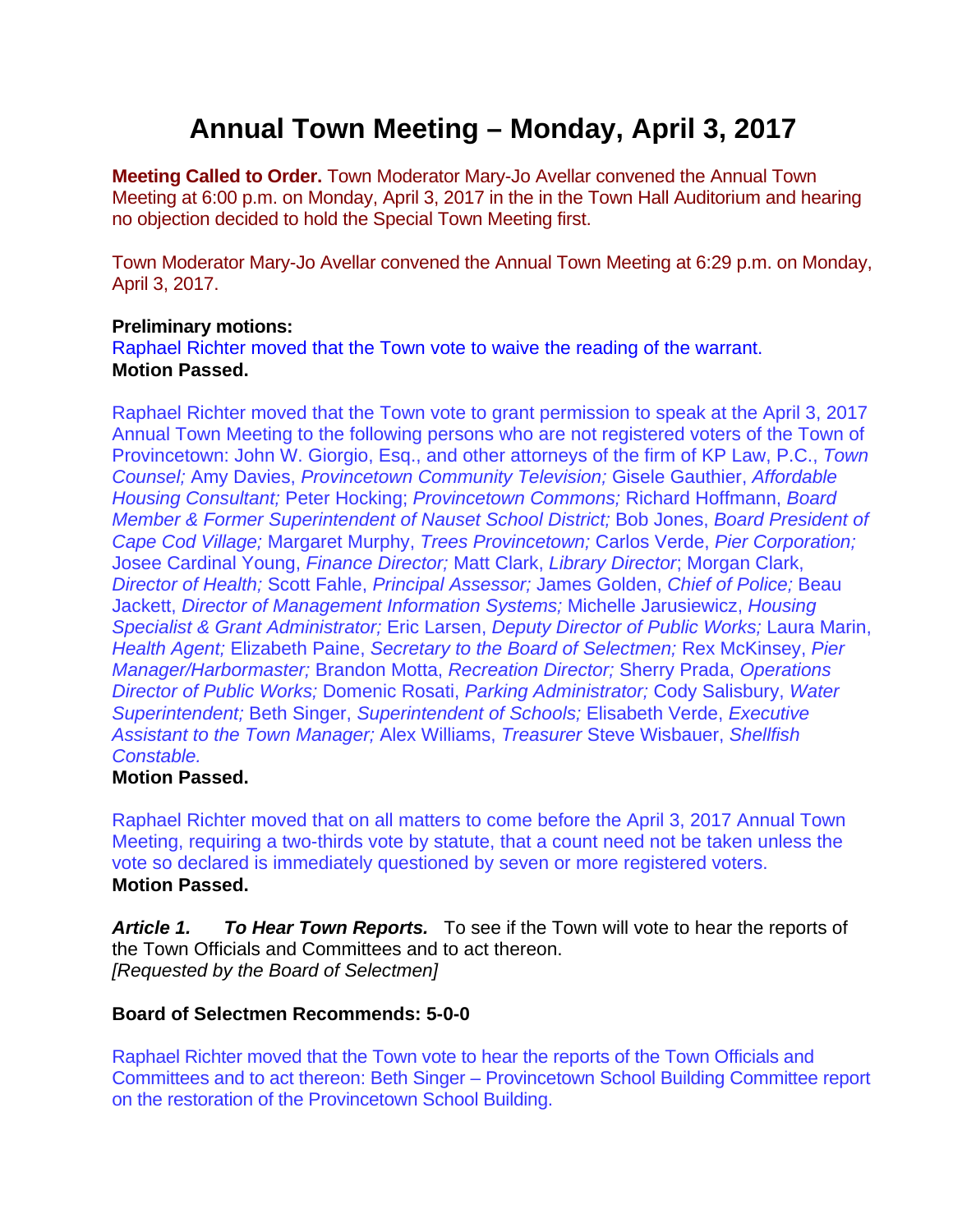## **Motion Passed.**

*Article 2. FY 2018 Operating Budget.* To see if the Town will vote to raise and appropriate or transfer from available funds the sum of \$25,887,352 to fund operating budgets for the several Town departments for Fiscal Year 2018 in accordance with Chapter 9, Section 1 of the Provincetown Charter, as follows:

| <b>Budget Divisions</b>   | FY 2017      | FY 2018      | 17-18%   |
|---------------------------|--------------|--------------|----------|
| I. General Government     | \$1,130,635  | \$1,096,663  | $-3.01%$ |
| Finance<br>Ш.             | 10,168,853   | 10,670,832   | +5.98%   |
| III. Public Safety        | 5,649,505    | 5,931,957    | $+5.00%$ |
| IV. Public Works          | 3,403,781    | 3,506,738    | $+3.02%$ |
| V. Public Services        | 855,056      | 871,998      | $+1.98%$ |
| Sub-total, I-V            | \$21,107,848 | \$22,078,188 | +4.60%   |
| <b>VI. Public Schools</b> | 3,718,719    | 3,809,164    | $+2.43%$ |
| <b>Total, I-VI</b>        | \$24,826,639 | \$25,887,352 | $+4.27%$ |

or to take any other action relative thereto.

*[Requested by the Board of Selectmen and the Town Manager]* 

## **Article 2. FY 2018 Municipal Operating Budget. Division I. General Government**

**Board of Selectmen Recommends: 5-0-0 Finance Committee Recommends: 5-0-0** 

David Panagore moved that the Town vote to raise and appropriate the sum of \$965,059 and transfer \$3,000 from Wetlands Protection Fund, and transfer \$128,604 from the Land Bank Fund for a total of \$1,096,663 to fund operating budgets for the several Town departments for Fiscal Year 2018 under budget Division I, General Government, as recommended by the Board of Selectmen*.* **Motion Passed.** 

**Article 2. FY 2018 Municipal Operating Budget. Division II. Finance** 

**Board of Selectmen Recommends: 5-0-0 Finance Committee Recommends: 5-0-0** 

I move that the Town vote to raise and appropriate the sum of \$10,640,832 and transfer \$30,000 from Title V Revolving fund for a total of \$10,670,832 to fund operating budgets for the several Town departments for Fiscal Year 2018 under budget Division II, Finance, as recommended by the Board of Selectmen. **Motion Passed.** 

**Article 2. FY 2018 Municipal Operating Budget.**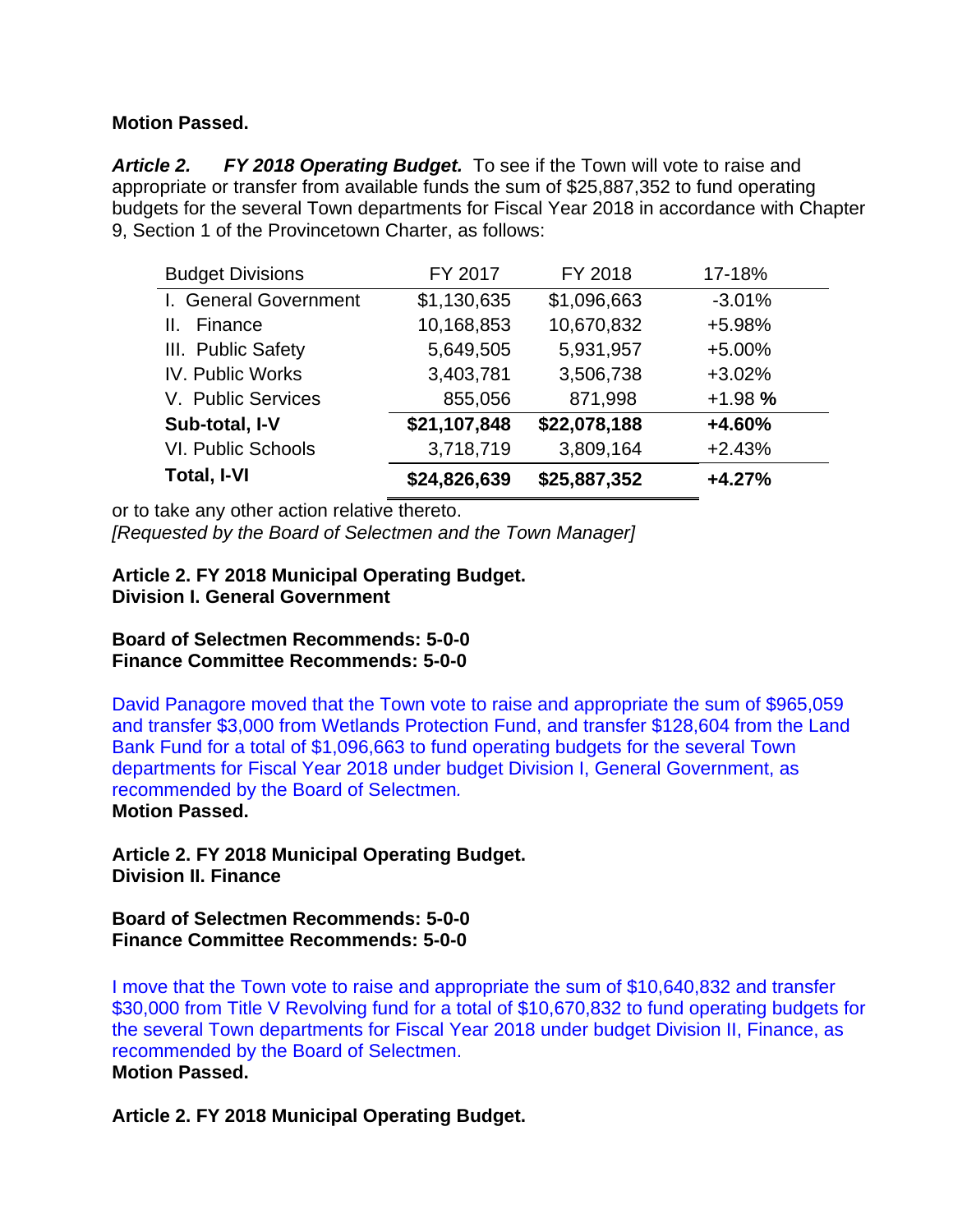**Division III. Public Safety** 

**Board of Selectmen Recommends: 5-0-0 Finance Committee Recommends: 5-0-0** 

David Panagore moved that the Town vote to raise and appropriate the sum of \$5,831,957, to transfer \$40,000 from the Ferry Embarkation fund, and transfer \$60,000 from Municipal Waterways fund for a total of \$5,931,957 to fund operating budgets for the several Town departments for Fiscal Year 2018 under budget Division III, Public Safety, as recommended by the Board of Selectmen*.*

**Motion Passed.** 

**Article 2. FY 2018 Municipal Operating Budget. Division IV. Public Works** 

**Board of Selectmen Recommends: 5-0-0 Finance Committee Recommends: 5-0-0** 

David Panagore moved that the Town vote to raise and appropriate the sum \$3,506,738 to fund operating budgets for the several Town departments for Fiscal Year 2018 under budget Division IV, Public Works, as recommended by the Board of Selectmen*.* **Motion Passed.** 

**Article 2. FY 2018 Municipal Operating Budget. Division V. Public Services** 

**Board of Selectmen Recommends: 5-0-0 Finance Committee Recommends: 5-0-0** 

David Panagore moved that the Town vote to raise and appropriate the sum \$871,998 to fund operating budgets for the several Town departments for Fiscal Year 2018 under budget Division V, Public Services, as recommended by the Board of Selectmen*.* **Motion Passed.** 

**Article 2. FY 2018 Municipal Operating Budget. Division VI. Public Schools** 

**Board of Selectmen Recommends: 5-0-0 Finance Committee Recommends: 5-0-0 School Committee Recommends: 3-0-0** 

David Panagore moved that the Town vote to raise and appropriate the sum of \$3,140,218 to fund the local Provincetown Public School System Budget for Fiscal Year 2018. And further, to raise and appropriate the sum of \$668,946 to fund the tuition assessment for students who attend the Nauset Regional High School for a total of \$3,809,164. **Motion Passed.**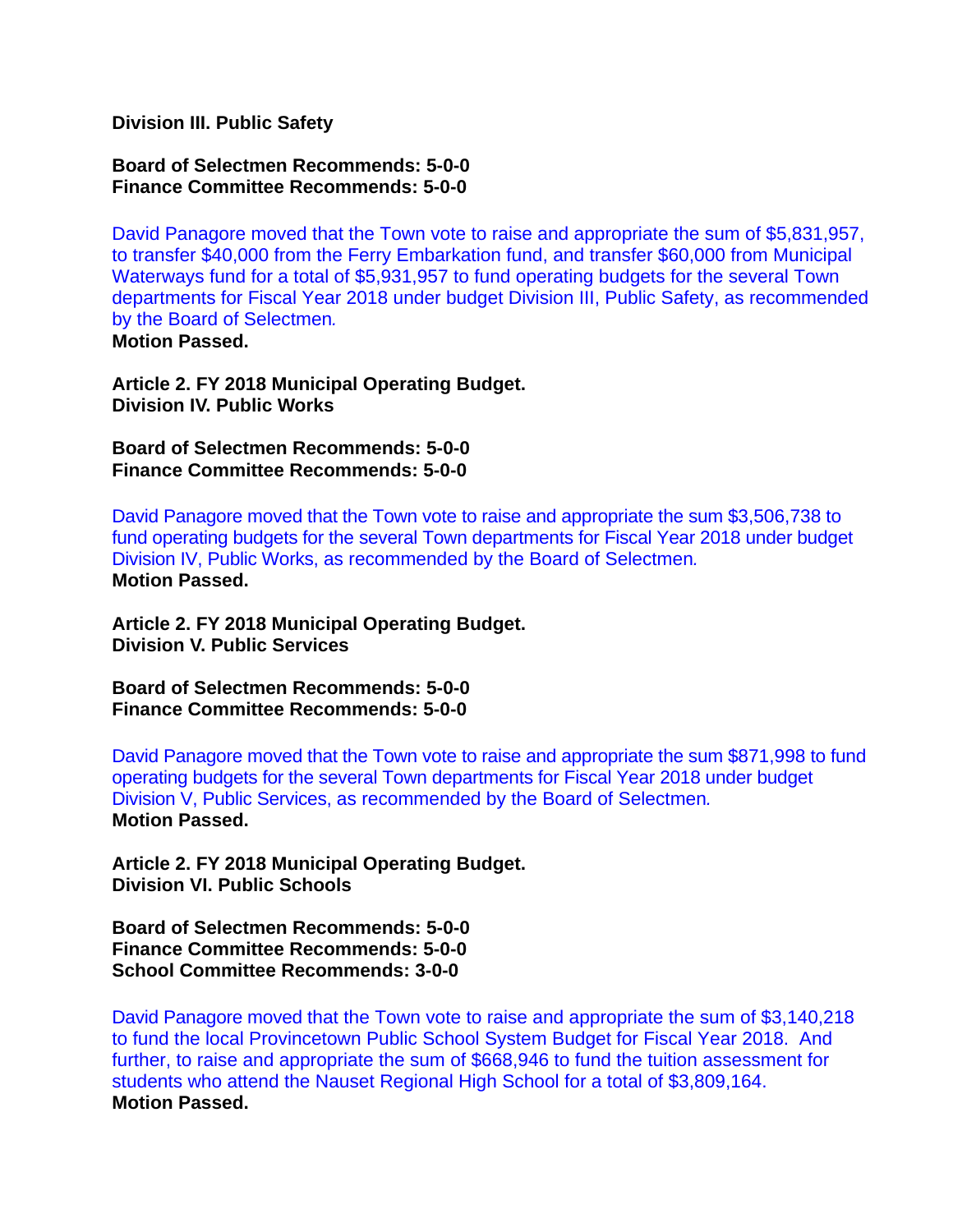*Article 3. FY 2018 Cape Cod Regional Technical High School Assessment.* To see if the Town will vote to raise and appropriate or transfer from available funds a sum of money to fund the Town of Provincetown's assessment for the CCRTHS FY2018 operating budget; or to take any other action relative thereto.

*[Requested by the Board of Selectmen and the Town Manager]* 

#### **Board of Selectmen Recommends: 5-0-0 Finance Committee Recommends: 5-0-0 School Committee Recommends: 3-0-0**

David Panagore moved that the Town vote to raise and appropriate the sum of \$110,000 for its assessment for Cape Cod Technical Regional High School for FY 2018. **Motion Passed.** 

*Article 4. FY 2018 Enterprise Funds.* To see if the Town will vote to raise and appropriate or transfer from available funds the following amounts for enterprise funds of the Town of Provincetown for Fiscal Year 2018:

| 6001 Water Enterprise Fund      | FY 2017     | FY 2018     | % change |
|---------------------------------|-------------|-------------|----------|
| <b>Enterprise Fund Costs</b>    | \$2,194,720 | \$2,302,098 |          |
| <b>General Fund Costs</b>       | 327,717     | 360,489     |          |
| <b>TOTAL COSTS</b>              | \$2,522,437 | \$2,662,587 | 5.6%     |
| 6002 Wastewater Enterprise Fund | FY 2017     | FY 2018     | % change |
| <b>Enterprise Fund Costs</b>    | \$4,335,406 | \$4,468,393 |          |
| <b>General Fund Costs</b>       | 139,345     | 142,132     |          |
| <b>TOTAL COSTS</b>              |             |             |          |

or to take any other action relative thereto.

*[Requested by the Board of Selectmen and the Town Manager]* 

#### **Article 4. FY 2018 Enterprise Funds.**

6001 Water Enterprise Fund.

#### **Board of Selectmen Recommends: 5-0-0 Finance Committee Recommends: 5-0-0**

David Panagore moved that the Town vote that \$2,662,587 be appropriated to operate the Water Enterprise Fund, \$1,908,427 to come from Water Enterprise Fund revenues and \$393,671 from Retained Earnings, and further, \$360,489 to be appropriated in the general fund and funded from Water Enterprise revenues. **Motion Passed.** 

#### **Article 4. FY 2018 Enterprise Funds.**

6002 Wastewater Enterprise Fund.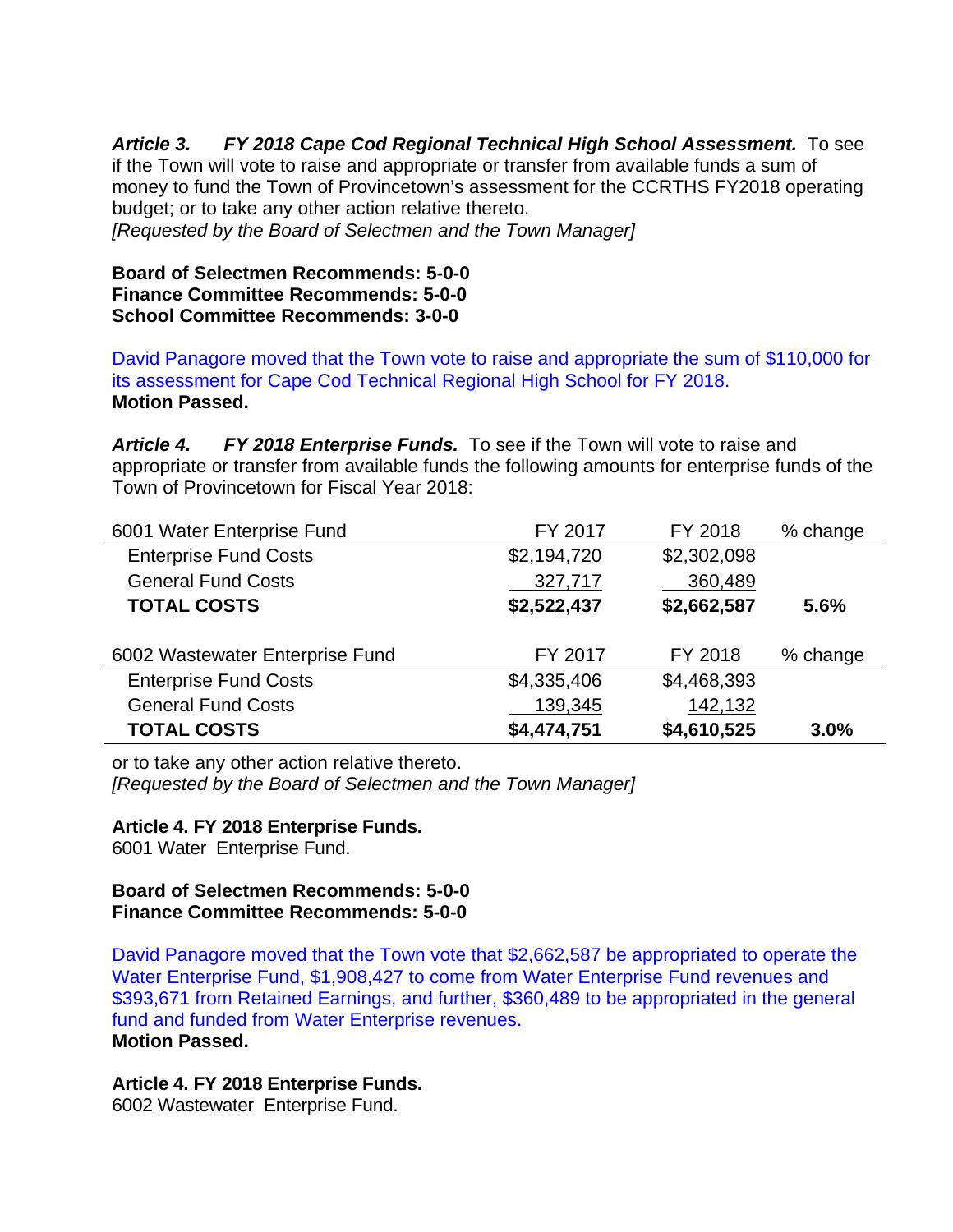#### **Board of Selectmen Recommends: 5-0-0 Finance Committee Recommends: 5-0-0**

David Panagore moved that the Town vote that \$4,610,525 be appropriated to operate the Wastewater Enterprise Fund, \$3,983,317 to come from Wastewater Enterprise Fund revenues and \$485,076 from reserved for debt service, and further, \$142,132 to be appropriated in the general fund and funded from Wastewater Enterprise revenues. **Motion Passed.** 

Article 5. Fund Collective Bargaining Agreement. To see if the Town will vote to raise and appropriate or transfer from available funds a sum of money to fund the cost items contained in the first year of a collective bargaining agreement commencing in Fiscal Year 2018 reached between the Town and NEPBA; or to take any other action relative thereto. *[Requested by the Board of Selectmen and the Town Manager]*

### **Board of Selectmen Recommends: 5-0-0 Finance Committee Recommends: 5-0-0**

David Panagore moved that the Town vote to transfer \$38,881 from Free Cash to fund the collective bargaining agreement with the New England Police Benevolent Association for FY2018.

#### **Motion Passed.**

*Article 6. Fund Collective Bargaining Agreement.* To see if the Town will vote to raise and appropriate or transfer from available funds a sum of money to fund the cost items contained in the first year of a collective bargaining agreement commencing in Fiscal Year 2018 reached between the Town and AFSCME; or to take any other action relative thereto. *[Requested by the Board of Selectmen and the Town Manager]*

#### **Board of Selectmen Recommends: 5-0-0 Finance Committee Recommends: 7-0-0**

David Panagore moved that the Town vote to transfer the sum of \$83,783 from Free Cash to fund the collective bargaining agreement with the American Federation of State, County and Municipal Employees *(*AFSCME*)* for FY2018. **Motion Passed.** 

*Article 7. Community Preservation Budget for FY 2018.* To see if the Town will vote to hear and act on the report of the Community Preservation Committee on the Fiscal Year 2018 Community Preservation Budget, to appropriate or reserve for future spending the following amounts as recommended by the Community Preservation Committee, with each item considered a separate appropriation:

## 1. Reserves: Part 1

- A. \$63,242 for Open Space;
- B. \$379,451 for Community Housing;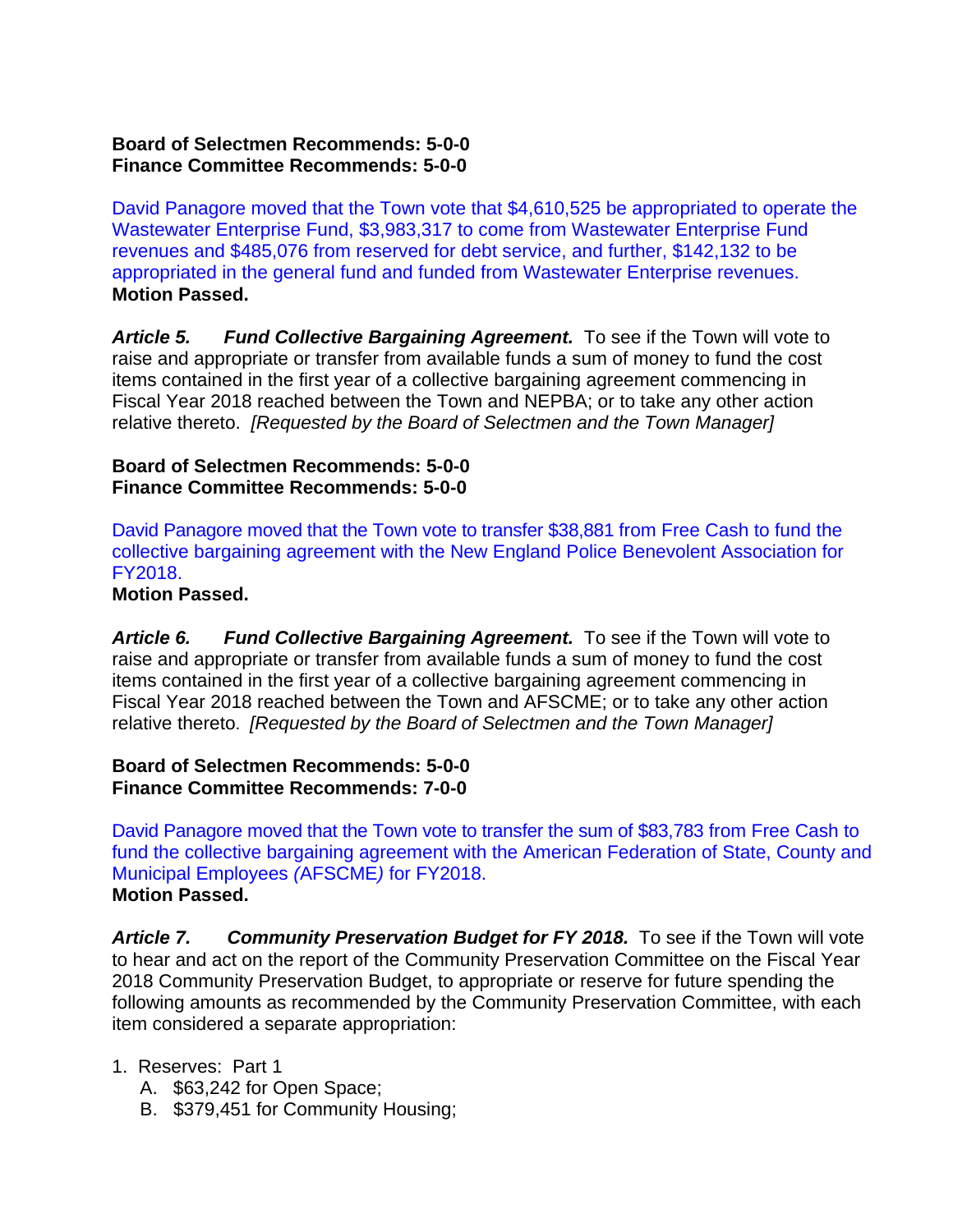- C. \$63,242 for Historic Resources;
- 2. Debt Service Appropriations: Part 2
	- A. \$224,550 for Community Housing debt service;
	- B. \$53,312 for Open Space debt service;
	- C. \$166,192 for Historic Preservation debt service;
- 3. Grant Requests Appropriations: Part 3
	- A. Recreation \$18,273 for the installation of bicycle racks and bike repair stations at various locations across town, and said funds to be spent under the direction of the Town Manager in consultation with the Bicycle Committee.
	- B. Historic \$50,000 for the implementation of Bas Relief Monument and Bas Relief Park Conservation Plan, and said funds to be spent under the direction of the Town Manager.
	- C. Historic \$100,000 for exterior restoration of 46 Bradford Street, the former Community Center, including the repair or replacement of the roof, exterior trim, siding, windows, and door, and said funds to be spent under the direction of the Town Manager subject to a grant agreement between the Town and the lessee.
	- D. Historic \$51,000 for the implementation of the conservation of priority stones at the Alden Street Cemetery Phase 2, and said funds to be spent under the direction of the Town Manager in consultation with the Cemetery Commission.
	- E. Community Housing \$50,000 for the development of Cape Cod Village, a housing development for autistic adults, and said funds to be spent under the direction of the Town Manager subject to a grant agreement between the Town and the owner.
	- F. Community Housing \$50,000 for a Housing Down Payment Assistance Program through the Provincetown Housing Office, and said funds to be spent under the direction of the Town Manager.
	- G. Community Housing \$122,541 for the Community Housing Office, including a fulltime Housing Specialist and CPA administration along with pro-rated benefits and expenses.
	- H. Administrative Expenses \$20,000 for CPA administrative expenses; or to take any other action relative thereto.

*[Requested by the Community Preservation Committee]*

**Article 7. Community Preservation Budget for FY 2018.**

1 & 2. Reserves and Debt Service

**Community Preservation Committee Recommends: 7-0-0 Board of Selectmen Recommends: 5-0-0 Finance Committee Recommends: 5-0-0** 

Kristin Hatch moved that the Town vote to set aside from Community Preservation Act estimated annual revenue the sum of \$63,242 for the Open Space reserve fund, the sum of \$379,451 for the Community Housing Reserve Fund and the sum of \$63,242 for the historic resources reserve fund.

**And further** to appropriate the sum of \$444,054 to fund debt service for Fiscal Year 2018 as follows: the sum of \$224,550 from Affordable Housing reserves, the sum of \$53,312 from Open Space reserves, and the sum of \$166,192 from Historic Preservation reserves.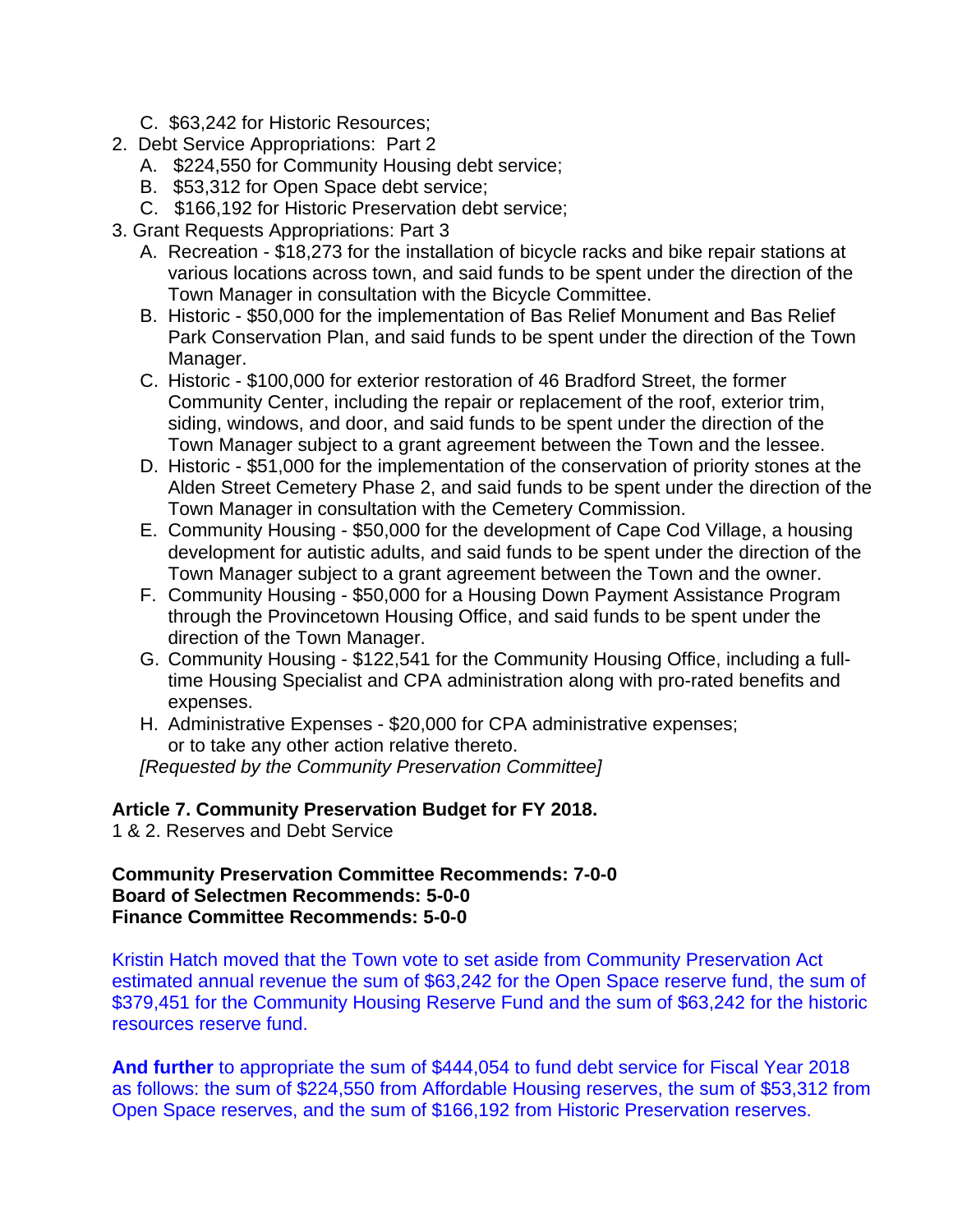**Motion Passed.** 

**Article 7. 3A Community Preservation Budget for FY 2018.** \$18,273 Bicycle Racks & Repair Stations

**Community Preservation Committee Recommends: 7-0-0 Board of Selectmen Recommends: 5-0-0 Finance Committee Recommends: 5-0-0** 

Alfred Famiglietti that the Town vote to appropriate under the Community Preservation Act the sum of \$18,273 from Community Preservation Open Space Reserves to be used for the installation of bicycle racks and bike repair stations at various locations across town, said funds to be expended under the direction of the Town Manager in consultation with the Bicycle Committee.

**Motion Passed.** 

**Article 7. 3B Community Preservation Budget for FY 2018.** \$50,000 Bas Relief Monument Restoration

**Community Preservation Committee Recommends: 7-0-0 Board of Selectmen Recommends: 5-0-0 Finance Committee Recommends: 6-0-0 Historical Commission Recommends: 4-0-0** 

Judith Cicero moved that the Town vote to appropriate under the Community Preservation Act the sum of \$50,000 from Community Preservation Undesignated Fund Balance to restore the Bas Relief tablet, structure and grounds, and said funds to be spent under the direction of the Town Manager. **Motion Passed.** 

**Article 7. 3C Community Preservation Budget for FY 2018.** \$100,000 46 Bradford Street, former Community Center Preservation

**Community Preservation Committee Recommends: 4-2-1 Board of Selectmen Recommends: 4-0-0 Finance Committee Recommends: 4-0-0 Historical Commission Does Not Recommend: 3-0-1** 

Brandon Quesnell moved that the Town vote to appropriate under the Community Preservation Act the sum of \$100,000 from Community Preservation Undesignated Fund Balance to be used for exterior restoration of 46 Bradford Street, the former Community Center, including the repair or replacement of the roof, exterior trim, siding, windows, and door, and said funds to be spent under the direction of the Town Manager subject to a grant agreement between the Town and the lessee.

Gordon Siegel moved to postpone article 7, item 3C until after article 17. **Motion to Postpone Does Not Pass (2/3rd's Vote Required and not obtained: 167 For**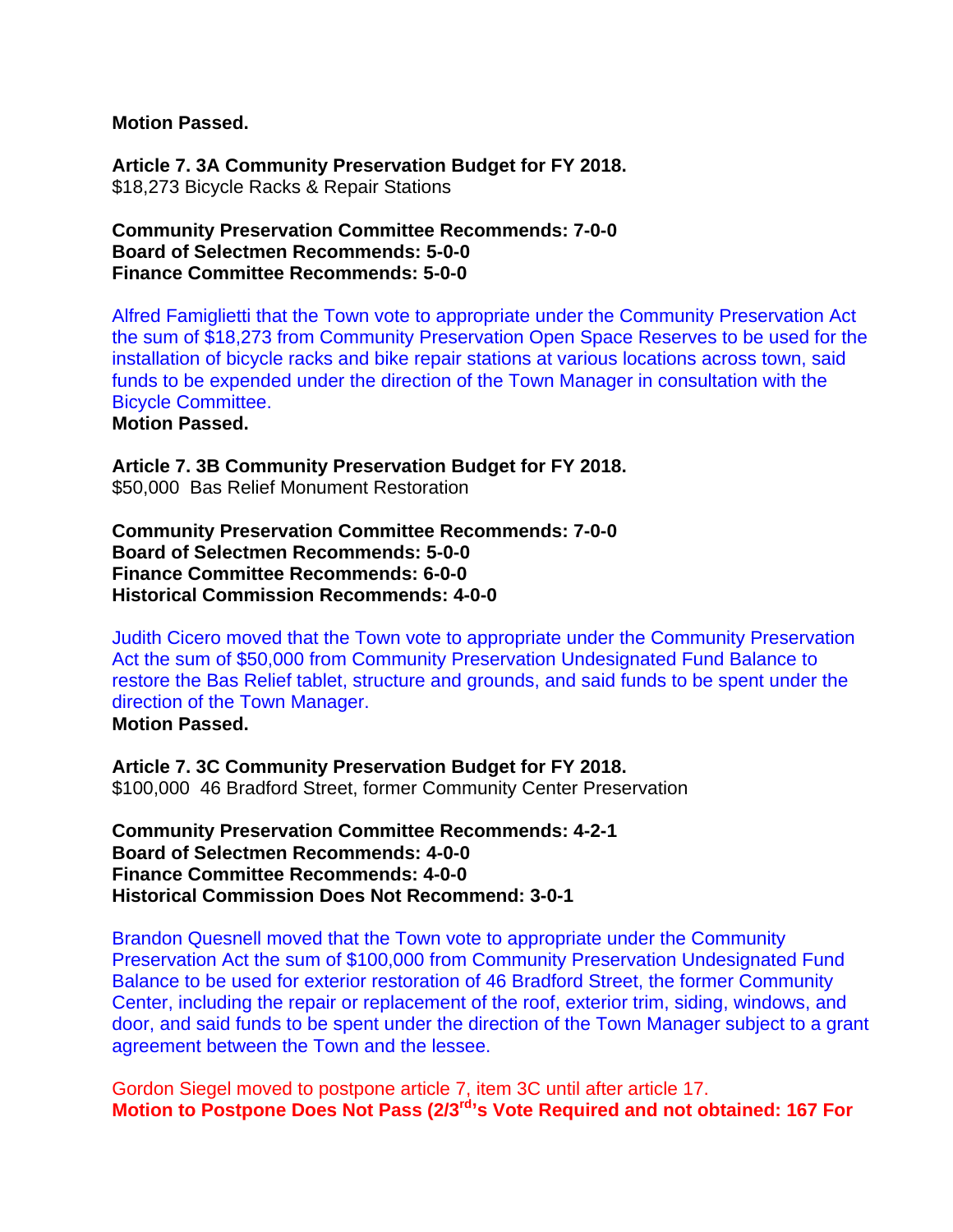**114 Against). Motion Passed.** 

**Article 7. 3D Community Preservation Budget for FY 2018.** \$51,000 Alden Street Cemetery Stone Conservation Plan

**Community Preservation Committee Recommends: 6-1-0 Board of Selectmen Recommends: 5-0-0 Finance Committee Recommends: 5-0-0 Historical Commission Recommends: 4-0-0** 

Brandon Quesnell moved that the Town vote to appropriate under the Community Preservation Act the sum of \$51,000 from Community Preservation Undesignated Fund Balance to be used for the implementation of the conservation of priority stones at the Alden Street Cemetery Phase 2, and said funds to be spent under the direction of the Town Manager in consultation with the Cemetery Commission. **Motion Passed.** 

**Article 7. 3E Community Preservation Budget for FY 2018.** \$50,000Cape Cod Village Housing for Autistic Adults

**Community Preservation Committee Recommends: 5-2-0 Board of Selectmen Recommends: 3-0-2 Finance Committee Recommends: 5-0-0 School Committee Recommends: 3-0-0** 

Dennis Minsky moved that the Town vote to appropriate under the Community Preservation Act the sum of \$50,000 from Community Preservation Community Housing Reserves to be used for the development of Cape Cod Village, a housing development for autistic adults, and said funds to be spent under the direction of the Town Manager subject to a grant agreement between the Town and the owner. **Motion Passed.** 

**Article 7. 3F Community Preservation Budget for FY 2018.** \$50,000 Housing Down Payment Assistance Program

**Community Preservation Committee Recommends: 7-0-0 Board of Selectmen Recommends: 5-0-0 Finance Committee Recommends: 5-0-0 Community Housing Council Recommends: 4-0-0** 

Kristin Hatch moved that the Town vote to appropriate under the Community Preservation Act the sum of \$50,000 from Community Preservation Community Housing Reserves to be used for a Housing Down Payment Assistance program through the Provincetown Housing Office, and said funds to be spent under the direction of the Town Manager. **Motion Passed.**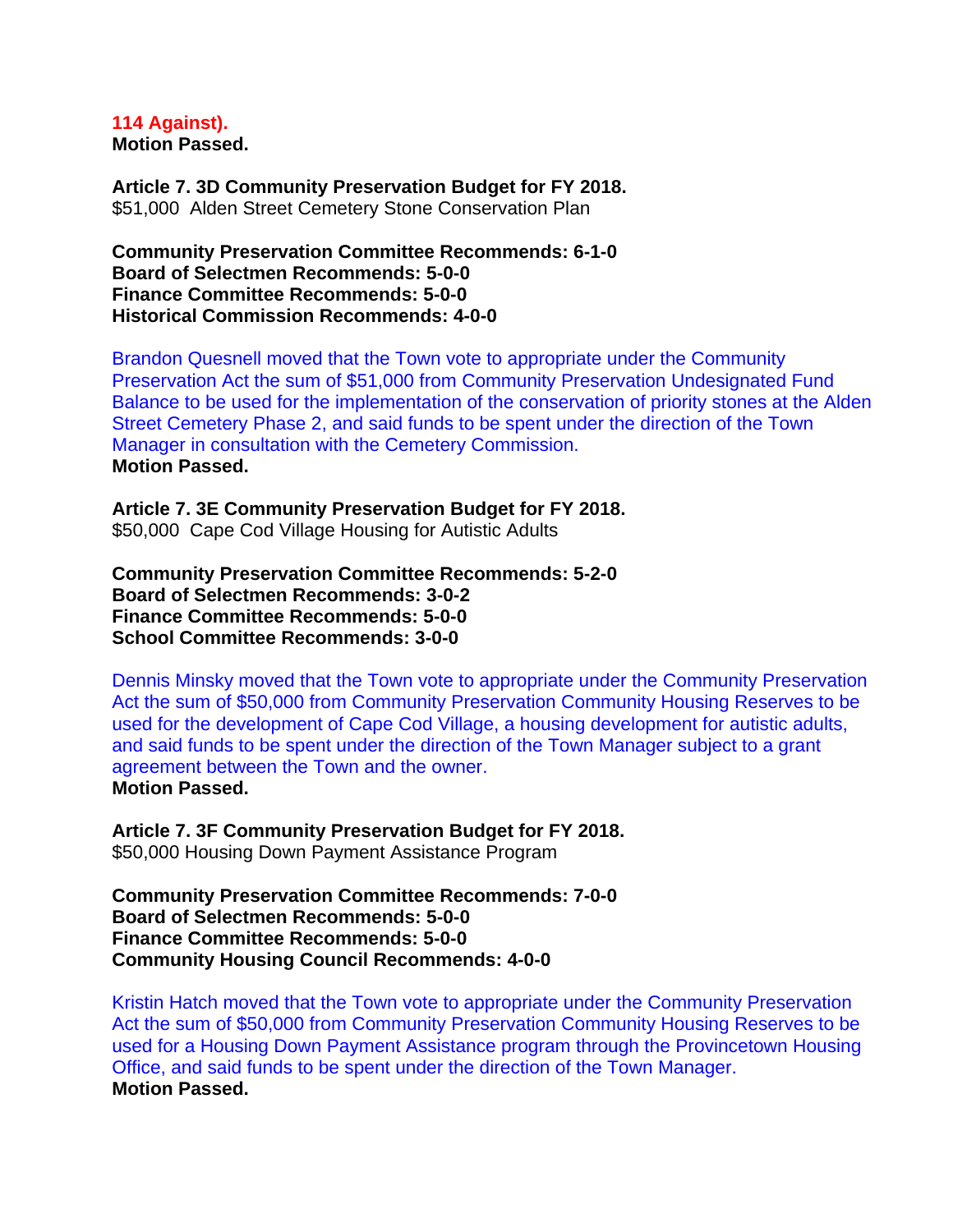**Article 7. 3G Community Preservation Budget for FY 2018.** \$122,541 Community Housing Office

**Community Preservation Committee Recommends: 7-0-0 Board of Selectmen Recommends: 5-0-0 Finance Committee Recommends: 5-0-0 Community Housing Council Recommends: 4-0-0** 

Kristin Hatch moved that the Town vote to appropriate under the Community Preservation Act the sum of \$63,271 from Community Preservation Community Housing Reserves to be used for the Community Housing Office, including a full-time Housing Specialist and CPA administration along with pro-rated benefits and expenses. **Motion Passed.** 

**Article 7. 3F Community Preservation Budget for FY 2018.** \$50,000 Housing Down Payment Assistance Program

**Community Preservation Committee Recommends: 7-0-0 Board of Selectmen Recommends: 5-0-0 Finance Committee Recommends: 5-0-0 Community Housing Council Recommends: 4-0-0** 

Kristin Hatch moved that the Town vote to appropriate under the Community Preservation Act the sum of \$50,000 from Community Preservation Community Housing Reserves to be used for a Housing Down Payment Assistance program through the Provincetown Housing Office, and said funds to be spent under the direction of the Town Manager. **Motion Passed.** 

**Article 7. 3H Community Preservation Budget for FY 2018.** \$20,000 CPA General Administration

**Community Preservation Committee Recommends: 7-0-0 Board of Selectmen Recommends: 5-0-0 Finance Committee Recommends: 5-0-0** 

Kristin Hatch moved that the Town vote to appropriate the sum of \$20,000 from estimated annual revenue to be used for CPA general administration, said funds to be expended under the direction of the Town Manager. **Motion Passed.** 

*Article 8. FY 2018 Capital Improvements Program.* To see if the Town will vote to raise and appropriate, borrow, or transfer from available funds the following sums to defray the costs of the Fiscal Year 2018 Capital Improvements Program submitted in accordance with Chapter 9, Section 2 of the Provincetown Charter as follows, provided that one or more of the appropriations listed below shall be contingent on a Proposition 2½ capital outlay or debt exclusion ballot question: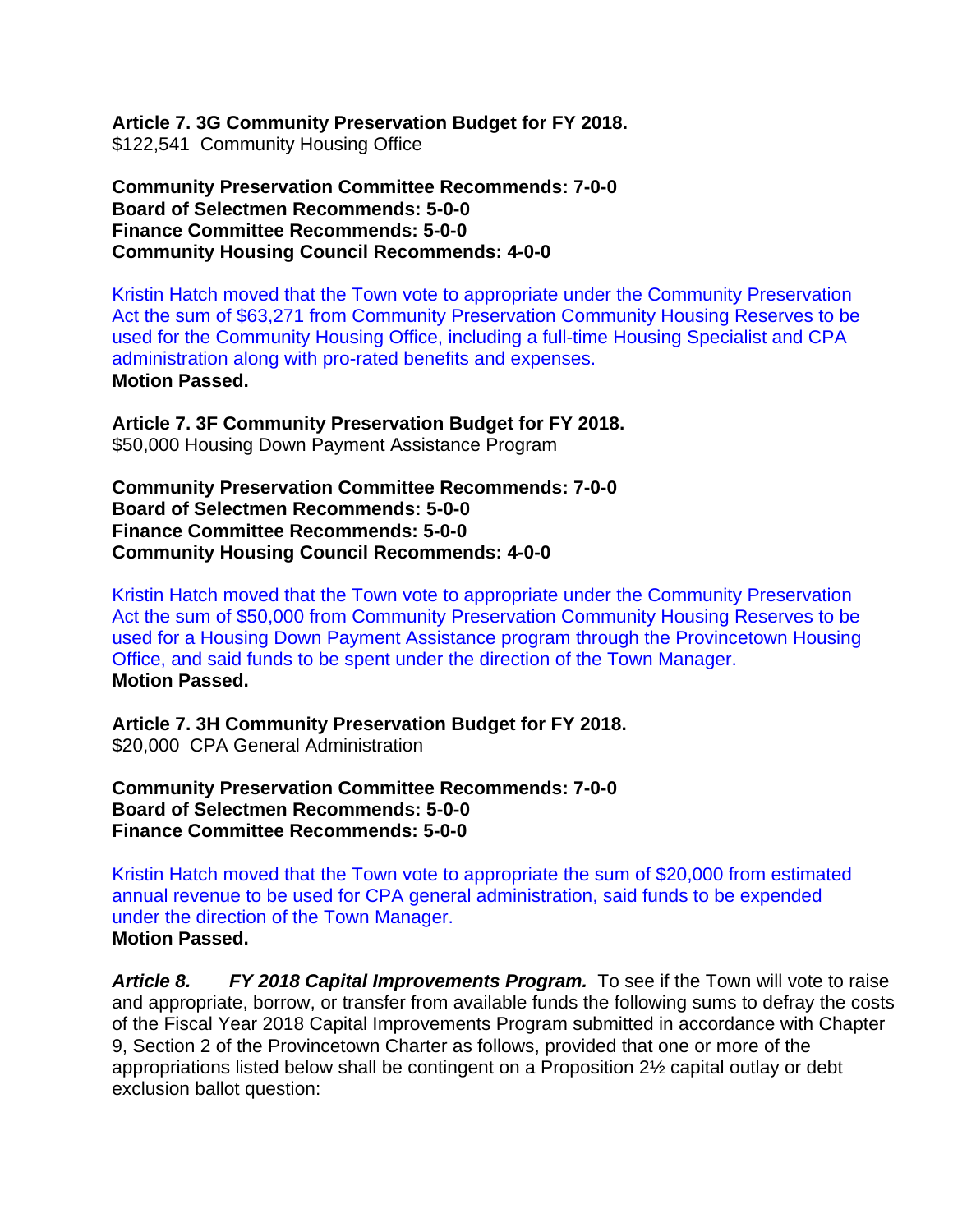- 1. Police Station \$8,625,000 to be expended under the direction of the Town Manager and the Director of Public Works for the design and construction of the Provincetown Police Station on the site located at 16 Jerome Smith Road, and costs related thereto;
- 2. Police *Livescan* Automated Fingerprint Identification System \$25,479 to be expended under the direction of the Town Manager and the Chief of Police for the purchase of *Livescan* Automated Fingerprint Identification System, and costs related thereto;
- 3. Storm Water Management \$100,000 to be expended under the direction of the Town Manager and the Director of Public Works to be used for ongoing improvements to the Town's drainage system in conjunction with applying for various grants that may become available, and costs related thereto;
- 4. Shank Painter Road Design Phase \$55,000 to be expended under the direction of the Town Manager and the Director of Public Works to fund concept development and preliminary design for the rehabilitation of Shank Painter Road, and costs related thereto;
- 5. Pavement Management Plan \$225,000 to be expended under the direction of the Town Manager and the Director of Public Works to continue additional roadway paving maintenance as outlined in the Town-wide Pavement Management Plan, and costs related thereto;
- 6. Bas Relief Restoration and Park Improvements \$750,000 to be expended under the direction of the Town Manager for the restoration of the Bas Relief Monuments and for improvements to the Bas Relief Park, and costs related thereto;
- 7. Long Point Dike Improvement Project \$51,000 to be expended under the direction of the Town Manager for the engineering and design of the restoration of the Long Point Dike, and costs related thereto;
- 8. Police Fleet Upgrade Plan \$78,520 to be expended under the direction of the Town Manager and the Chief of Police for the purchase of two police sedan interceptor vehicles, and costs related thereto;
- 9. DPW Street and Sidewalk Maintenance and Repair \$50,000 to be expended under the direction of the Town Manager and the Director of Public Works for maintenance and repair of streets and sidewalks, and costs related thereto;
- 10. Public Works Fleet Replacement \$270,000 to be expended under the direction of the Town Manager and the Director of Public Works for the purchase of a Highway Department loader and a sanitation trash trailer, and costs related thereto;
- 11. Public Works Building Maintenance \$60,000 to be expended under the direction of the Town Manager and the Director of Public Works for the repair or replacement of all rubber roofing at the Veterans Memorial Community Center, and costs related thereto;
- 12. Public Works Facility Highway Garage \$125,000 to be expended under the direction of the Town Manager and the Director of Public Works for the development of final design plans and bid specifications for the Phase I Highway Garage on the site located at 24 Race Point Road, and costs related thereto;
- 13. Use of Parking Funds for Parking Kiosk \$20,000 from the Parking Fund to be expended under the direction of the Town Manager for the purchase and installation of one parking kiosk, and costs related thereto;
- 14.MUNIS Payroll Software \$59,634 to be expended under the direction of the Town Manager for the acquisition of the MUNIS Payroll system software, and costs related thereto;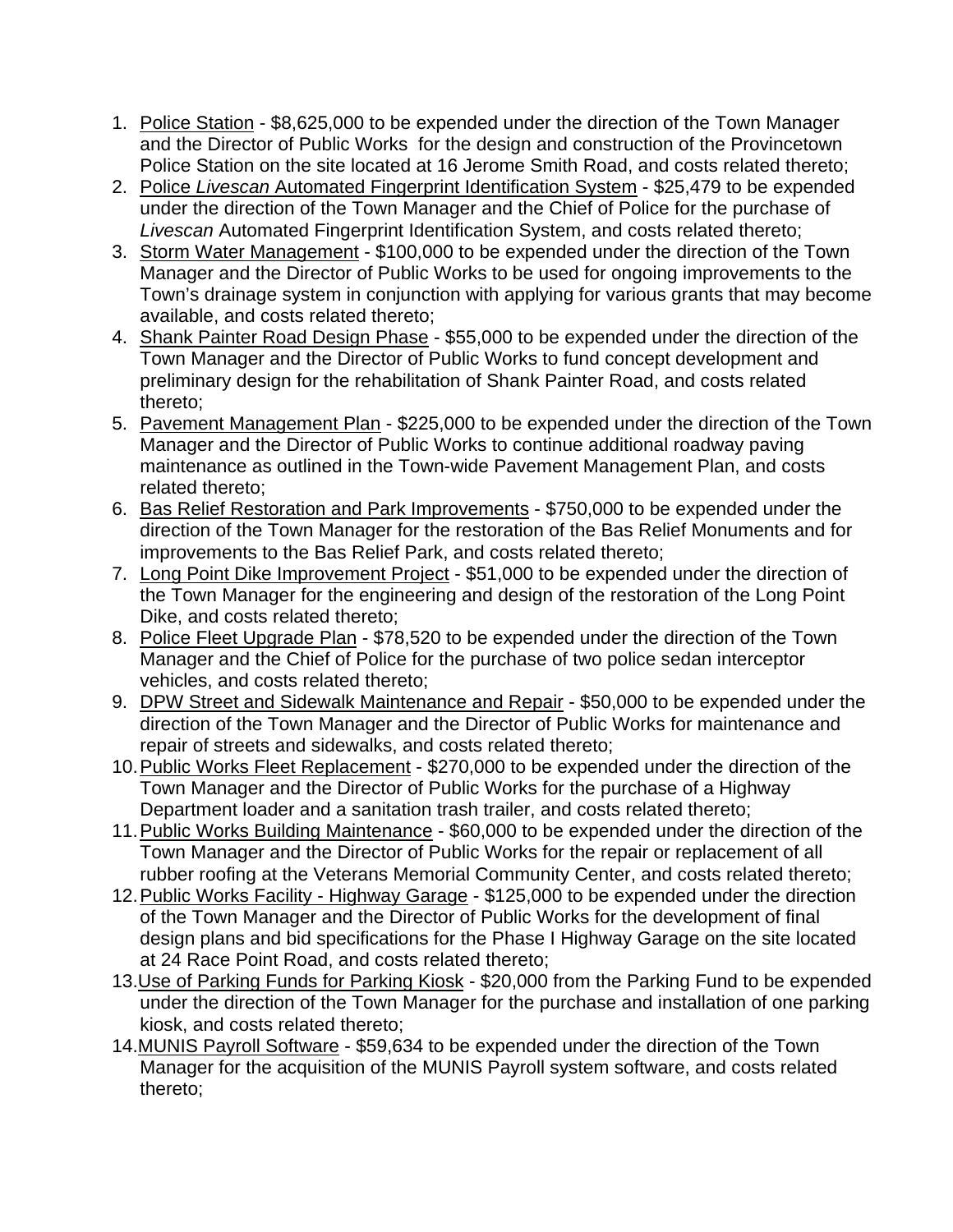- 15. Fire Department Air Pack Replacement \$45,000 to be expended under the direction of the Town Manager and the Board of Fire Engineers for the purchase of air pack replacement units, and costs related thereto;
- 16. Fire Department Ambulance Equipment \$62,000 to be expended under the direction of the Town Manager and the Board of Fire Engineers for the purchase of one new power stretcher and other ambulance equipment, and costs related thereto;
- 17. Water Department Security Upgrades \$75,000 to be expended under the direction of the Town Manager for enhanced security at the Knowles Crossing Water Treatment Facility, and cost related thereto;

or to take any other action relative thereto.

*[Requested by the Board of Selectmen and the Town Manager]*

## **Article 8. FY 2018 Capital Improvements Program.**

8-1. Police Station

**2/3rd's Vote Required** 

**Board of Selectmen Recommends: 3-2-0 Finance Committee Recommends: 6-1-0 Building Committee Recommends: 5-0-0** 

Raphael Richter moved that the Town vote to appropriate the sum of \$8,625,000 to be expended under the direction of the Town Manager and the Director of Public Works for the design and construction of the Provincetown Police Station on the site located at 16 Jerome Smith Road, and costs related thereto, that to meet this appropriation the Treasurer with the approval of the Board of Selectmen is hereby authorized to borrow \$8,625,000 pursuant to General Laws Chapter 44, sections 7 and 8, or any other enabling authority and to issue bonds and notes therefor; provided that the appropriation shall be contingent on the passage of a Proposition 2 and ½ debt exclusion by the voters of the town in accordance with General Laws Ch. 59 section 21C(m); and further, that any premium received by the Town upon the sale of any bonds or notes approved by this vote, less any premium applied to the payment of the costs of issuance of such bonds or notes, may be applied to the payment of costs approved by this vote in accordance with G.L. c.44, §20, thereby reducing by a like amount the amount authorized to be borrowed to pay such costs. **Motion Passed by 2/3rd's (For 206 Against 35).** 

## **Article 8. FY 2018 Capital Improvements Program.**

- 8-2. Police *Livescan* Automated Fingerprint Identification System
- 8-3. Storm Water Management
- 8-4. Shank Painter Road Design Phase
- 8-5. Pavement Management Plan
- 8-6. Bas Relief Restoration and Park Improvements

**Board of Selectmen Recommends: 5-0-0 Finance Committee Recommends: 6-0-0**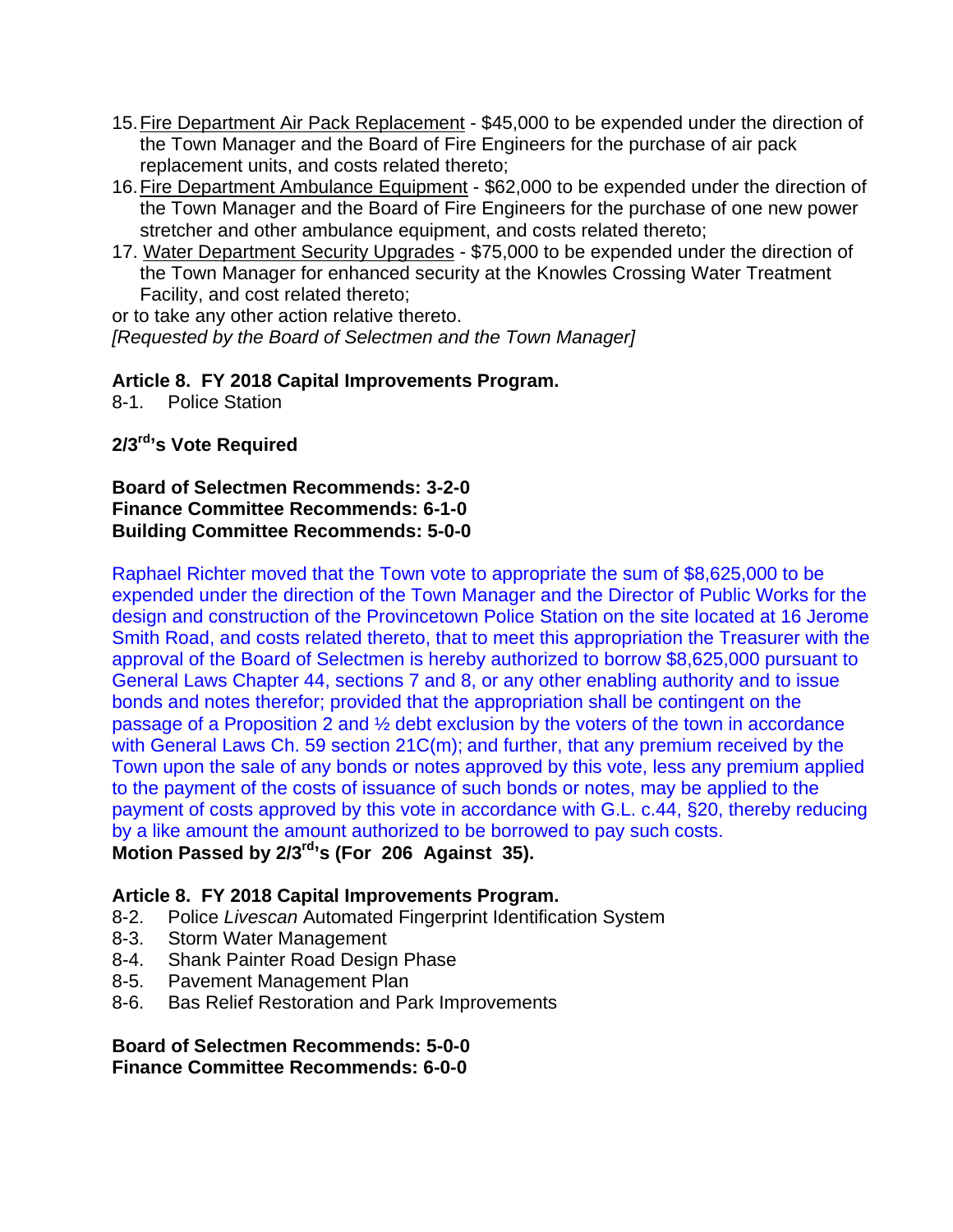Cheryl Andrews moved that the Town vote to transfer **\$1,105.479** from Free Cash to fund the following Capital Improvement Program articles:

2. Police Livescan Automated Fingerprint Identification System - \$25,479 to be expended under the direction of the Town Manager and the Chief of Police for the purchase of Livescan Automated Fingerprint Identification System, and costs related thereto;

3. Storm Water Management - \$100,000 to be expended under the direction of the Town Manager and the Director of Public Works to be used for ongoing improvements to the Town's drainage system in conjunction with applying for various grants that may become available, and costs related thereto;

4. Shank Painter Road Design Phase - \$55,000 to be expended under the direction of the Town Manager and the Director of Public Works to fund concept development and preliminary design for the rehabilitation of Shank Painter Road, and costs related thereto;

5. Pavement Management Plan - \$225,000 to be expended under the direction of the Town Manager and the Director of Public Works to continue additional roadway paving maintenance as outlined in the Town-wide Pavement Management Plan, and costs related thereto;

6. Bas Relief Restoration and Park Improvements - \$700,000 to be expended under the direction of the Town Manager for the restoration of the Bas Relief Monuments and for improvements to the Bas Relief Park, and costs related thereto. **Motion Passed.** 

#### **Article 8. FY 2018 Capital Improvements Program.**

8-7. Long Point Dike Improvement Project

**Board of Selectmen Recommends Indefinite Postponement: 3-2-0 Conservation Commission Does Not Recommend: 3-1-1 Harbor Committee Recommends Indefinite Postponement: 3-0-0** 

Raphael Richter moved that the Town vote to indefinitely Postpone Article 8-7. **Motion to Indefinitely Postpone Passed.** 

10:05 p.m. Raphael Richter moved to adjourn Annual Town Meeting until tomorrow, April 4, 2017 at 6:00 p.m.

**Motion Passed.** 

**Town Moderator Mary-Jo Avellar called the meeting to order at 6:02 p.m. on Tuesday, April 4, 2017.** 

#### **Article 8. FY 2018 Capital Improvements Program.**

- 8-8. Police Fleet Upgrade Plan
- 8-9. DPW Street and Sidewalk Maintenance and Repair
- 8-10. Public Works Fleet Replacement
- 8-11. Public Works Building Maintenance
- 8-12. Public Works Facility Highway Garage

## **2/3rd's Vote Required**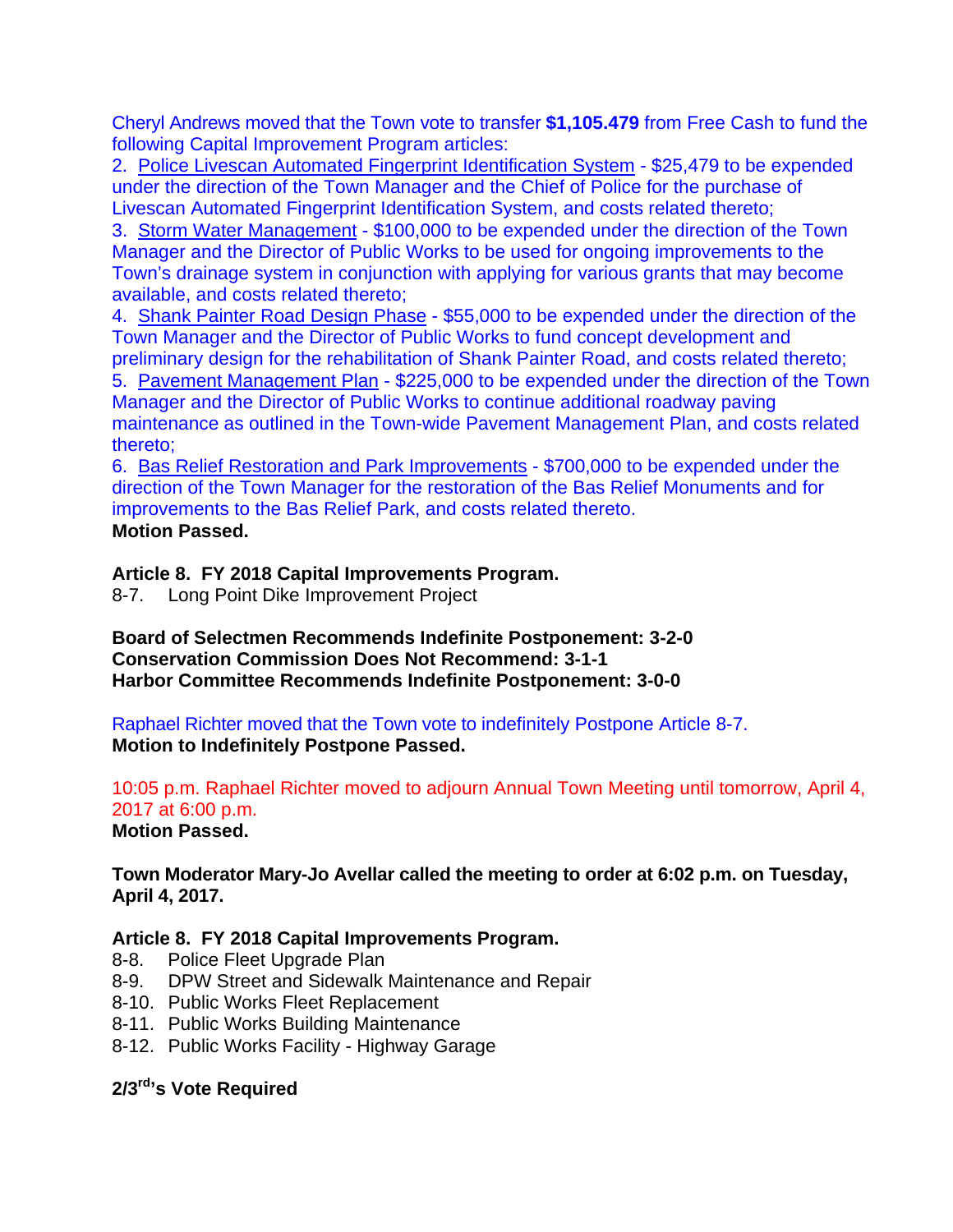#### **Board of Selectmen Recommends: 5-0-0 Finance Committee Recommends: 5-0-0 Building Committee Recommends Articles 8-10 & 8-11: 5-0-0**

Tom Donegan moved that the Town vote to transfer \$583,520 from the Capital Improvement Stabilization Fund to fund the following Capital Improvement Program articles:

8. Police Fleet Upgrade Plan - \$78,520 to be expended under the direction of the Town Manager and the Chief of Police for the purchase of two police sedan interceptor vehicles, and costs related thereto;

9. DPW Street and Sidewalk Maintenance and Repair - \$50,000 to be expended under the direction of the Town Manager and the Director of Public Works for maintenance and repair of streets and sidewalks, and costs related thereto;

10. Public Works Fleet Replacement - \$270,000 to be expended under the direction of the Town Manager and the Director of Public Works for the purchase of a Highway Department loader and a sanitation trash trailer, and costs related thereto;

11. Public Works Building Maintenance - \$60,000 to be expended under the direction of the Town Manager and the Director of Public Works for the repair or replacement of all rubber roofing at the Veterans Memorial Community Center, and costs related thereto;

12. Public Works Facility - Highway Garage - \$125,000 to be expended under the direction of the Town Manager and the Director of Public Works for the development of final design plans and bid specifications for the Phase I Highway Garage on the site located at 24 Race Point Road, and costs related thereto.

**Motion Passed (2/3rd's Vote Declared).** 

## **Article 8. FY 2018 Capital Improvements Program.**

8-13. Use of Parking Funds for Parking Kiosk

#### **Board of Selectmen Recommends: 5-0-0 Finance Committee Recommends: 5-0-0**

Cheryl Andrews moved that the Town vote to transfer \$20,000 from the Parking Fund to be expended under the direction of the Town Manager for the purchase and installation of one parking kiosk, and costs related thereto. **Motion Passed.** 

## **Article 8. FY 2018 Capital Improvements Program.**

8-14. MUNIS Payroll Software

#### **Board of Selectmen Recommends: 5-0-0 Finance Committee Recommends: 5-0-0**

Cheryl Andrews moved that the Town vote to transfer

- \$132.14 in unused funds from April 2014 Annual Town Meeting Article 11, DPW Fleet;
- \$10,289.48 in unused funds from April 2011 Annual Town Meeting Article 24 Cemetery Improvement;
- \$33,966.00 in unused funds from April 2015 Special Town Meeting Article 7, Mental Health Advocate; and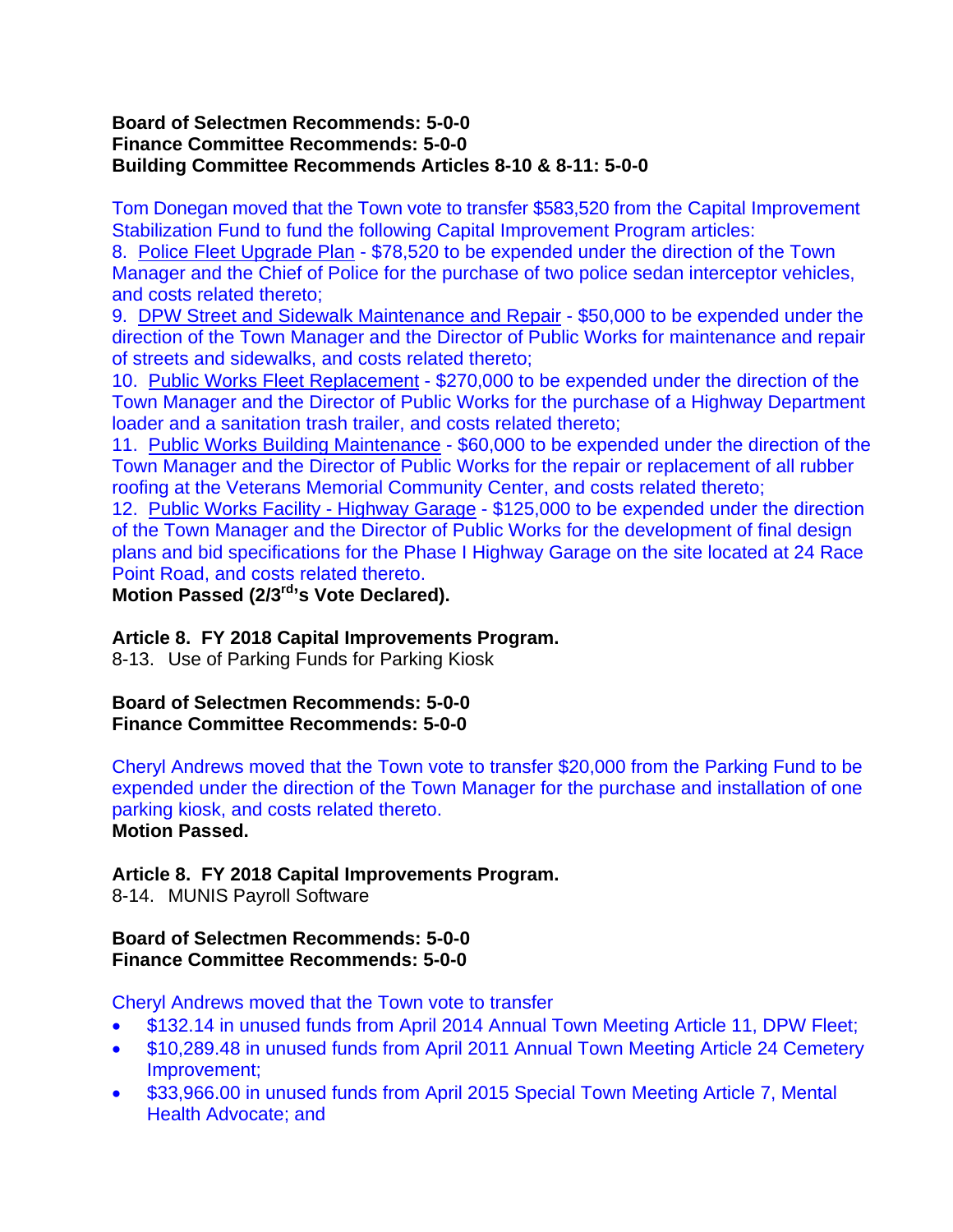#### \$15,246.38 from Free Cash

for a total of \$59,634 to be expended under the direction of the Town Manager for costs associated with the acquisition of the MUNIS Payroll Module. **Motion Passed.** 

### **Article 8. FY 2018 Capital Improvements Program.**

8-15. Fire Department Air Pack Replacement

#### **Board of Selectmen Recommends: 5-0-0 Finance Committee Recommends: 5-0-0 Board of Fire Engineers Recommends: 4-0-0**

Tom Donegan moved that the Town vote to transfer

- \$7,098 in unused funds from April 2012 Special Town Meeting Article 5, GIS Flyover;
- \$164 in unused funds from October 2015 Special Town Meeting Article 10 Police Station Design;
- \$3,913.43 in unused funds from April 2016 Special Town Meeting Article 10, Pier Ferry Gangway;
- \$2,040.40 in unused funds from April 2016 Special Town Meeting Article 11, Pier Motor Replacement;
- \$8,505.82 in unused funds from April 2014 Annual Town Meeting Article 11-15, Library Carpet;
- \$5,334.04 in unused funds from October 2012 Special Town Meeting Article 7, High School Repair; and
- \$17,944.31 in unused funds from April 2014 Special Town Meeting Article 6, MSBA Feasibility Study

for a total of \$45,000 to be expended under the direction of the Town Manager for the purchase of air pack replacement units, and costs related thereto. **Motion Passed.** 

## **Article 8. FY 2018 Capital Improvements Program.**

8-16. Fire Department Ambulance Equipment

#### **Board of Selectmen Recommends: 5-0-0 Finance Committee Recommends: 5-0-0 Board of Fire Engineers Recommends: 4-0-0**

Tom Donegan moved that the Town vote to transfer

- \$6,970 in unused funds from April 2014 Annual Town Meeting Article 11-8, School Stairway Replacement;
- \$2,418.82 in unused funds from April 2016 Annual Town Meeting Article 18-2 Police Fleet Replacement;
- \$339.83 in unused funds from April 2015 Annual Town Meeting Article 18-2 Mechanical CPR Machine;
- \$6,434.80 in unused funds from April 2015 Annual Town Meeting Article 18-9, Parking Kiosks;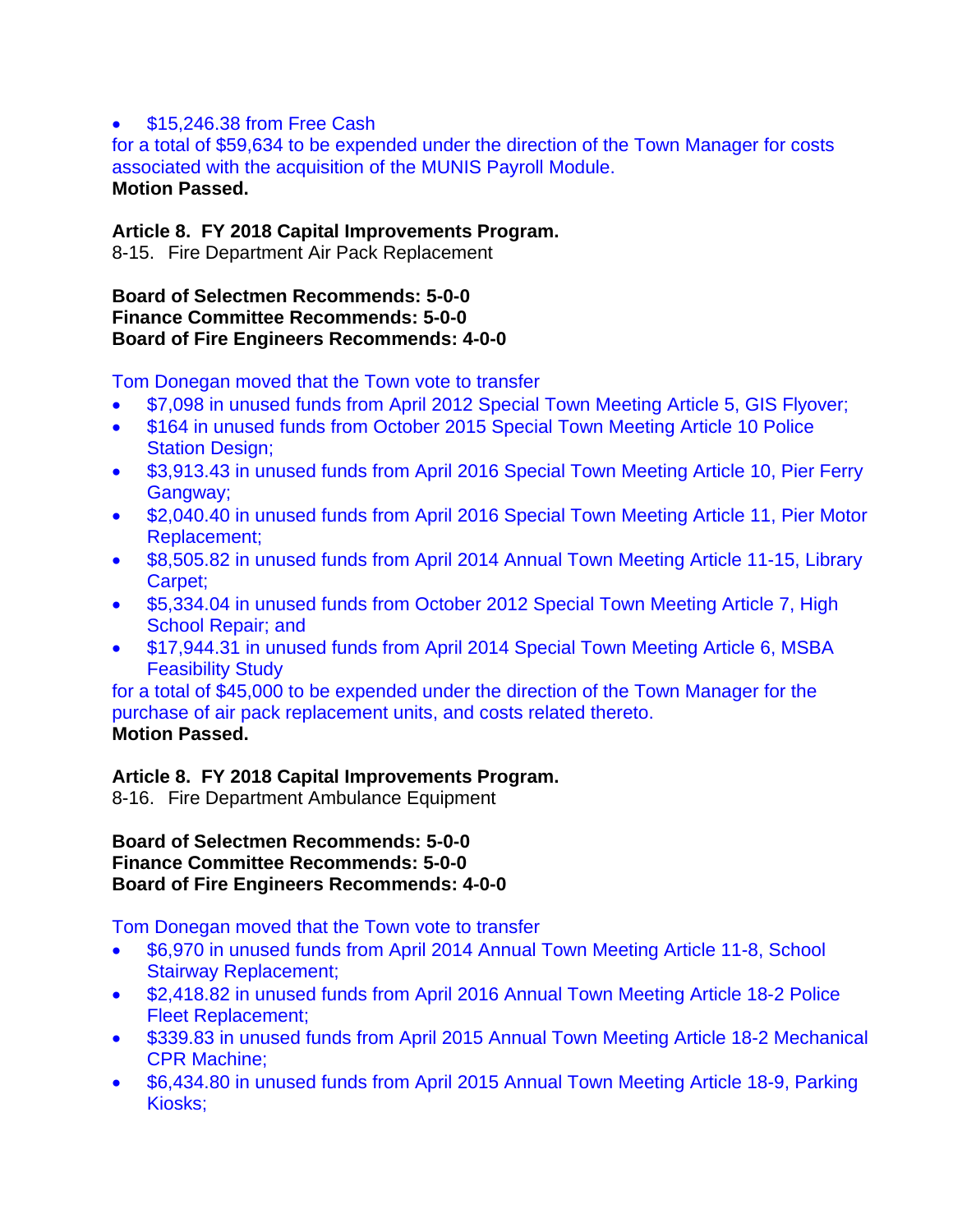- \$6,641.00 in unused funds from April 2016 Special Town Meeting Article 5, Parking Kiosks; and
- \$4,937.86 in unused funds from April 2014 Annual Town Meeting Article 11-11 DPW Fleet Replacement; and
- \$34,257.69 in unused funds from April 2014 Special Town Meeting Article 6, MSBA Feasibility Study

for a total of \$62,000 to be expended under the direction of the Town Manager and the Board of Fire Engineers for the purchase of one new power stretcher and other ambulance equipment, and costs related thereto.

## **Motion Passed.**

## **Article 8. FY 2018 Capital Improvements Program.**

8-17. Water Department Security Upgrades

#### **Board of Selectmen Recommends: 4-1-0 Finance Committee Recommends: 5-0-0**

Tom Donegan moved that the Town vote to appropriate from Water Enterprise Fund Retained Earnings the sum of \$75,000 to pay for enhanced security at the Knowles Crossing Water Treatment Facility, and cost related thereto. **Motion Passed.** 

*Article 9. Change Date of Annual Town Meeting and Annual Town Election - A Home Rule Petition / Charter Change.* To see if the Town will vote to instruct its senator and representative in the General Court to file a home rule petition for a special act to read as follows; provided however, that the General Court shall be authorized to make ministerial, clerical, and editorial changes of form only to said bill, unless the Board of Selectmen approves amendments to the bill before enactment by the General Court; and to authorize the Board of Selectmen to approve such amendments:

## AN ACT RELATIVE TO THE CHARTER OF THE TOWN OF PROVINCETOWN

SECTION 1. Section 2-3-1 of the Charter of the Town of Provincetown, which is on file in the office of the Archivist of the Commonwealth as provided in Section 12 of Chapter 43B of the General Laws, is hereby amended as follows:

"The annual town meeting shall be held on the first Monday in April May of every year and shall be called to order at 6:00 p.m. for the purpose of transacting all business of the annual town meeting except the election of such officers and the determination of such matters as are required by law to be elected or determined by ballot."

SECTION 2. Section 2-4-2 of the Charter of the Town of Provincetown, which is on file in the office of the Archivist of the Commonwealth as provided in Section 12 of Chapter 43B of the General Laws, is hereby amended as follows *(Deletions shown in strike-through and new text shown as underlined)*:

"The regular elections to any office shall be by official ballot held on the first second Tuesday in May June of each year."

SECTION 3. This act shall take effect upon its passage.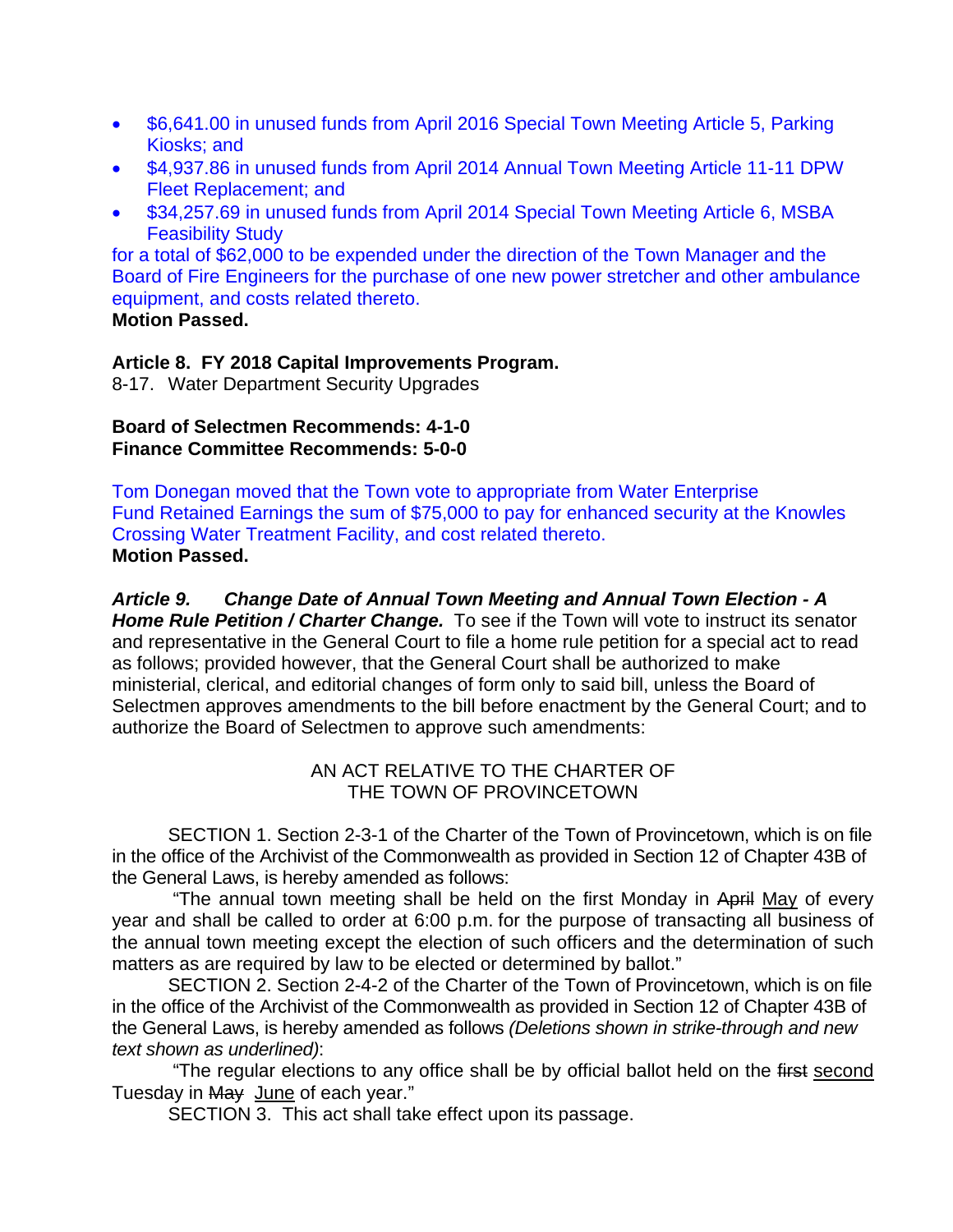or to take any other action relative thereto. *[Requested by the Board of Selectmen]*

#### **Board of Selectmen Recommend Indefinite Postponement: 3-2-0**

Erik Yingling moved that the Town vote to indefinitely postpone Article 9. **Motion to Indefinitely Postpone Does Not Pass.** 

Raphael Richter moved to approve article 9 as printed in the warrant. **Motion Does Not Pass.** 

*Article 10. General Bylaw Amendment: Change Date of Annual Town Meeting and Annual Town Election. (Deletions shown in strike-through and new text shown as underlined)* To see if the Town will vote to amend the Provincetown General Bylaws by amending the following sections to read as follows (said amendment to take effect in accordance with General Laws Chapter 40, Section 32 and upon enactment of the special act requested by the Home Rule Petition in Article 9):

4-1-1. Date. The Annual Town Meeting shall be held on the first Monday in April *May* of every year and shall be called to order at 6:00 p.m. for the purpose of transacting all business of the Annual Town Meeting except the election of such officers and the determination of such matters as are required by law to be elected or determined by ballot.

 4-5-1. Annual Election. Beginning at 7:00 a.m. and ending at 7:00 p.m. on the first *second* Tuesday in May *June* of every year, there shall be held that part of the Annual Town Meeting devoted to the election of officers and to such other matters as, by law, must be determined by a ballot.

or to take any other action relative thereto. *[Requested by the Board of Selectmen]* 

#### **Board of Selectmen Recommend Indefinite Postponement: 5-0-0**

Erik Yingling moved that the Town vote to indefinitely postpone Article 10. **Motion to Indefinitely Postpone Passed.** 

#### *Article 11. Mandatory Retirement Age of the Fire Chief - A Home Rule Petition.*

To see if the Town will vote to authorize the Board of Selectmen to petition the General Court for the enactment of special legislation entitled "An Act Authorizing the Town of Provincetown to Continue the Employment of Michael Trovato" as set forth below, provided however that the General Court shall be authorized to make ministerial, clerical, and editorial changes of form only to said bill, unless the Board of Selectmen approves amendments to the bill before enactment by the General Court; and to authorize the Board of Selectmen to approve such amendments.

> AN ACT AUTHORIZING THE TOWN OF PROVINCETOWN TO CONTINUE THE EMPLOYMENT OF MICHAEL TROVATO

Be it enacted by the Senate and House of Representatives in General Court assembled, and by the authority of the same as follows: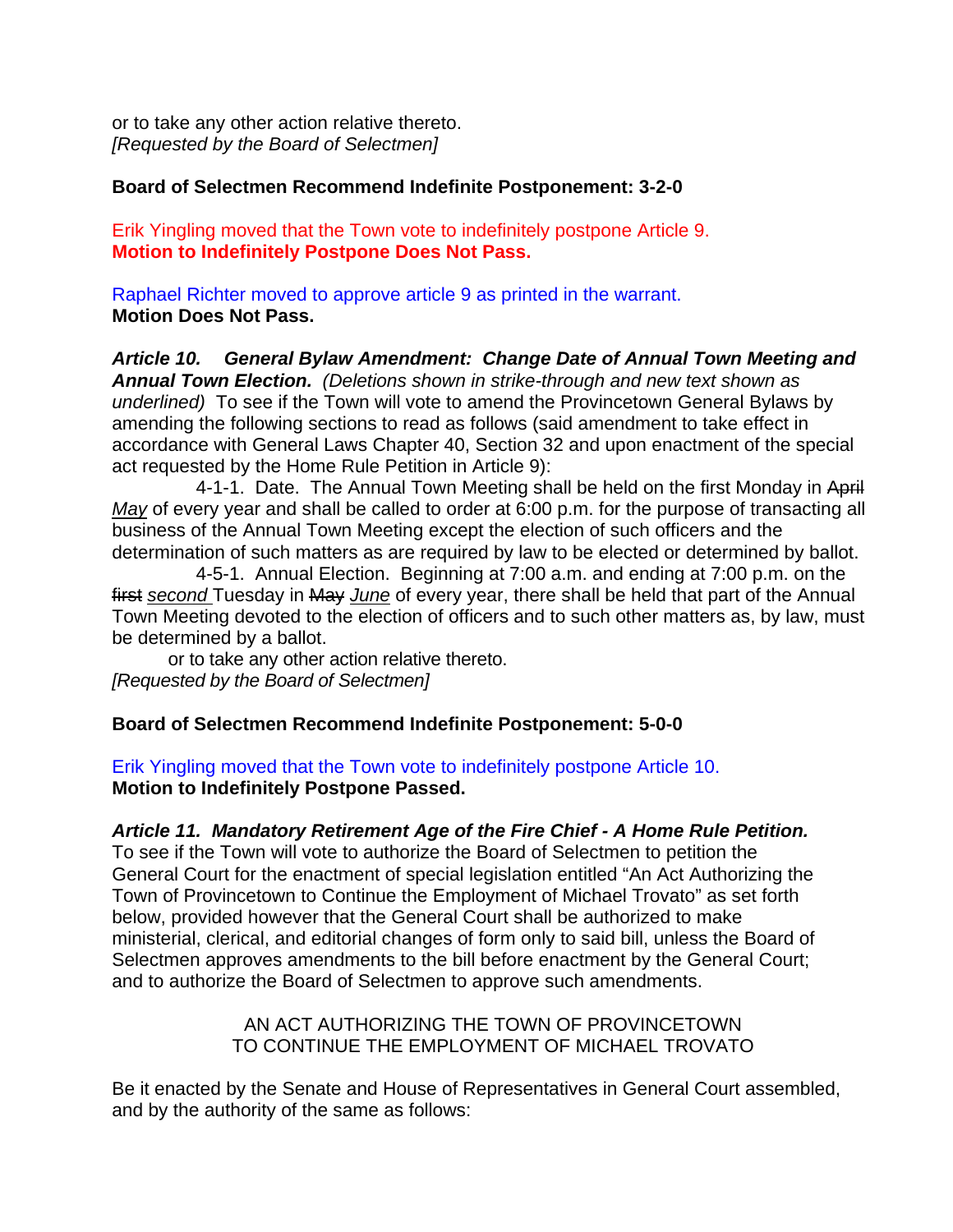SECTION 1. Notwithstanding any general or special law to the contrary, Michael Trovato, a member of the fire department of the town of Provincetown, may continue to serve in such position until May 31, 2024, until the date of his retirement, or until the date he is relieved of his duties by the Board of Fire Engineers, whichever occurs first; provided, however, that he is mentally and physically capable of performing the duties of his office. The town may, at its own expense, require that Michael Trovato be examined by an impartial physician designated by them to determine such capability.

SECTION 2. This act shall take effect upon its passage.

Or to take any other action relative thereto.

*[Requested by the Board of Selectmen and the Town Manager]* 

#### **Board of Selectmen Recommends: 5-0-0 Finance Committee Recommends: 5-0-0 Board of Fire Engineers Recommends: 5-0-0**

Robert Anthony moved that the Town vote to approve Article 10 as printed in the warrant. **Motion Passed.** 

*Article 12. Commercial Street Security Improvements. (A non-binding resolution)* To see if the Town would like the Town Manager to investigate and return to the next town meeting with a funding request for permanent safety installations throughout Commercial Street intersections that will protect the public from vehicular danger during peak pedestrian times. Such installations would be permanently installed in the street and would be able to raise and lower easily and temporarily by public safety officials or other designated persons to allow the system to be deployed at appropriate times and to be minimally noticeable when not in use, as well as to provide access to authorized vehicles such as residents of the temporarily closed areas, public conveyances, and others deemed appropriate by public safety officials; or to take any other action relative thereto. *[Requested by the Board of Selectmen]* 

#### **Board of Selectmen Recommends: 3-2-0**

Raphael Richter moved that the Town vote to approve Article 12 as printed in the warrant. **Motion Does Not Pass.** 

*Article 13. Zoning Amendment Regarding Detached Structures. (A non-binding resolution)* To see if the Town shall instruct the Planning Board to work with all other relevant boards and committees to develop zoning and other related bylaw changes, additions, or deletions and return to the next town meeting with articles that allow for detached structures to be used as detached bedrooms for workforce housing, and/or find other ways that bylaws can be modified to allow for workforce housing use both seasonal and year-round; or to take any other action relative thereto. *[Requested by the Board of Selectmen]* 

#### **Board of Selectmen Recommends: 3-2-0 Planning Board Has No Recommendation: 4-0-0**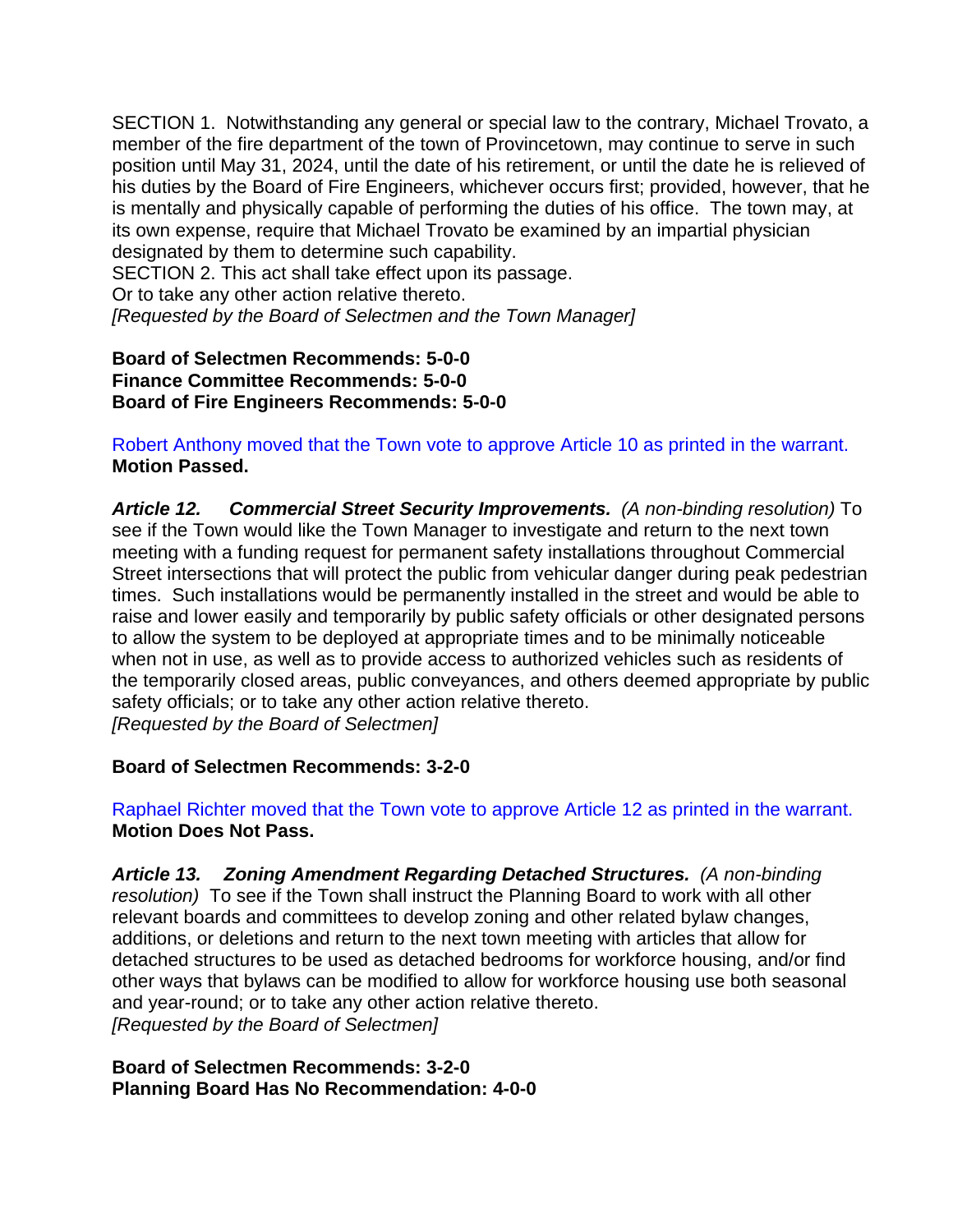Raphael Richter moved that the Town vote to approve Article 13 as printed in the warrant. **Motion Passed (125 For 102 Against).** 

*Article 14. Petitioned Article - Province Road Paving.* To see if the Town will vote to raise and appropriate, or transfer from available funds the sum of \$75,000 to be expended under the direction of the town manager for costs associated with paving and storm water improvements to Province Road, a private road in which the Town is a 38% abutter. Total costs to the Town will be reduced by 62% from funding as agreed on in the Province Road Repair Agreement, signed by the Board of Selectmen on January 23, 2017; or to take any other action relative thereto. *[Submitted by Jay Gurewitsch and others]* 

### **Board of Selectmen Recommends: 3-1-0 Finance Committee Recommends: 5-0-0**

Jay Gurewitsch moved that the Town vote to transfer \$28,500 from Free Cash (38% of the total project cost) to fund Article 14 as printed in the warrant.

Patrick Patrick moved to amend article 14 by adding after the words improvements to Province Road, the following "pursuant to and dependent on road owners permission." **Motion to Amend Does Not Pass. Motion Passed.** 

*Article 15. Petitioned Article - To Fund An Additional Egress For Maushope Housing.* To see if the Town will vote to raise and appropriate, transfer from available funds, or borrow the sum of \$90,000 (ninety thousand dollars) to build 3 back decks (or porches) with stairs at the rear of Maushope, 44 Harry Kemp Way, at the rear of the units on the 1st, 2nd and 3rd floors and to replace one window of each unit facing north with an outward opening door so that each resident has a second way out in case of fire. All renters in Provincetown, both year round and seasonal, must have two exits as our local building code requires; or to take any other action relative thereto. *[Submitted by Barbara Rushmore and others]* 

**Board of Selectmen Reserves Recommendation: 5-0-0 Finance Committee Does Not Recommend: 5-0-0** 

Barbara Rushmore moved that the Town vote to raise and appropriate \$90,000 to fund Article 15 as printed in the warrant.

## Mark Hatch moved to indefinitely postpone article 15. **Motion to Indefinitely Postpone Passed.**

*Article 16. Petitioned Article - Non-Binding Public Advisory Question For The 2017 Spring Annual Town Meeting To Protect Public Health And Safety: Move Spent Fuel At Pilgrim Nuclear Power Station To Secure Dry Casks As Soon As Possible. (A nonbinding resolution)* To see if the town will vote to approve the following non-binding resolution: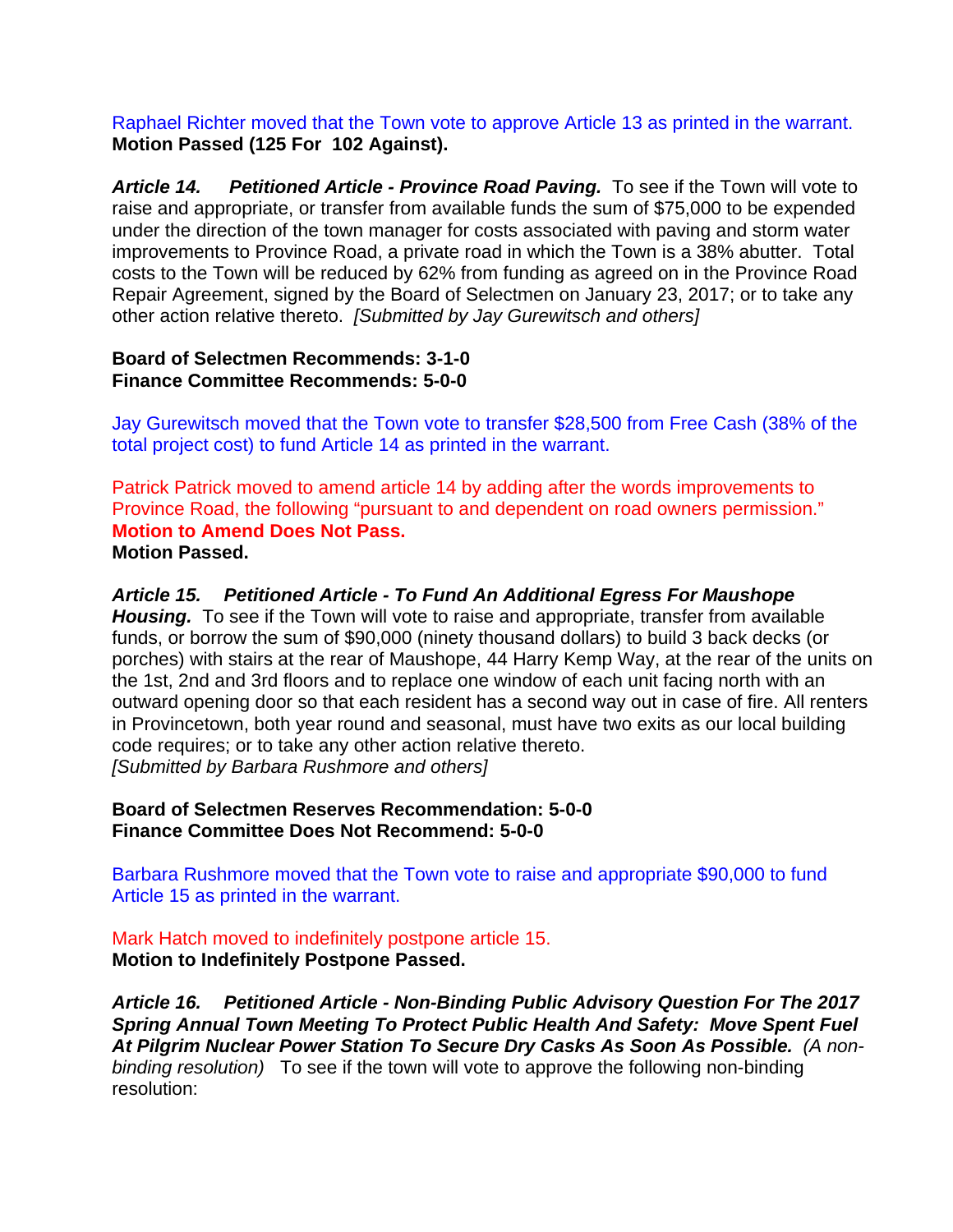Whereas, the original design for the Pilgrim Nuclear Power Station (PNPS) spent fuel pool was for 880 assemblies and now holds over 2,822 densely racked and tightly packed assemblies, and;

Whereas, the PNPS spent fuel pool holds over 11 times the amount of cesium released at Chernobyl, and:

Whereas, the MA Attorney General's Office 2006 report cited an accident at PNPS could result in 24,000 latent cancers, \$488 billion in damages, and contamination of hundreds of miles downwind, and;

Whereas, 885 Boraflex panels, which prevent criticality and fire, will be susceptible to unacceptable levels of deterioration by September, 2017, and;

Whereas, the PNPS spent fuel pool is vulnerable to terrorist and cyber-attack, and;

 Whereas, citizens of the Town of Provincetown find this to be an unacceptable threat to our health and safety and must be resolved in the most timely manner. Therefore, should the people of the Town of Provincetown direct the town's government to communicate with Governor Baker to employ all means available to ensure spent nuclear fuel generated by the Pilgrim Nuclear Power Station be placed in secure dry casks as soon as technically feasible and consistent with the highest standards, ready to be moved to a permanent federal facility when available in order to protect the health, welfare, and economic interest of the Town of Provincetown and its inhabitants and visitors? or to take any other action relative thereto. *[Submitted by Richard Kapler and others]* 

#### **Board of Selectmen Recommends: 5-0-0**

## Richard Kapler moved that the Town vote to approve a non-binding resolution as printed in the warrant under Article 16.

#### **Motion Passed Unanimously.**

Article 17. Petitioned Article - Sale of the Community Center Building. To see if the Town will vote to, as the sovereign authority, direct that the Board of Selectmen uphold and implement all terms and conditions of the April 4, 2011 Special Town Meeting, Article 5, titled "Sale of the Community Center Building," and order them to rescind, void, and, or nullify, any and all leases or other agreements awarded, or attempted to be awarded, pursuant to a bidding process that did not adhere to the requirement that the premises be sold and not leased, and to further authorize the Board of Selectmen to sell said parcel, pursuant to the procedures set forth in General Laws Chapter 30B, on such terms and conditions that promote the ideals as articulated in the Provincetown Housing Playbook; the land being all or a portion of Assessors Map No.7-2, Parcel No. 62, located at 46 Bradford St., and commonly known as the Community Center Building; or to take any other action relative thereto. *[Requested by Gordon J. Siegel and others]* 

#### **Board of Selectmen Recommends Indefinite Postponement: 5-0-0 Finance Committee Has No Recommendation: 4-0-0**

Gordon Siegel moved that the Town vote to approve Article 17 as printed in the warrant.

Raphael Richter moved to indefinitely postpone article 17. **Motion to Indefinitely Postpone Passed (109 For 60 Against).**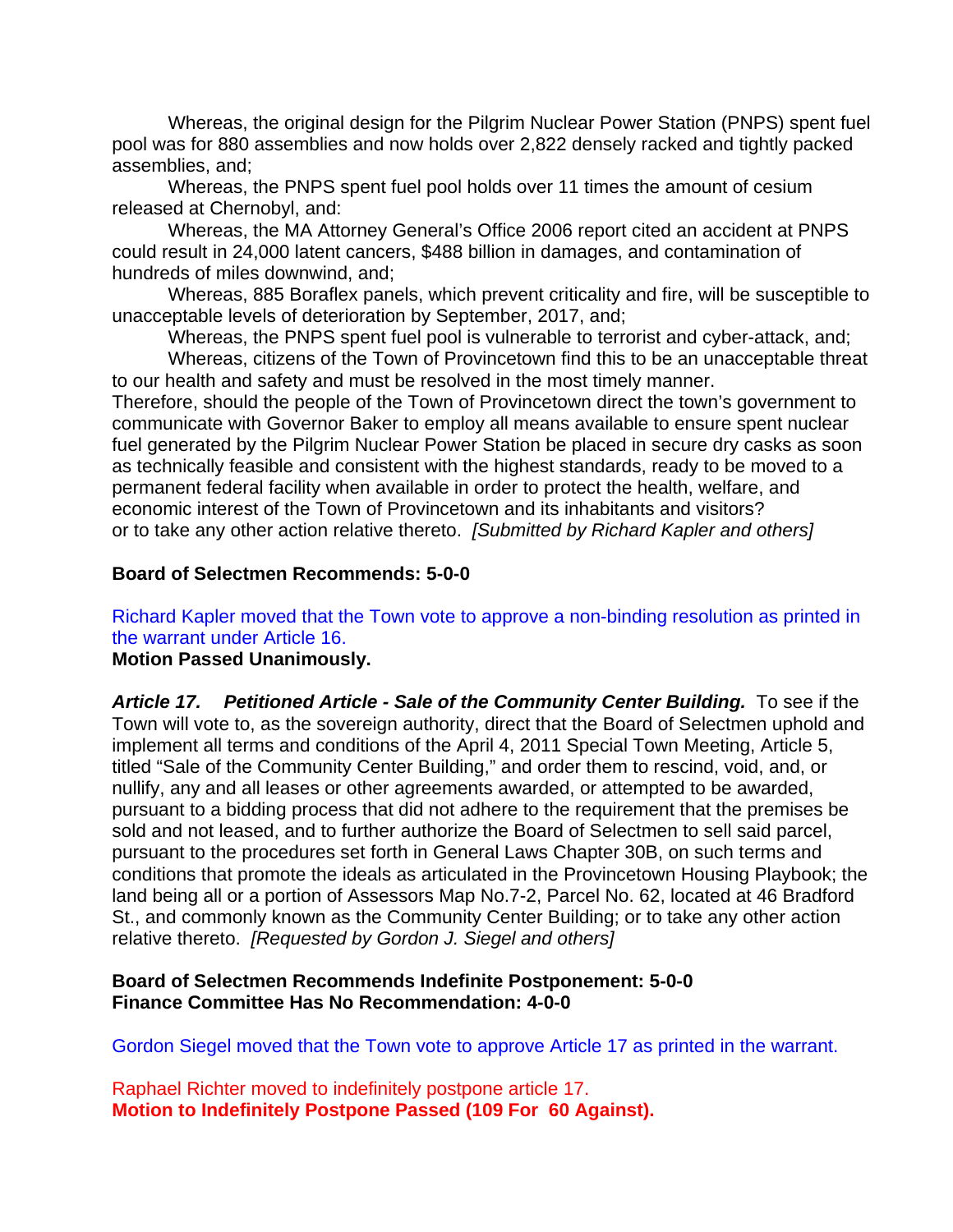## *Article 18. Establishment of The Scholarship and Trust Administration Committee.*

To see if the Town will vote to establish the Scholarship and Trust Administration Committee as an advisory board comprising of three members and one alternate member appointed by the Board of Selectmen, and two regular members and one alternate member appointed by the School Committee to administer the John Anderson Francis Family Scholarship Fund, the Captain Joseph F. Oliver Scholarship Fund, the Town Scholarship Fund and such other public trusts as the Committee may be assigned by the Board of Selectmen. Such administration shall be in accordance with the terms of each trust, as amended, or, if changed circumstances necessitate amendment, by agreement of the Board of Selectmen and, in the case of Scholarship Funds, the School Committee. Investment of the principal of each trust shall be determined by the Town, unless otherwise provided by the creator of such trust; or to take any other action relative thereto.

*[Requested by the Provincetown Town Scholarship Committee and the John Anderson Francis Family Scholarship Committee]* 

**Board of Selectmen Recommends: 5-0-0 Finance Committee Recommends: 5-0-0 School Committee Recommends: 3-0-0 John Anderson Francis Family Scholarship Committee Recommends: 3-0-0 Town Scholarship Committee Recommends: 4-0-0** 

Robert Speiser moved that the Town establish a single Scholarship and Trust Administration Committee, on the terms and conditions and for the purposes as specified in the warrant, which committee shall replace the existing John Anderson Francis Family Scholarship Committee and the Town Scholarship Committee, with the existing members of the John Anderson Francis Family Scholarship Committee and the Town Scholarship Committee to serve as interim members of the newly-established Scholarship and Trust Administration Committee until such time as regular members of the Scholarship and Trust Administration Committee are appointed in the manner set forth in the article. **Motion Passed.** 

*Article 19. Fully Fund Pier Maintenance.* To see if the Town will, pursuant to the Memorandum of Understanding between the Selectmen and Pier Corporation and as recommended in the Comprehensive Survey of MacMillan Pier by Bourne Engineering funded by STM 2016 Article 12, raise and appropriate or transfer from available funds the sum of \$23,000 to fully fund the fiscal year 2018 pier maintenance account under the direction of the Town Manager and PPPC; or to take any other action relative thereto. *[Requested by the Provincetown Public Pier Corporation]* 

**Provincetown Public Pier Corporation Recommends: 5-0-0 Board of Selectmen Does Not Recommend: 3-2-0 Finance Committee Does Not Recommend: 5-2-0 Visitor Services Board Recommends: 7-0-0**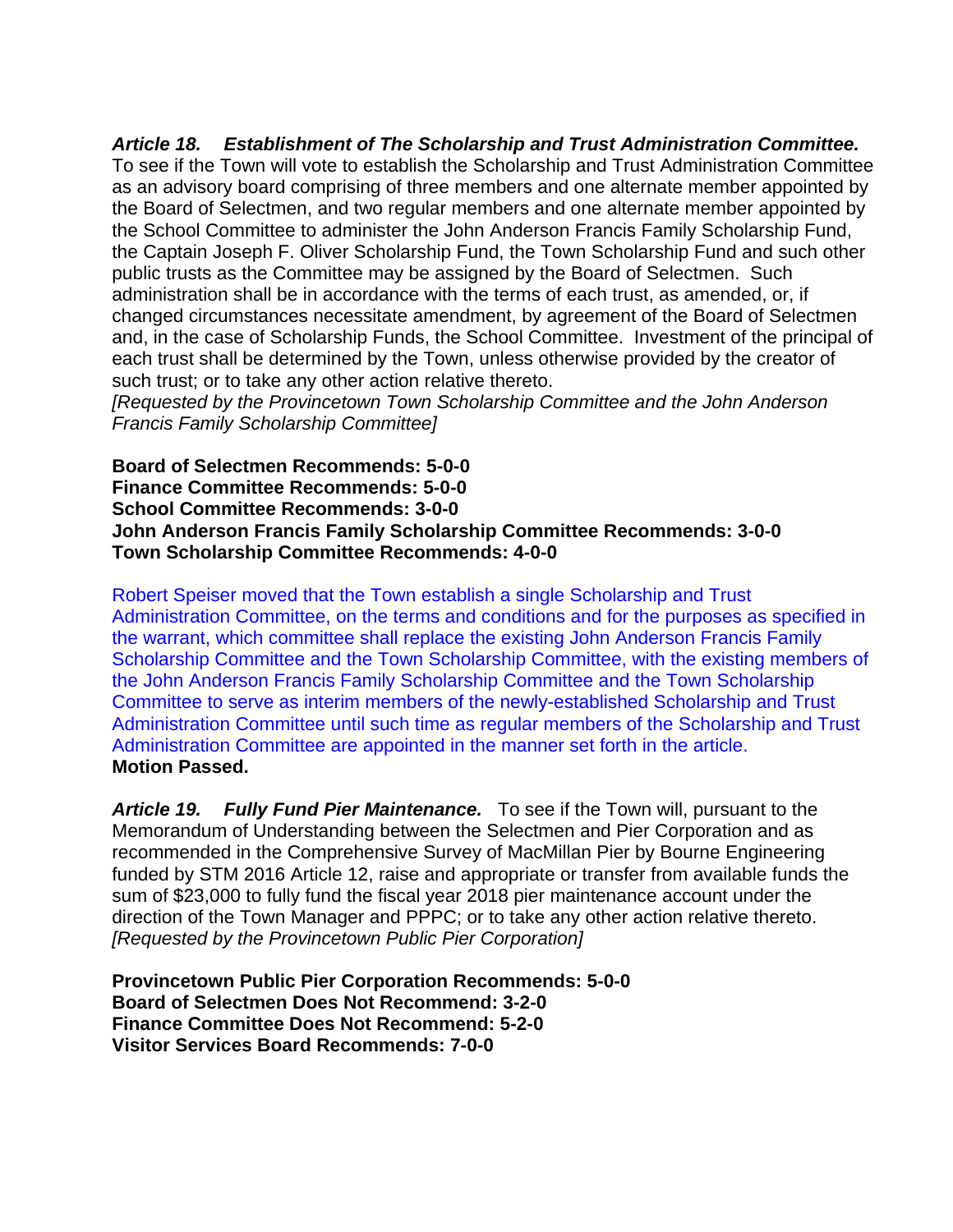LeRoy Fraser moved that the Town vote to transfer \$23,000 from Free Cash to fund the Fiscal Year 2018 pier maintenance account under the direction of the Town Manager and Provincetown Public Pier Corporation.

#### **Motion Passed.**

10:00 p.m. Raphael Richter moved to adjourn Annual Town Meeting until tomorrow, April 5, 2017 at 6:00 p.m. **Motion Passed.** 

**Town Moderator Mary-Jo Avellar called the meeting to order at 6:04 p.m. on Wednesday, April 5, 2017.** 

*Article 20. Reduce Pier Corporation Rent to \$1.**(A non-binding resolution)* To see if the town will vote to approve the following non-binding resolution:

 Whereas the requirement for the Pier Corp to pay rent to offset a \$2.8 million local match for \$16 million in grant funding was proposed by consultants preparing a business plan for grant applications; and at that time, their financial analysis relied on general predictions of future performance and maintenance costs of a yet to be designed new pier, and the rent was an estimated number to secure funding from various state and federal agencies;

 Whereas the Pier Corp has paid the Town over \$1.8 million in rent since inception and these payments have undermined the pier's ability to maintain the facility;

 Whereas compounding the negative impact of the rent payment on operations, the below market rates charged to commercial fishermen for dock space have never been subsidized by the Selectmen as agreed to by the ProFish MOU of 2001, the enabling legislation, and the 20-year lease;

 Whereas the economic benefits to the Town from Pier Corpation operation of the Town Wharf such as the ferries, whale watch and other excursions, artist studio trapsheds and the Provincetown based commercial fishing fleet far exceed the rent and embarkation fees the town receives from the pier;

 Whereas the Comprehensive Survey of MacMillan Pier funded by STM 2016 Article 12 recommends annual maintenance work that is not currently fully funded due to a requirement to pay rent;

 Whereas Pier Corporation has had to defer maintenance to fund its obligations for rent to the Town and that deferred maintenance is outlined in the Bourne report; and

 Whereas MacMillan Pier and the Pier Corporation itself are assets of the Town of Provincetown;

 Now therefore, the Town Meeting Body directs the Board of Selectmen to reduce rent for MacMillan Pier to \$1 starting in FY 2019, with funds to be used for the maintenance and operation of the pier and for any excess revenue for the operation be returned to the Town as specified in the MOU dated August 10, 2015; or to take any other action relative thereto. *[Requested by the Provincetown Public Pier Corporation]* 

**Provincetown Public Pier Corporation Recommends: 4-0-1 Board of Selectmen Does Not Recommend: 3-2-0 Finance Committee Does Not Recommend: 5-2-0**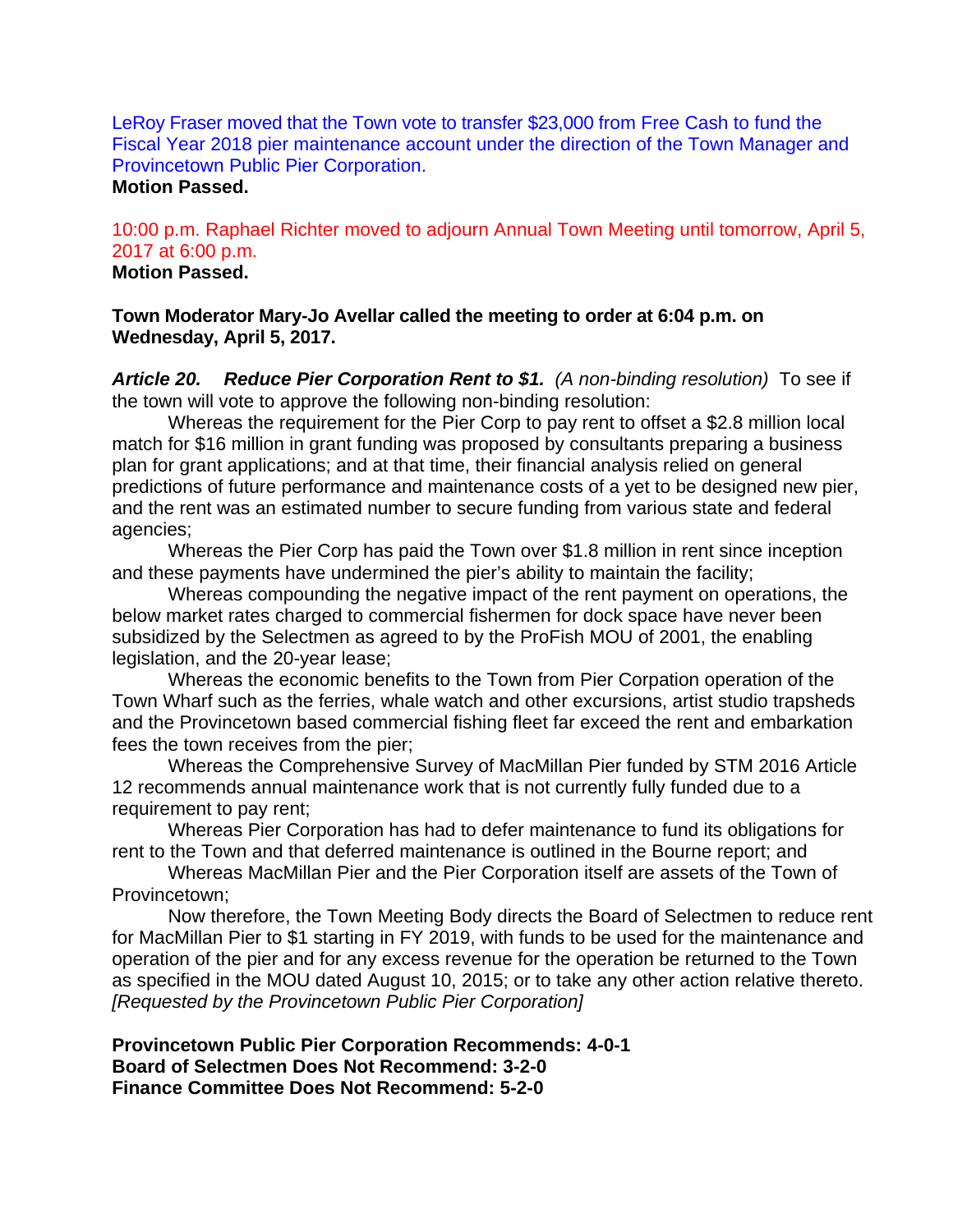Herbert Hintze moved that the Town vote to approve a non-binding resolution as printed in the warrant under Article 20.

#### **Motion Passed.**

Article 21. Visitor Services Board – Amendments to Board Composition. To see if the Town will vote to amend its previous vote under Article 64 of the April 5, 1999 Annual Town Meeting relative to the composition of the seven-member Visitor Services Board as follows:

Change one member nominated from the Arts Community to read, one member nominated from the Arts, Culture and Heritage Community, which shall be filled after inviting nominations from the following arts and cultural organizations in Provincetown: 1) Provincetown Art Association and Museum, 2) Pilgrim Monument and Provincetown Museum, 3) Provincetown 400, 4) Provincetown Historic Celebrations, 5) Fine Arts Work Center, and 6) Provincetown Theater;

Change one member nominated by the Women Innkeepers of Provincetown to one member nominated by Innkeepers, which shall be filled after nominations from the following organizations: 1) Women Innkeepers of Provincetown, 2) Distinctive Inns of Provincetown, 3) Provincetown Chamber of Commerce Innkeeper Members and 4) Provincetown Business Guild Innkeeper Members;

Change one at-large member to one member nominated from restaurants, which shall be filled after inviting nominations from the following organizations: 1) Provincetown Chamber of Commerce Restaurant Members and 2) Provincetown Business Guild Restaurant Members;

Change one at-large member to one member nominated from retail establishments, which shall be filled after inviting nominations from the following organizations: 1) Provincetown Chamber of Commerce Retail Shop Members and 2) Provincetown Business Guild Retail Shop Members;

Therefore, the Visitor Services Board representative composition will be as follows: 1) Arts, Culture and Heritage, 2) Provincetown Chamber of Commerce, 3) Provincetown Business Guild, 4) Inn keepers, 5) Restaurants, 6) Retail Shops, and 7) At-Large Member; or to take any other action relative thereto. *[Requested by the Visitor Services Board]*

#### **Visitor Services Board Recommends: 6-1-0 Board of Selectmen Recommends Indefinite Postponement: 5-0-0**

Rita Schwartz moved that the Town vote to approve Article 21 with the following addition: Add the sentence "One Provincetown business shall not have more than one representative on the Visitor Services Board" at the end of the article.

Cheryl Andrews moved to indefinitely postpone article 21. **Motion to Indefinitely Postpone Does Not Pass. Motion Does Not Pass.** 

*Article 22. Finance Committee Request to Fund Health Insurance Consultant.* To see if the Town will vote to raise and appropriate or transfer from available funds the sum of \$45,000, to be expended under the direction of the Town Manager, for costs associated with health care consulting services to assist the Town in evaluating its health care costs;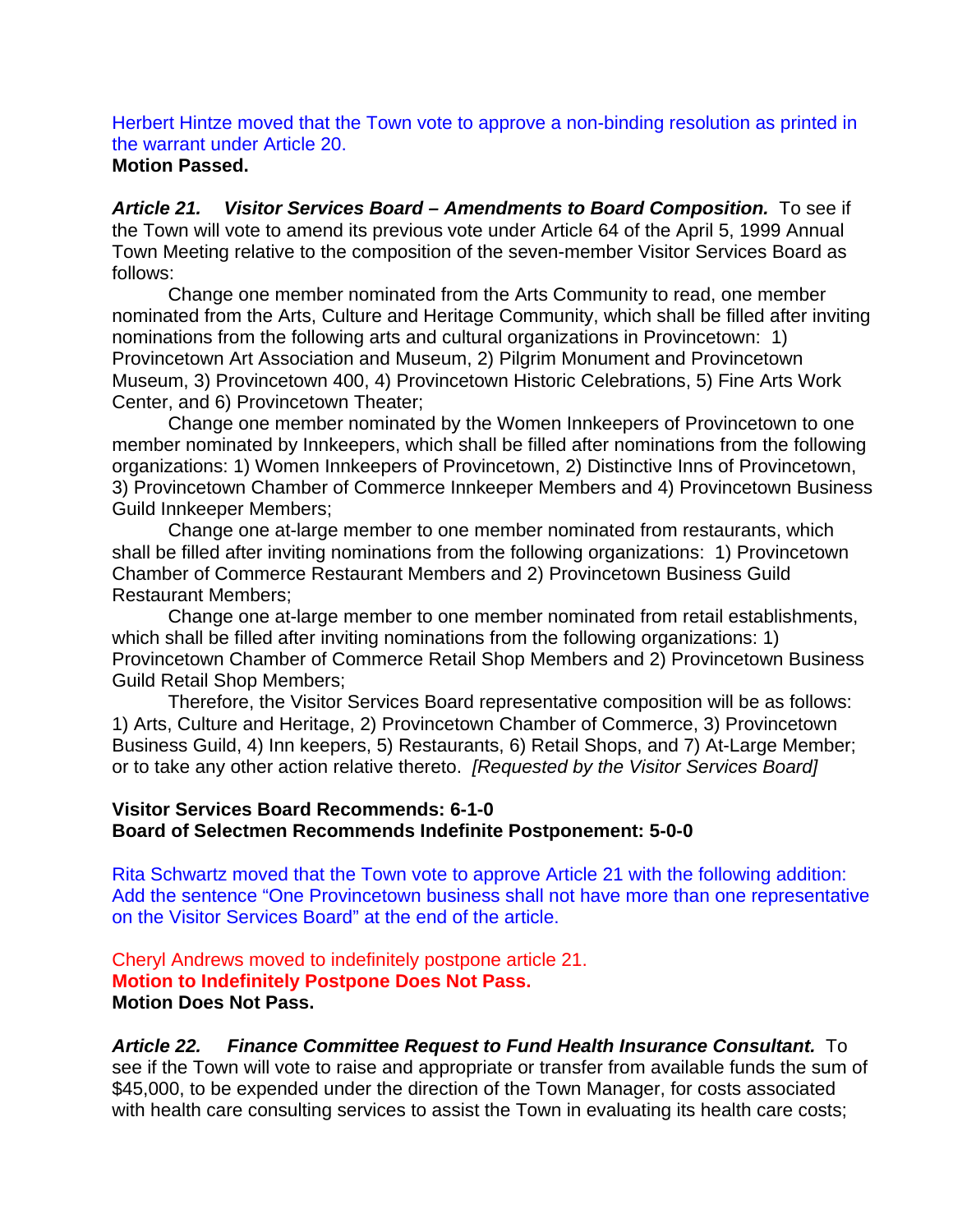or to take any other action relative thereto. *[Requested by the Finance Committee]*

## **Finance Committee Recommends: 5-0-0 Board of Selectmen Recommends: 5-0-0**

Louise Venden moved to that the Town vote to transfer \$45,000 from Free Cash to fund Article 22 as printed in the warrant. **Motion Passed.** 

*Article 23. General Bylaw Amendment: Chapter 13, Section 13-4-2 Personal Watercraft in Provincetown Harbor. (Deletions shown in strike-through and new text shown as underlined)* To see if the Town will vote to amend the Provincetown General Bylaws by amending section 15-7 as follows:

13-4-2-2. Except as provided in §13-4-2-3 below, the operation of personal watercraft is prohibited in the waters of the Town of Provincetown in the following areas:

(a) Within the boundaries of the Cape Cod National Seashore as set forth in Public Law 87- 126, 7 August 1961, 75 Stat. 293, and as most recently surveyed by the U.S. Department of Interior.

(b) On the tidal waters of Provincetown Harbor and any adjoining river, inlet, cove, pond, embayment or harbor westerly of a line running from the Provincetown Truro town line to Long Point Light, with the exception of a marked channel in which personal water craft may pass through Provincetown Harbor operating at headway lawful speed. Said marked channel shall begin at the Good Templar Landing thence be the Federal Channel between red #4 marker on the west end of the breakwater to Long Point Buoy marker green #3 within Provincetown Harbor, as shown on a plan on file in the office of the Town Clerk. Personal watercraft shall traverse at headway speed only between the red #4 mark at the west end of the breakwater and the boat ramp, boatyard, fuel dock, marina or boat rental business. On departure, personal watercraft must depart Provincetown Harbor by the Federal Channel from red #4 to green #3 at Long Point.

13-4-2-3**.** No personal watercraft shall be launched from any location or vessel in Provincetown Harbor except the above listed marine facilities boat-launching ramp at Good Templar Landing, and any personal watercraft using said boat-launching ramps shall be registered with Provincetown Harbormaster. Or to take any other action relative thereto. *[Requested by the Provincetown Harbor Committee]*

#### **Harbor Committee Recommends: 3-0-0 Board of Selectmen Recommends: 5-0-0 Provincetown Public Pier Corporation Recommends: 3-0-2**

Rex McKinsey moved that the Town vote to amend the Provincetown General Bylaw as printed in the warrant under Article 23. **Motion Passed.** 

*Article 24. General Bylaw Amendment: Chapter 15. Local Historic District, Section 15-9 Exclusions and Section 15-11. Appendices. (Solar Exclusions) (Deletions shown*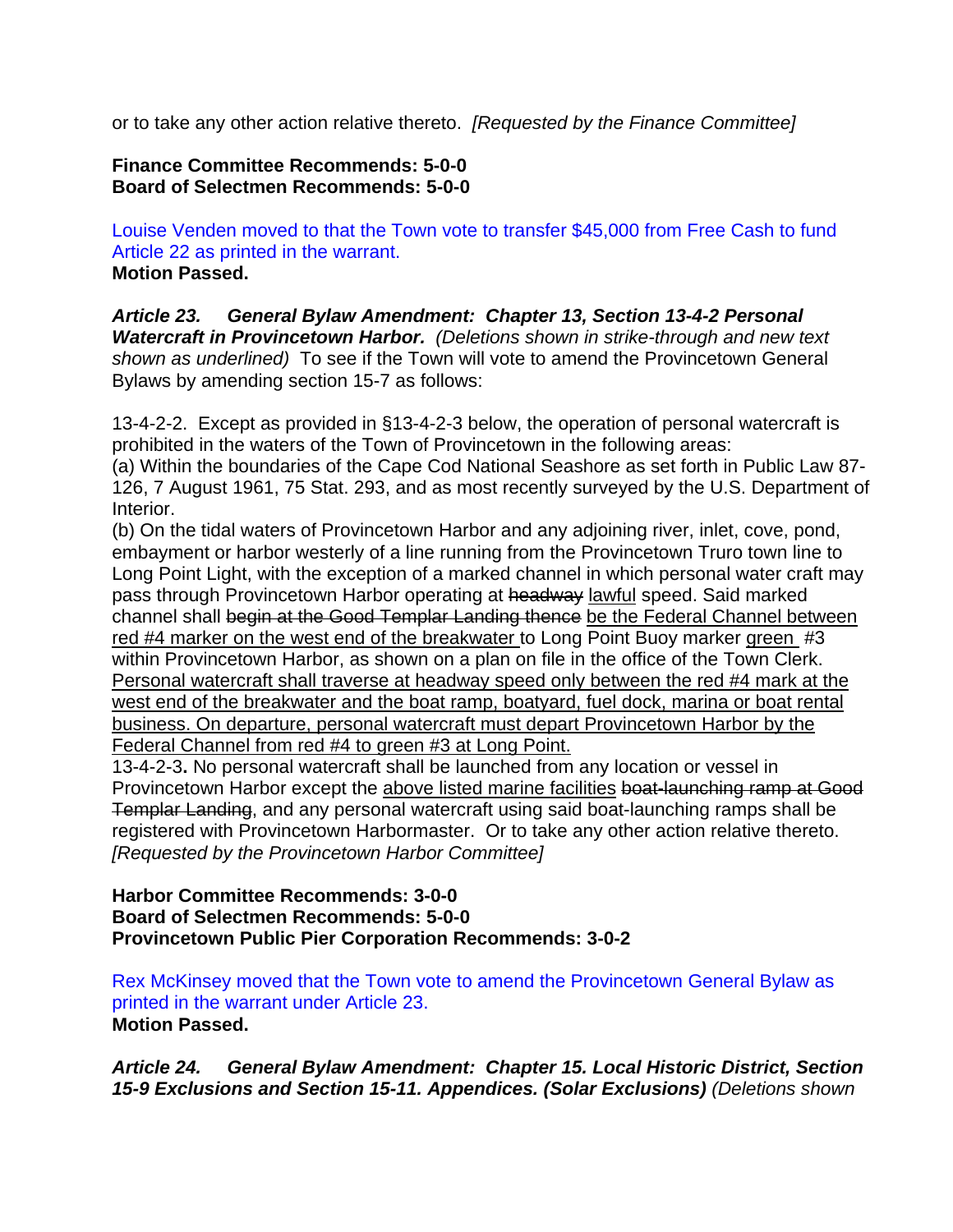*in strike-through and new text shown as underlined)* To see if the Town will vote to amend the Provincetown General Bylaws by amending section 15-7 as follows:

15-9. Exclusions.

15-9-1 Categorical Exclusions: The Commission shall exclude from its purview the following: 15-9-1-1 Maintenance and repairs that do not alter or replace material, as defined in Section 9.2.

15-9-1-2 The color of paint.

15-9-1-3 Exterior lighting.

15-9-1-4 Gutters and downspouts.

15-9-1-5 Signage.

15-9-1-6 Storm windows and window air conditioners.

15-9-1-7 Satellite antennae, or similar equipment, provided they are located to minimize visibility from a Public Way.

15-9-1-8 Temporary Buildings or Structures subject, however, to conditions pertaining to the duration of existence and use, as the Commission may reasonably specify.

15-9-1-9 Terraces, walks, sidewalks and similar structures, provided that any such Structure is substantially at grade level.

15-9-1-10 Flagpoles, sculpture, mailboxes (freestanding or attached), window boxes, house numbers, and garden furniture.

15-9-1-11 Buildings that are less than 50 years old are exempt from review, with the following conditions: Alterations which affect more than 25% of a façade must comply with the Guidelines. Additions which increase such Building by more than 25% must conform with Guideline 15 New Construction and Additions.

15-9-1-12 Piers/Wharves: Additions and alterations to piers and wharves, including all mechanical and maritime-related Structures and equipment, are exempt from review.

15-9-1-13 Cemeteries: All cemetery Structures are exempt except Buildings and fences. 15-9-1-14 Plant material and trees.

15-9-1-15 Solar panels, provided that (1) panels are low profile and mounted no higher than 3 inches above the roof surface, (2) panels are set back from the edge of the roof, (3) the array is parallel to the edges of the roof, and is aligned in a regular and rectangular pattern with no missing panels, and (4) the panel frames and cells, pipes, and wires are dark or match the surrounding roof in color; otherwise, an administrative review shall be required.

And

15-11 Appendices

APPENDIX 1. PROVINCETOWN HISTORIC DISTRICT GUIDELINES

3. EXEMPTIONS FROM REVIEW. The following items shall be exempt from review by the Commission:

o. Solar Panels, provided that (1) panels are low profile and mounted no higher than 3 inches above the roof surface, (2) panels are set back from the edge of the roof, (3) the array is parallel to the edges of the roof, and is aligned in a regular and rectangular pattern with no missing panels, and (4) the panel frames and cells, pipes, and wires are dark or match the surrounding roof in color; otherwise, an administrative review shall be required.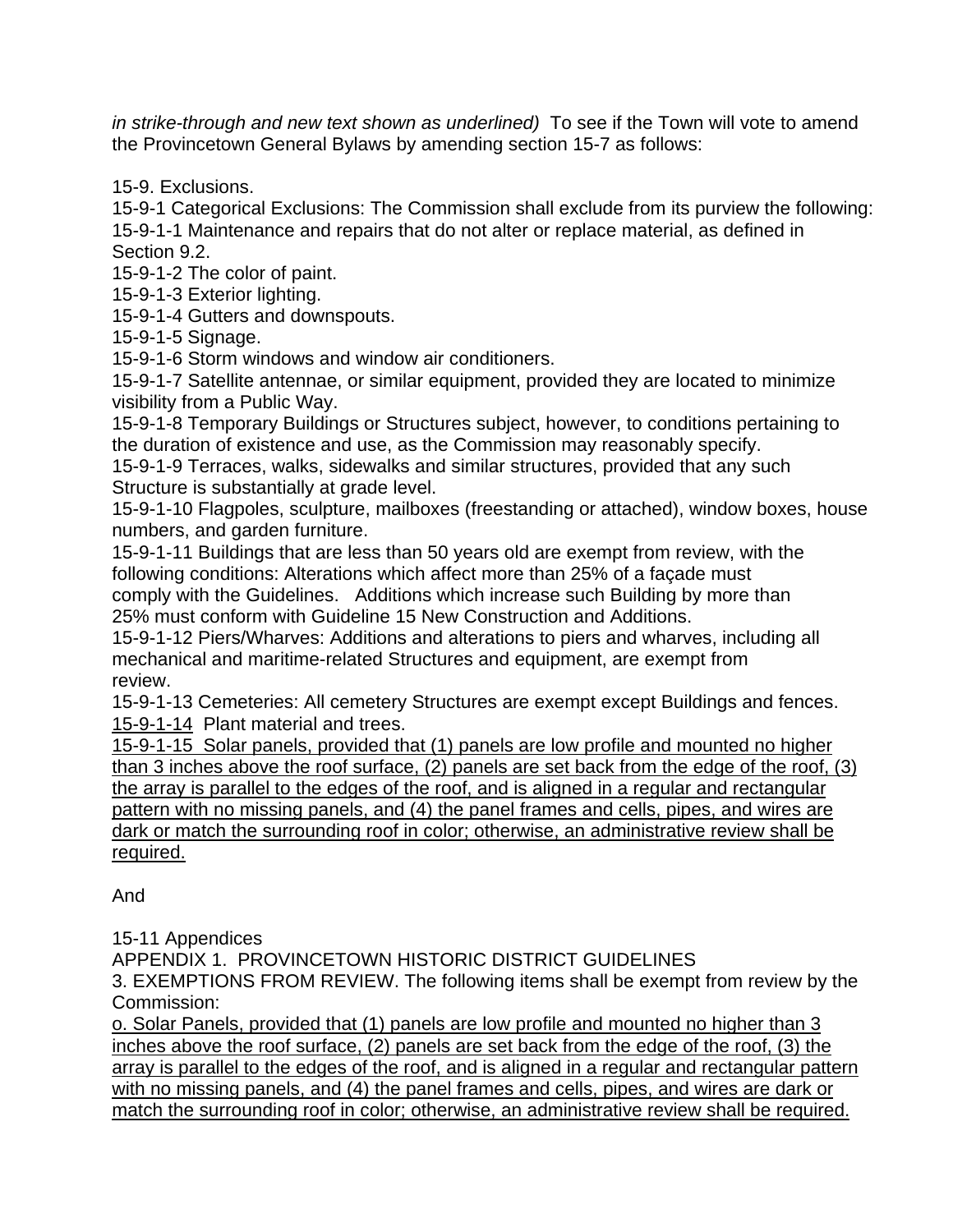Or to take any other action relative thereto. *[Requested by the Board of Selectmen]*

## **2/3rd's Vote Required**

#### **Board of Selectmen Recommends: 5-0-0 Historic District Commission Does Not Recommend: 4-0-0**

Erik Yingling moved that the Town vote to amend the Provincetown General Bylaw as printed in the warrant under Article 24. **Motion Passed by 2/3rd's Vote (97 For 36 Against).** 

*Article 25. General Bylaw Amendment: Chapter 6, Section 2: Employment. (Deletions shown in strike-through and new text shown as underlined)* To see if the Town will vote to amend the Provincetown General Bylaws by amending Section 6-2-1 as follows:

6-2-1. Solicitation of candidates. No employee shall be hired by any agency of the town without there first being solicitation of candidates for the position in a newspaper of general circulation in the town at least two consecutive weeks. Except, however, where the Town Manager determines that an internal candidate exists who exhibits qualification, ability, and reliability, and is worthy of consideration and promotion; or to take any other action relative thereto. *[Requested by the Town Manager]*

**Board of Selectmen Recommends: 5-0-0 Personnel Board Has No Recommendation** 

David Gardner moved to indefinitely postpone Article 25. **Motion to Indefinitely Postpone Passed.** 

*Article 26. General Bylaw Amendment: Chapter 16. Tree Bylaw. (Deletions shown in strike-through and new text shown as underlined)* To see if the Town will vote to amend the Provincetown General Bylaws by adding Chapter 16 in its entirety as follows:

## 16. TREES

16-1. Purpose

Trees contribute to the health and well-being of the Town of Provincetown (the "Town") and its residents and wildlife. Trees also help define the Town's ambience and streetscape and enhance property values. The purpose of this bylaw is to preserve and protect public shade trees in Provincetown in accordance with the provisions of Massachusetts General Law Chapter 87, and to provide standards for the proper care of town trees. 16-2. Definitions

16-2-1. "Public shade tree" means any tree within or on the boundaries of a public right-ofway except for a state highway, including any tree planted by or on behalf of the Tree Warden on any adjoining land, upon the written consent of the owner of such land, at a distance of 20 feet or less from the layout of such public way, all in accordance with the provisions of G. L. c. 87, s. 7.

16-2-2. "Town tree" means any tree in a public park or other place owned, controlled or leased by the Town of Provincetown except trees on conservation lands managed by, or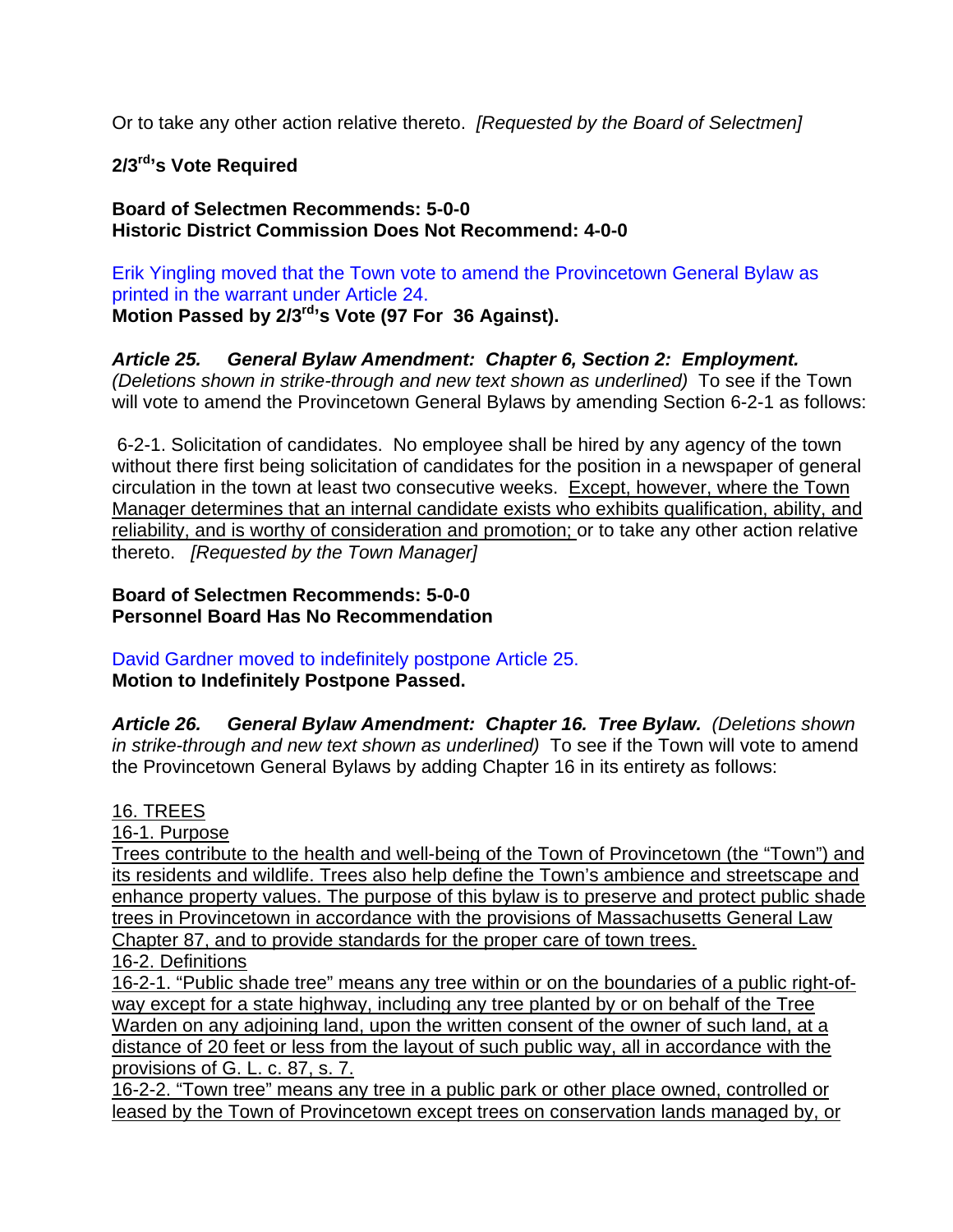resource areas or their buffer zones under the jurisdiction of, the Provincetown Conservation Commission.

16-2-3. "Public right-of-way" means the strip of land controlled or owned by the Town within which a public street or road lies. Typically the public right-of-way is wider than the road surface and often includes curbs, sidewalks, utilities, public shade trees and grass strips. 16-2-4. "Person" means any individual or entity as defined by Section 1-2-5 of the

Provincetown General Bylaws.

16-2-5. "Drip line" means a vertical line running through the outermost portion of the crown (i.e., the outer branch tips) of a tree and extending to the ground.

16-2-6. "Tree removal" means the cutting down of any public shade tree and any other act that will cause such a tree to die within a three-year period, including but not limited to improper or excessive pruning and construction, demolition and excavation activities.

16-2-7. "Excessive pruning" means the removal of more than one-third of the tree canopy or cutting back the limbs to a point that prevents the natural growth of the tree.

16-2-8. "DBH (Diameter at Breast Height)" means the diameter of the trunk of a tree 4  $\frac{1}{2}$ feet above the existing grade at the base of the tree.

16-2-9. "Tree fund" means a fund to be established hereunder as a revolving fund pursuant to G.L. c. 44, s. 53E1/2, for use by the Tree Warden for the purchase, planting, protection and care of public shade trees and town trees.

16-3. Jurisdiction

16-3-1. Tree Warden

This bylaw applies to all public shade trees and town trees in the Town. The Tree Warden shall have jurisdiction over all trees to which this bylaw applies and as set forth in G.L. c. 87, s. 2.

16-3-2. Coordination With Other Town Regulators

If any public shade tree or town tree may be impacted by construction, demolition or excavation activities under the jurisdiction of the Town's Building Department, Planning Board, Zoning Board of Appeals, or other Town Department or Board, such regulatory agency shall (1) require the owner of the affected property and any person engaging in such activities to comply with the provisions of this bylaw and (2) notify the Tree Warden of such activities.

16-3-3. Planning Board

For projects that require Planning Board Site Plan Review or Special Permit, the provisions of Sections 16-4-2 and 16-5 of this bylaw shall be waived and all tree and landscape requirements shall be made part of the Planning Board Site Plan Approval or Special Permit. The Planning Department shall forward Site Plan Review and Special Permit applications to the Tree Warden for review and comment. No Site Plan Approval or Special Permit shall be issued without written comments from the Tree Warden, unless such written comments are not received by the Planning Board within 30 days of the date the application is submitted.

16-4. Activities Requiring a Permit

16-4-1. A public shade tree or town tree may not be trimmed, pruned or removed by any person other than the Tree Warden until and unless the Tree Warden issues a written permit pursuant to this bylaw.

16-4-2. Such a permit shall also be required of any person for (1) planting a public shade tree or town tree, (2) engaging in construction or demolition activities within the drip line of a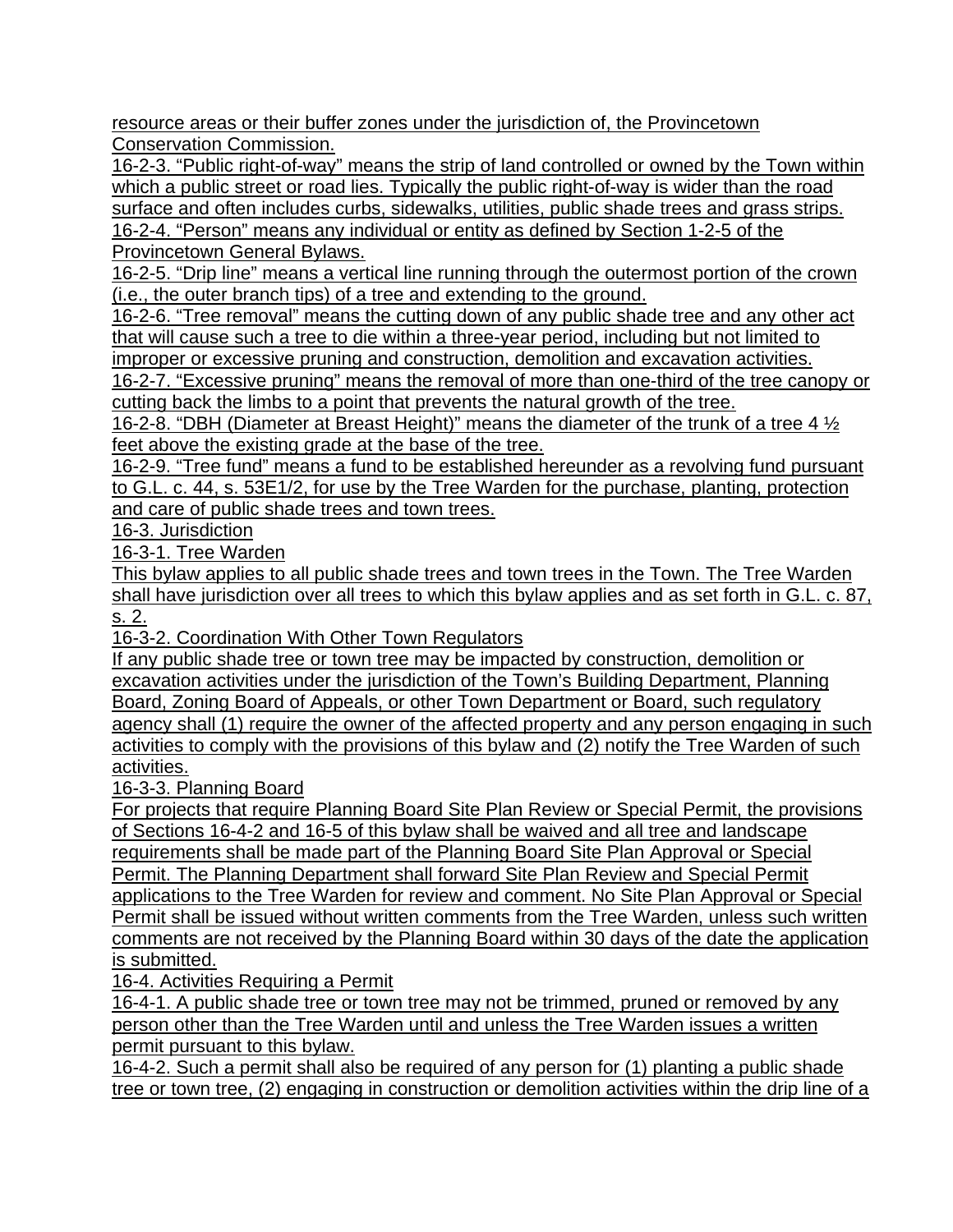public shade tree or town tree, and (3) engaging in excavation activities that may disturb a public shade tree or town tree, including but not limited to the installation of utility lines. 16-5. Tree Planting

The Tree Warden shall issue standards for planting public shade trees and town trees for which a permit is required under Section 16-4-2. Such standards shall include (1) listing of trees acceptable for planting, (2) site selection, (3) priorities for tree planting locations, (4) spacing of street trees, and (5) planting guidelines.

16-6. Prohibited Activities

It shall be unlawful for any person to engage in any of the following activities relating to public shade trees or town trees: (1) topping tree branches, (2) stubbing tree branches, (3) girdling tree trunks, (4) cutting or poisoning tree roots, (5) causing any other kind of injury, and (6) pollarding the top and branches of a tree if done by any person other than a certified arborist.

16-7. Permit Application Procedures

16-7-1. A person who wishes to initiate any activity affecting a tree for which a permit is required under this bylaw shall submit an application to the Tree Warden in accordance with application requirements issued by the Tree Warden. Application forms shall be available at the office of the Town Clerk and the office of the Tree Warden. There shall be no fee for filing an application.

16-7-2. The permit issued by the Tree Warden may specify schedules, terms, and conditions as deemed appropriate by the Tree Warden. For activities except removal, the Tree Warden shall issue or deny the permit within fourteen (14) calendar days of receipt of a completed application. A permit shall be valid for one hundred twenty (120) days from issuance unless the permit specifies otherwise.

16-8. Public Hearing

16-8-1. Except as provided in G. L. c. 87, s. 5, the Tree Warden shall not remove a public shade tree, or grant an application to any person for the removal of a public shade tree, without first conducting a public hearing. Where a public hearing is required, the Tree Warden shall, in accordance with the provisions of G. L. c. 87, s. 3, issue a notice of the time and place of the hearing, which notice shall identify the size, type and location of the tree to be cut down or removed. The Tree Warden shall also post the notice in two or more public places in Provincetown, including the Town's website, and in public view upon the tree at least seven (7) days before such hearing and publish it in a newspaper of general circulation in Provincetown once in each of two successive weeks, the first publication to be not less than seven (7) days before the day of the hearing, or if no such local newspaper exists then in accordance with the provisions of G. L. c. 4, s. 6. The costs of notice, posting and publication shall be borne by the applicant.

16-8-2. When a public hearing must be held under the provisions of this bylaw and also under G. L. c. 40, s. 15(c), Scenic Roads Designations, such hearings shall be consolidated into a single public hearing before the Tree Warden and the Planning Board.

16-8-3. When the public shade tree to be removed is on conservation lands managed by, or resource areas or their buffer zones under the jurisdiction of, the Provincetown Conservation Commission, the public hearing required under the provisions of this bylaw shall be consolidated into a single public hearing before the Tree Warden and the Conservation Commission.

16-9. Approval Criteria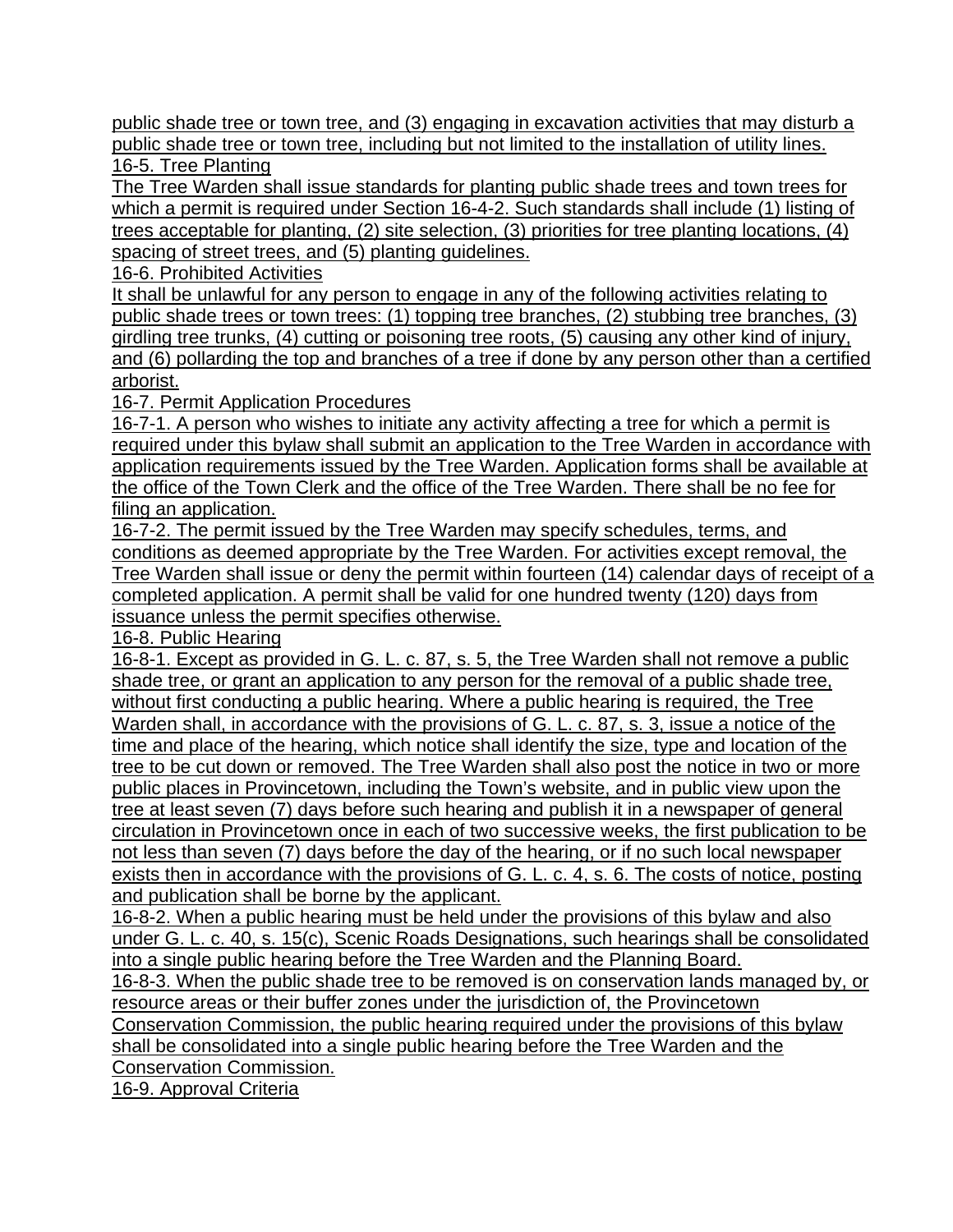The Tree Warden shall approve removal of a public shade tree or town tree under this bylaw upon a determination that one of the following criteria is satisfied:

16-9-1. The tree interferes with structures, utilities, streets, sidewalks or proposed necessary improvements for which there is no alternative;

16-9-2. The tree is dead, diseased, terminally injured, in danger of falling, dangerously close to existing structures, causing disruption of public utility service, causing drainage or

passage problems upon rights-of-way, or posing a threat to pedestrian or vehicular safely; or

16-9-3. There is no alternative to removal of the tree as determined by the Tree Warden. 16-10. Mandatory Applicability of State Standard

In accordance with the provisions of G. L. c. 87, s. 4, the Tree Warden shall not remove or grant a permit for the removal of a public shade tree if, at or before the public hearing required by this bylaw, objection in writing is made by one or more persons, unless such removal is approved by the Board of Selectmen.

16-11. Appeals

Any decision of the Tree Warden under this bylaw may be appealed to the Board of Selectmen. The appeal must be in writing and must be received by the Board of Selectmen within thirty (30) calendar days of the issuance of the Tree Warden's decision. The Board of Selectmen shall make a final decision within thirty (30) calendar days from the date of receipt of the appeal request.

16-12. Tree Replacement

Any person who removes a public shade tree or a town tree, including the driver of any vehicle that knocks down or severely injures such a tree, shall be required to replace it, within twelve (12) months of the date of its removal, at such person's cost, and in

accordance with the permit application procedures set forth in Section 16-7, as follows: 16-12-1. The replacement tree shall be purchased from a certified tree nursery professional approved by the Tree Warden. Such professional shall plant and ensure the health of the tree for three years.

16-12-2. The replacement tree shall be of the same or similar species or such other species as deemed advisable by the Tree Warden and shall have the same or equivalent size as measured in DBH inches as that of the tree that was removed.

16-12-3. If a tree of equivalent size cannot be obtained or is not appropriate, the Tree Warden shall determine a suitable alternative including planting two or more smaller replacement trees that are the largest available and appropriate for transplanting, and payment to the tree fund for the value of the tree that was removed, as determined by a certified arborist based on standards in the industry.

16-13. Emergencies

16-13-1. Pruning or removal shall be allowed without a permit for any public shade tree or town tree that is determined by emergency response officials to create a public hazard so as to immediately endanger public safety or cause an immediate and severe disruption of public services. Such officials shall complete a written record of any such determination and submit it to the Tree Warden within fourteen (14) calendar days of such determination. 16-13-2. The Tree Warden may waive the provisions of this bylaw as an emergency

response to a hurricane, windstorm, flood or other act of nature.

16-14. Enforcement

16-14-1. Any person who violates any provision of G. L. c. 87, s. 3-5, relating to the trimming, cutting or removal of public shades trees shall be subject to fines of up to \$500 for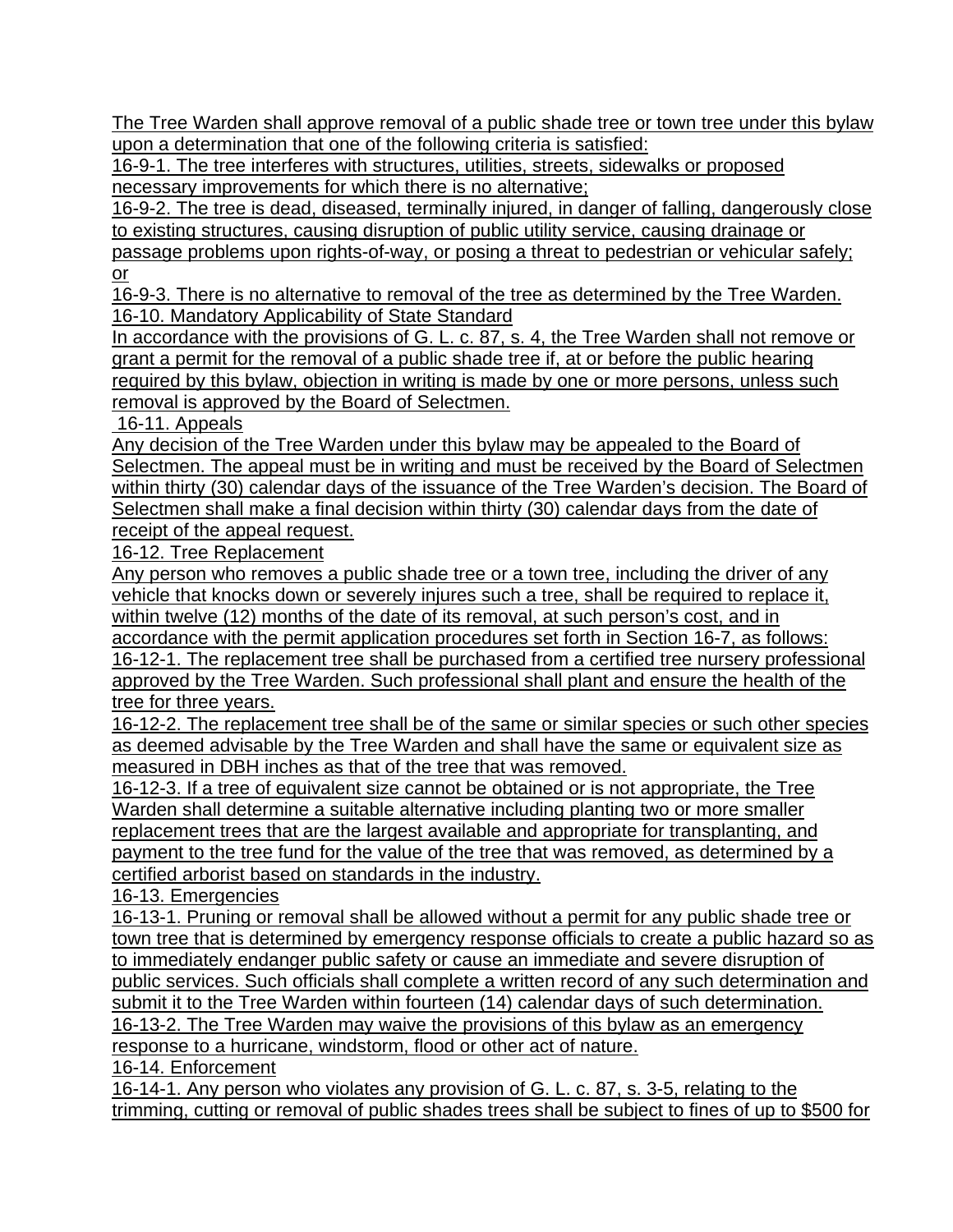each separate offense, as provided by G. L. c. 87, s. 6. Where any person violates any provision of this bylaw but not the provisions of G. L. c. 87, the person shall be subject to fines of up to \$300 for each separate offense. Each act causing damage to a separate tree shall constitute a separate offense. Each day that a violation continues shall constitute a separate offense. Fines shall be assessed and collected under G. L. c. 40, s. 21D process. 16-14-2. These remedies shall not be in derogation of the Town's right to enforce the provisions of G. L. 242, s. 7, against any person who without a permit willfully cuts down, girdles or otherwise destroys a public shade tree or town tree, or the Town's right to apply or enforce any other Massachusetts law or Town bylaw. 16-14-3. Fines and damages paid to the Town under this bylaw, G. L. c. 87, or G. L. c. 242, shall be paid into the Tree Revolving Account. 16-15. Severability If any part of this bylaw is for any reason declared invalid or unconstitutional by any court, every other part shall continue in full force and effect. Or to take any other action relative thereto.

*[Requested by the Board of Selectmen and the Town Manager]* 

**Board of Selectmen Recommends: 5-0-0 Planning Board Recommends: 4-0-0 Conservation Commission Recommends: 5-0-0 Beautification Committee Recommends: 4-0-0 Recreation Commission Recommends: 3-0-0** 

Richard Waldo moved that the Town vote to amend the Provincetown General Bylaw as printed in the warrant under Article 26. **Motion Passed.** 

Article 27. Establishment of the Tree Revolving Fund. To see if the Town will vote to establish a revolving account for a Tree Fund, as established pursuant to MGL C.44 S53E 1/2, for the receipt of fines from violations of the Tree Bylaw to be segregated into a special account; and with funds therefrom, up to a limit of \$10,000 annually, for planting and maintenance of trees on public lands and in the public way and other costs related under the direction of the Town Manager; provided, however, that the Tree Revolving Fund shall be established only upon the approval of the Tree Bylaw in accordance with G.L. c 40, §32; or to take any other action relative thereto. *[Requested by the Town Manager]*

**Board of Selectmen Recommends: 5-0-0 Finance Committee Recommends: 5-0-0 Conservation Commission Recommends: 5-0-0** 

Richard Waldo moved that the Town vote to approve Article 27 as printed in the warrant. **Motion Passed.** 

Article 28. Establishment of the Council on Aging Meal Revolving Fund. To see if the Town will vote to establish a revolving account for meal programs for the Council on Aging, as established pursuant to MGL C.44 §53 E1/2, to allow receipts from donations to be segregated into a special account; and with funds therefrom, up to a limit of \$100,000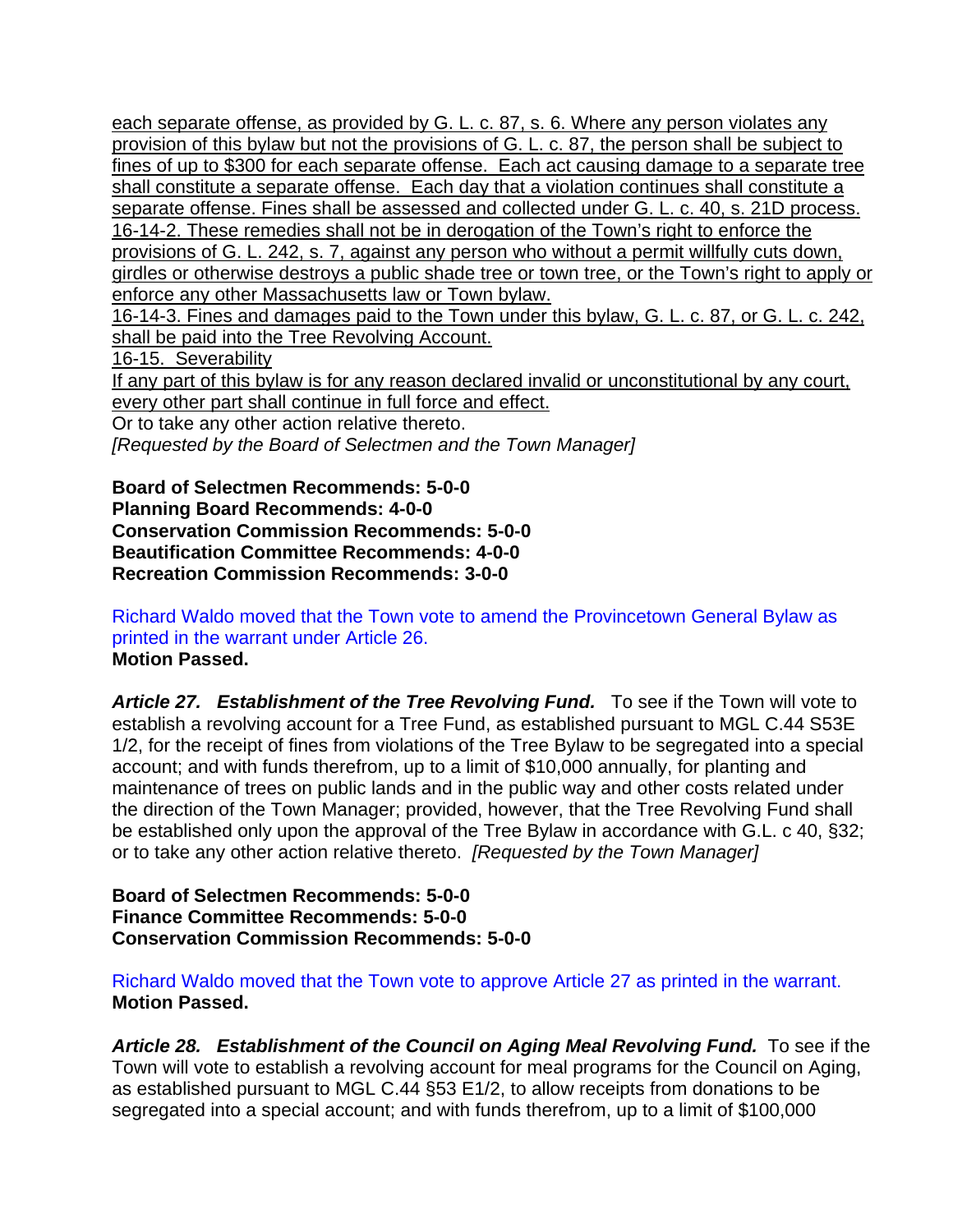annually, to be expended for meal program costs under the direction of the Town Manager and the Director of the Council on Aging; or to take any other action relative thereto. *[Requested by the Town Manager]* 

**Board of Selectmen Recommends: 5-0-0 Finance Committee Recommends: 5-0-0** 

Chris Hottle moved that the Town vote to approve Article 28 as printed in the warrant. **Motion Passed.** 

*Article 29. Zoning Bylaw Amendment: Article 4, Section 4180. Inclusionary Housing Bylaw. (Deletions shown in strike-through and new text shown as underlined)* To see if the Town will vote to amend the Provincetown Zoning Bylaws, by inserting a new Section 4180 as follows:

*Section 4180 Inclusionary and Incentive Zoning Bylaw* 

1. Purpose and Intent

The primary purpose of this bylaw is to:

- (a) Encourage the creation of a range of housing opportunities for households of all incomes, ages and sizes in order to support a strong, stable and diverse year-round community and a viable and healthy local workforce and to prevent the displacement of Provincetown residents;
- (b) Mitigate the negative impact of residential development on the availability and cost of housing;
- (c) Protect the long-term affordability of such housing through appropriate, enforceable restrictions that run with the land;
- (d) Provide a mechanism by which residential development can contribute in a direct way to increasing the supply of Affordable and Community Housing in exchange for a greater density or intensity of development than is otherwise allowed as a matter of right and to the exclusion of the protections that are varied or waived that would normally be afforded under the Zoning Bylaw;
- (e) Support the goals of Provincetown's December 2006 Affordable and Community Housing Action Plan and its January 2014 Update.

A secondary purpose is to create dwelling units eligible for inclusion in the Town's Chapter 40B Subsidized Housing Inventory as maintained by the Department of Housing and Community Development (DHCD).

- 2. Definitions
	- (a) The term "Housing Fund" as used in this section of the Zoning Bylaw shall refer to any affordable or community housing trusts or funds that have been duly established by the Town to promote Affordable or Community Housing at the time that a Payment in Lieu of providing Affordable or Community Housing units or fractional units as described hereunder is made. The Board of Selectmen shall determine which fund shall receive the Payment in Lieu.
	- (b) The term "Affordability Gap" shall be defined as the difference between the average assessment of all one and two-bedroom condominiums in Provincetown and the sale price of a one or two-bedroom housing unit affordable to a 2-person household at 80% of HUD AMI for Barnstable County, and shall be calculated and posted annually in July by the Town Planner, using the most recent HUD and Provincetown Assessor data available.
- 3. Applicability

This inclusionary bylaw shall apply in all zoning districts to the following uses:

(a) Any development that results in a net increase of two or more dwelling units, whether by new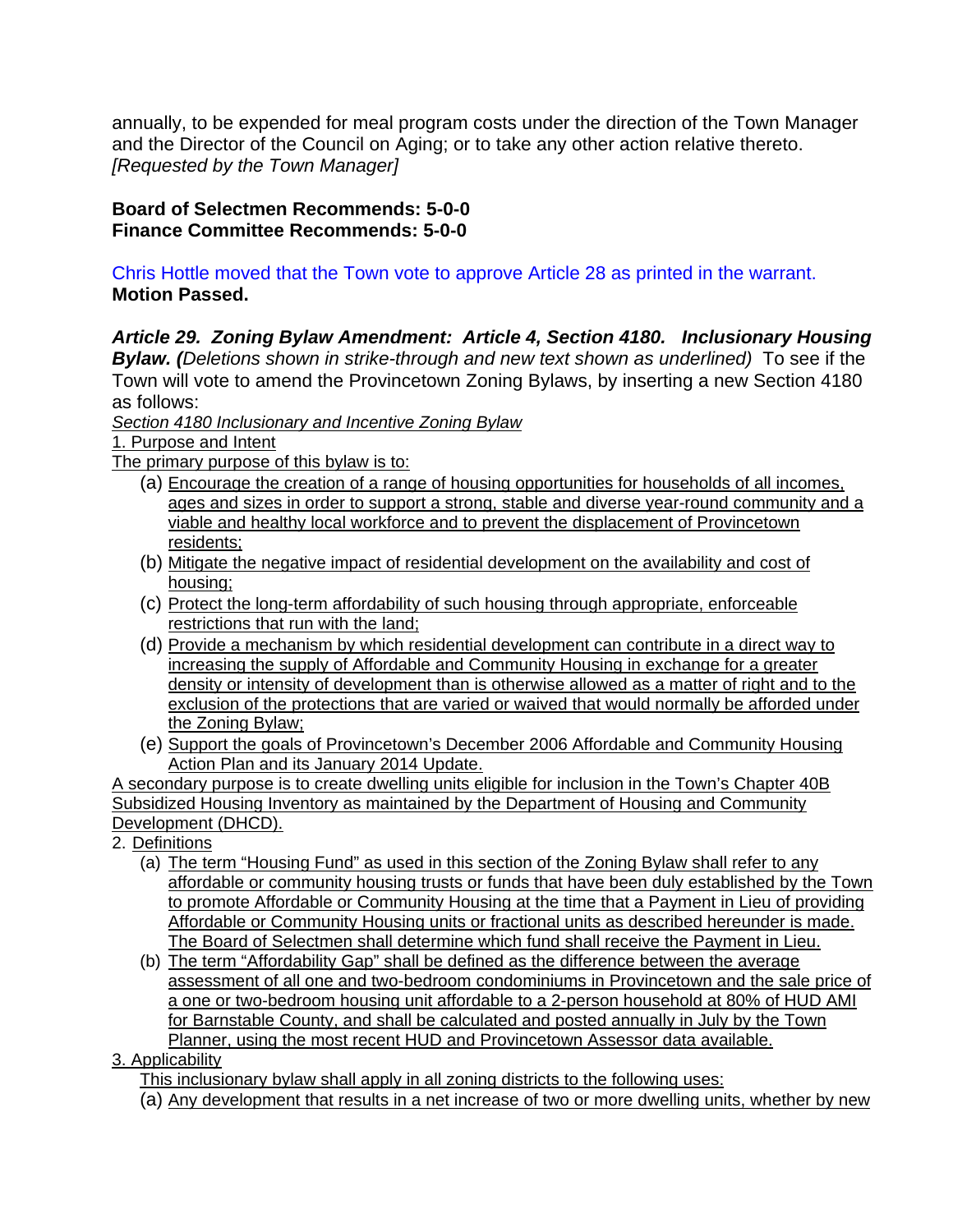construction or alteration, expansion, reconstruction, or change of existing residential or nonresidential space or use, except as identified under Section 3(b) below;

- (b) Any health care-related development that results in a net increase of six or more independent living units.
- 4. Mandatory Provision of Affordable or Community Housing for Development of New Residential **Units**

In order to contribute to the local stock of Affordable and Community Housing, any residential development identified in Sections 3(a)-(b) above shall provide a percentage of the dwelling units as deed restricted Affordable and/or Community Housing units. This Affordable/Community Housing requirement shall be one-sixth (16.67%) of the new dwelling units developed and shall be made a condition of a Special Permit. The applicant shall meet the requirement in accordance with the following:

- (a) Development of 2 to 5 new dwelling units shall require the granting of a Special Permit by the Planning Board and a Payment in Lieu of providing a fractional unit to be made to the Housing Fund to fulfill the Affordable/Community Housing requirement.
	- (1) Payment shall be made in accordance with the following formula, so that the Affordable/Community Housing requirement is equal to the total number of new dwelling units multiplied by 16.67%, and based on 1/3 or 1/2 of the affordability gap, as follows:
		- For 2-3 new dwelling units, the Payment in Lieu= *(total # of new dwelling units)x(16.67%)x(affordability gap)x(33%)*
		- For 4-5 new dwelling units, the Payment in Lieu=
			- *(total # of new dwelling units)x(16.67%)x(affordability gap)x(50%)*
	- (2) The Payment in Lieu shall be made at and upon the sale or certificate of occupancy of the final unit, whichever occurs sooner.
		- a. Year-round rental unit development: When the development consists of yearround rental units, a lien shall be filed against the property which states that the Payment in Lieu shall be deferred until such time as the year-round rental use ceases, with the full balance due upon change of use.
		- b. The developer shall enter into a binding written agreement with the Town of Provincetown, before the issuance of the first Building Permit and with appropriate payment surety arrangements, to provide the required payment(s) to the Housing Fund, and with a notice of the required payments to be recorded against the property before any Certificate of Occupancy is issued if full payment has not been made at the time an application is filed for a Certificate of Occupancy.
	- (3) Developments of 2-5 units may opt to exceed the 16.67% Affordable/Community Housing requirement and construct or rehabilitate an Affordable or Community Housing unit or units, either on or off-site, instead of making a Payment in Lieu, and would then be eligible to take advantage of the incentives in accordance with Section 5 below.
- (b) Development of 6 or more new dwelling units shall require the granting of a Special Permit by the Planning Board and at least one-sixth (16.67%) of the new units created shall be established as Affordable or Community Housing units in any one or combination of methods provided for below:
	- (1) The Affordable or Community Housing units shall be constructed or rehabilitated on the site subject to the Special Permit, in accordance with Section 7; or
	- (2) The Affordable or Community Housing units shall be constructed or rehabilitated on a site other than the one subject to the Special Permit, in accordance with Section 7, provided justification is provided that on-site development of units is not feasible and offsite development of units is beneficial to the Town, and Special Permits are granted contemporaneously for both developments; or
	- (3) A Payment in Lieu of providing Affordable or Community Housing units shall be made to the Housing Fund. Payment shall be made accordance with the following formulas, so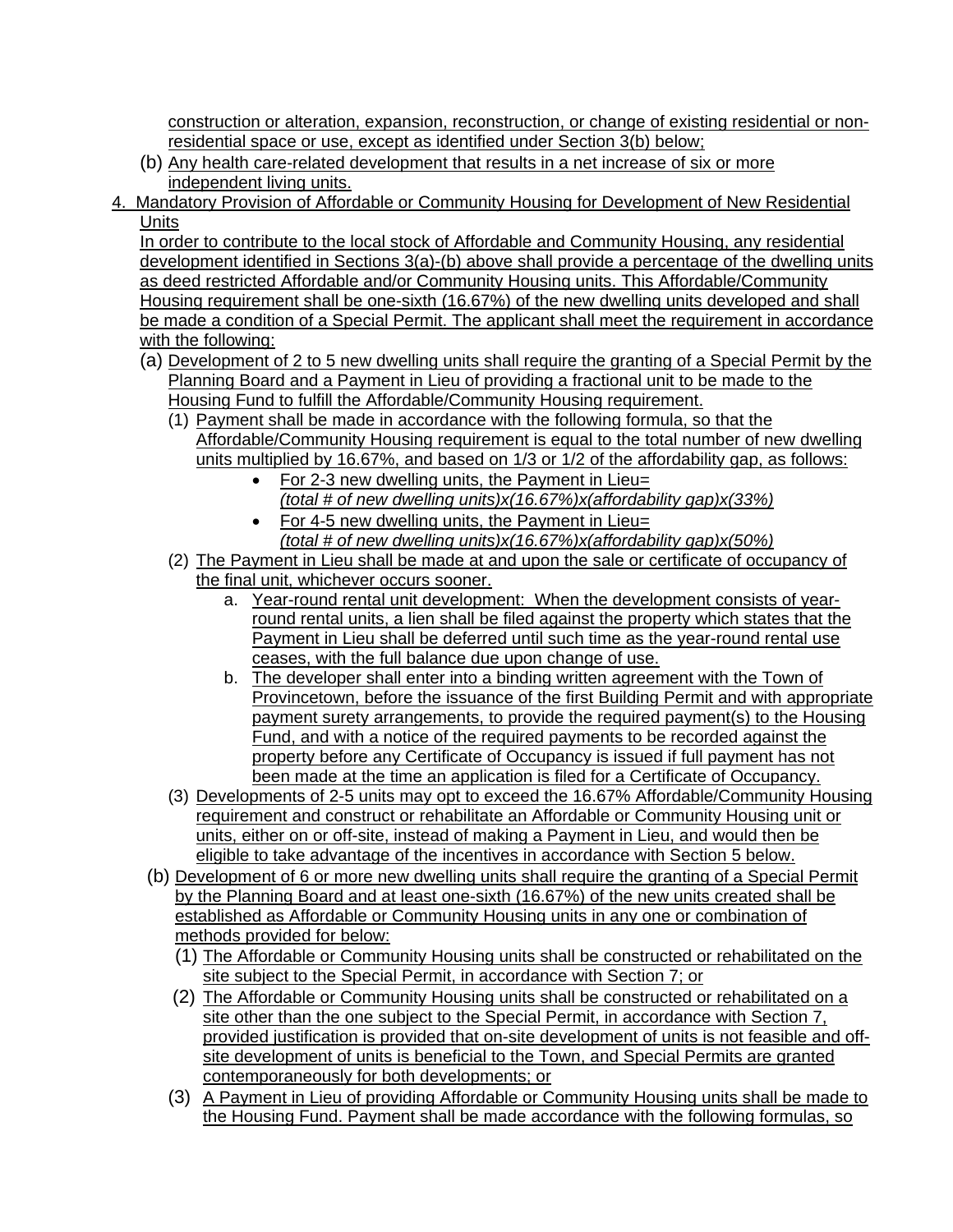that the Affordable/Community Housing requirement is equal to the total number of new dwelling units multiplied by 16.67%, and based on either 67% or 100% of the affordability gap, as follows:

- a. For 6-9 new dwelling units, the Payment in Lieu  $=$
- *(total # of new dwelling units)x(16.67%)x(affordability gap)x(67%)*
- b. For 10 or more new dwelling units, the Payment in Lieu = *(total # of new dwelling units)x(16.67%)x(affordability gap)*
- c. A Payment in Lieu of providing affordable or community housing units shall not allow an applicant to take advantage of any of the incentives in Section 5 below; or
- (4) A Land Donation in Lieu of providing Affordable or Community Housing units shall be provided to the Provincetown Affordable Housing Trust or a non-profit housing development organization approved by the Planning Board, provided that:
	- a. The receiving organization agrees in writing to accept the land; and
	- b. The applicant demonstrates to the Planning Board's satisfaction that the land serves the future development of Affordable and/or Community Housing; and
	- c. The value of donated land shall be equivalent to or greater than the value of a Payment in Lieu. The Planning Board may require, prior to accepting land as satisfaction of the requirements of this bylaw, that the applicant submit an appraisal of the land in question that was prepared by a licensed appraiser using professionally accepted methods, as well as other data relevant to the determination of equivalent value, and the Planning Board may obtain expert peer review of the appraisal at the applicant's expense; and
	- d. Closing on the land donation shall occur before the issuance of the first building permit.
	- e. Land Donation in Lieu of providing Affordable or Community Housing units shall not allow an applicant to take advantage of any of the incentives in Section 5 below.
- 5. Incentives for the Construction or Rehabilitation of Affordable or Community Housing Units Any residential development project that meets or exceeds the minimum one-sixth (16.67%) Affordable/Community Housing requirement through the on-site or off-site construction or rehabilitation of the required number of Affordable or Community Housing units may, at the discretion of the Planning Board and in accordance with Special Permit criteria, take advantage of any or all of the incentives as set forth below. Incentives shall not be applied to projects that meet the Affordable/Community Housing requirement through a Payment in Lieu or Land Donation in Lieu of constructing Affordable or Community Housing units.
	- (a) Density Bonus
		- (1) The allowable density for an eligible project:
			- Located in the Res2, Res3, ResB, TCC and GC Zoning Districts; or
			- Located in the Res1 Zoning District where the lot size is 60,000 square feet or greater; and
			- Of which a minimum of 10% of the total dwelling units (after the density bonus is applied) are Affordable or Community Housing units

may be increased above the number of dwelling units allowed on the parcel beyond the maximum number allowed under this Zoning Bylaw, as follows:

- a. For every deed restricted unit of Affordable Housing constructed or rehabilitated either on or off-site, two market rate dwelling units may be added as a density bonus.
- b. For every deed restricted unit of Community Housing constructed or rehabilitated either on- or off-site, one market rate dwelling unit may be added as a density bonus.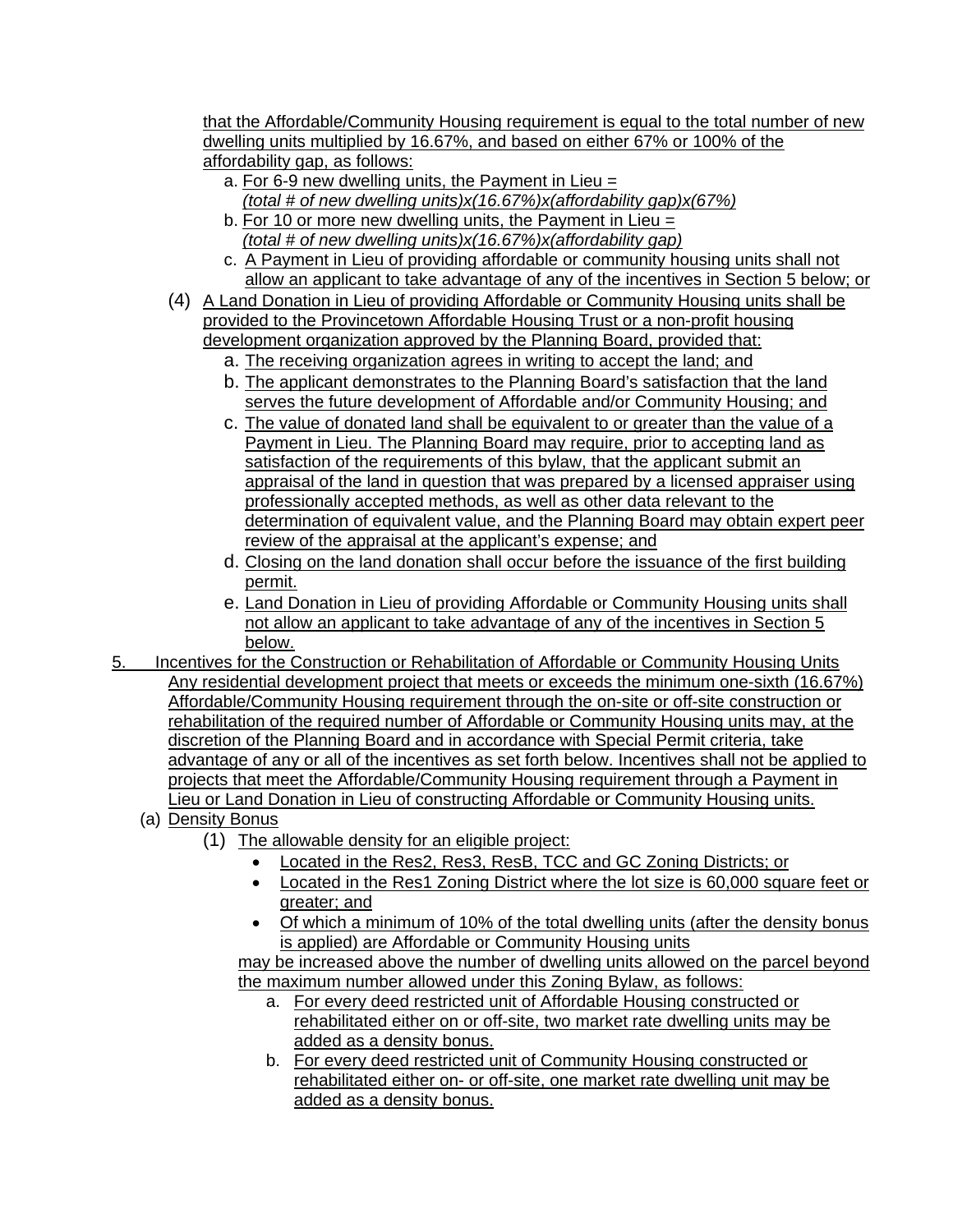- (2) The allowable density for an eligible project:
	- Located in the Res2, Res3, ResB, TCC and GC Zoning Districts; or
	- Located in the Res1 Zoning District where the lot size is 60,000 square feet or greater; and
	- Of which 20% or more of the dwelling units are Affordable or Community Housing units (after the density bonus is applied)

may be based on the number of bedrooms able to be served by a non-varianced septic system contained on the same parcel, so that the project may have up to as many dwelling units as bedrooms that can be supported.

- (3) To facilitate the objectives of a density bonus, the Planning Board shall have the authority to modify or waive any lot or dimensional regulations, multiple buildings per lot regulations, and parking regulations as appropriate and necessary to accommodate the additional unit(s) on the site as part of the Special Permit relief; except that no lot shall have less than 25% of the minimum lot area required for its zoning district.
- (b) Building Height/Third Story Bonus
	- (1) The maximum building height for an eligible project:
		- Located in any Zoning District, but not in the High Elevation Protection Overlay District; and
		- Of which 20% or more of the dwelling units are Affordable or Community Housing units

may be up to an additional five (5) feet above the maximum building height than would otherwise be allowed under this ZBL, and kneewalls may be five (5) feet, rather than the three (3) feet otherwise allowed under this ZBL, to allow for the creation of a full third story while maintaining the character of a 2½ story structure.

- (2) The Planning Board may require that the third story be stepped back to minimize the appearance of mass from the street.
- (c) Fee Reduction Bonus
	- (1) Building permit fees reduced for Affordable and Community housing units
		- a. Building permit fees shall be reduced by 50% for the Affordable and Community Housing units within a project, where up to one-sixth of the units are Affordable or Community Housing units.
		- b. Building permit fees shall be reduced by 75% for the Affordable and Community Housing units within a project, where up to between one-sixth and one half of the units are Affordable or Community Housing units.
		- c. Building permit fees shall be waived for the Affordable and Community Housing units within a project, where at least half of the units are Affordable or Community Housing units.
- (d) Streamlined Permitting Process Bonus
	- (1) When an applicant needs permits from both the Planning Board and the Conservation Commission, the two hearings shall be held jointly
- 6. Submission Requirements and Procedures
	- (a) Special Permit application, review and decision procedures shall be in accordance with the Provincetown Zoning Bylaw and the Planning Board's rules and regulations.
	- (b) Affordable and Community Housing units created in accordance with this bylaw shall use deed restrictions that require the units to remain income restricted in perpetuity or the longest period allowed by law and for so long as the unit or project does not conform to the otherwise applicable underlying zoning requirements and any such restriction shall be held by the Town and be released only by a vote of Town Meeting as provided for by state law. Such restriction shall also grant the Town a right of first refusal to purchase a unit in the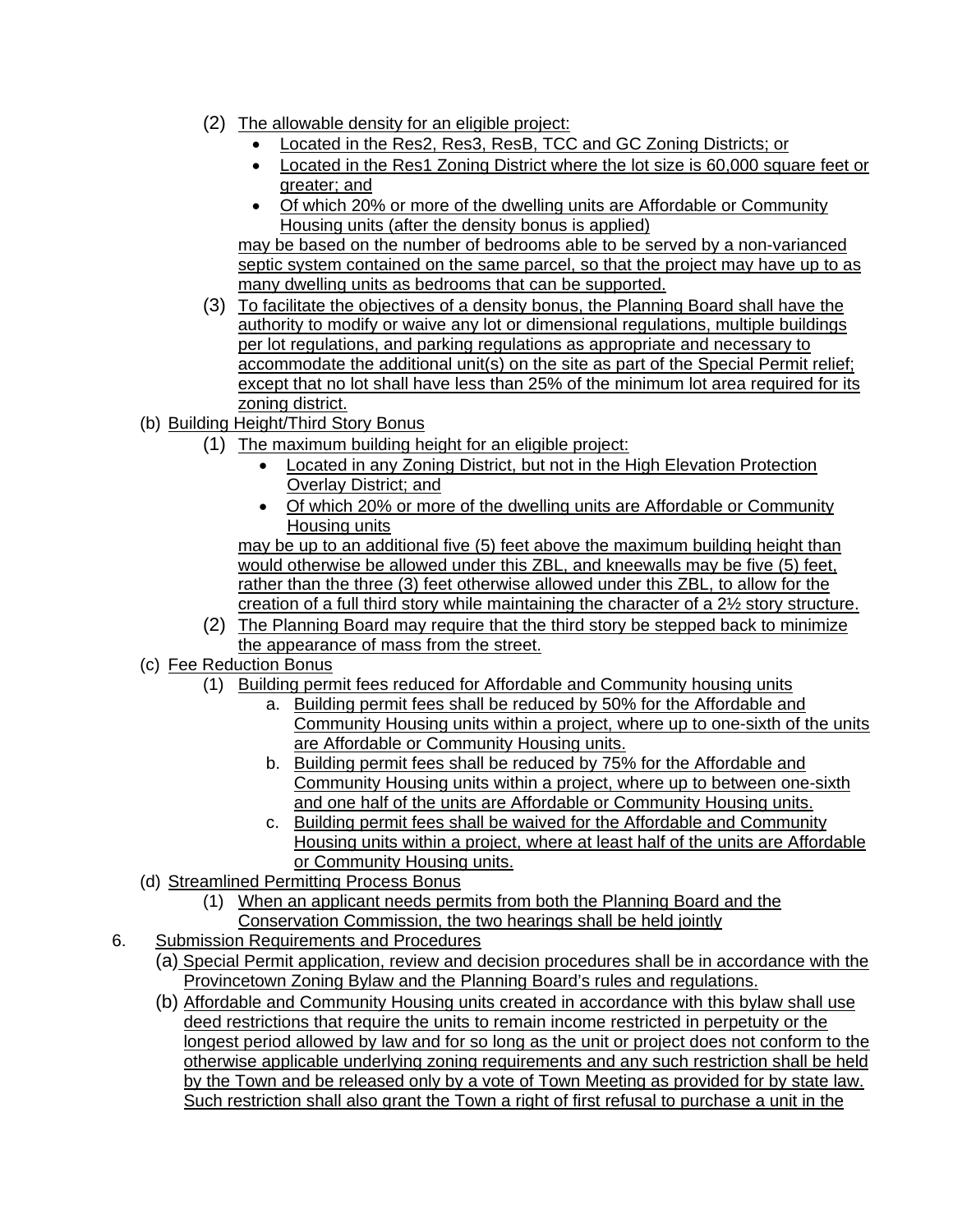event that a subsequent qualified purchaser cannot be located, which the Town shall have the right but not the obligation to exercise and shall not release the deed restriction if a qualified purchaser cannot be located.

- (c) No Building Permit shall be issued for any units in the development until the Planning Department receives evidence that the Affordable Housing restriction has been approved by DHCD, or the Community Housing restriction has been approved by Town Counsel.
- (d) No Certificate of Occupancy shall be issued for any units in the development until the Planning Department receives evidence that the housing restriction has been executed and recorded at the Barnstable County Registry of Deeds.
- 7. Provisions Applicable to Affordable and Community Housing Units Located On-Site and/or Off-Site
- (a) Affordable and Community Housing units shall be integrated with the rest of the
- development or with the off-site location, and shall be comparable to and indistinguishable from market rate units in exterior design, including appearance, construction and quality of materials, and in energy efficiency.
- (b) The number of bedrooms in each Affordable or Community Housing unit shall be made a part of the Special Permit and shall be based on local need as determined by the Planning Board in consultation with the Community Housing Counsel.
- (c) Owners and tenants of Affordable and Community Housing units and market rate units shall have the same rights and privileges to access and use any of the development's amenities and facilities.
- (d) The development of Affordable and Community Housing units shall take place at the same rate and timeframe as the development of market rate units.
	- (1) Building Permits for any phase shall be issued at a ratio of five (5) market rate units to one (1) Affordable/Community Housing unit. Building Permits for subsequent phases shall not be issued unless all the required Affordable and/or Community Housing units in the preceding phase are constructed and the deed restrictions recorded. The last unit permitted, constructed and occupied shall be a market rate unit.
	- (2) The project may also be constructed in its entirety with all permits issued at once, provided that the occupancy permits are issued at a ratio of five (5) market rate units to one (1) Affordable/Community Housing unit. The last certificate of occupancy to be issued shall be for a market rate unit and shall not be issued unless and until all Affordable and/or Community Housing units are occupied.

8. Distribution of Affordability Distribution of affordability for rental or ownership units as Affordable Housing or Community Housing shall be determined by the Planning Board in consultation with the Community Housing Council and set as follows, being made a condition of the Special Permit under this Bylaw:

- (a) When the number of the Town's Subsidized Housing Inventory (SHI) eligible affordable housing units is below 10%, the units created shall be Affordable Housing units, unless otherwise approved by the Planning Board if adequate justification is provided that the development of Affordable Housing units is not feasible and it is beneficial to the Town that Community Housing units are provided instead, and the exception is made a part of the Special Permit.
- (b) When the number of the Town's SHI eligible affordable housing units is at or above 10%, it is encouraged that units created be Community Housing units.
- 9. Maximum Incomes and Selling Price; Affordable and Community Housing Inventory Maximum incomes and sales prices and rents shall be as set forth in Article 1, Definitions, of this Zoning Bylaw.
- 10. Segmentation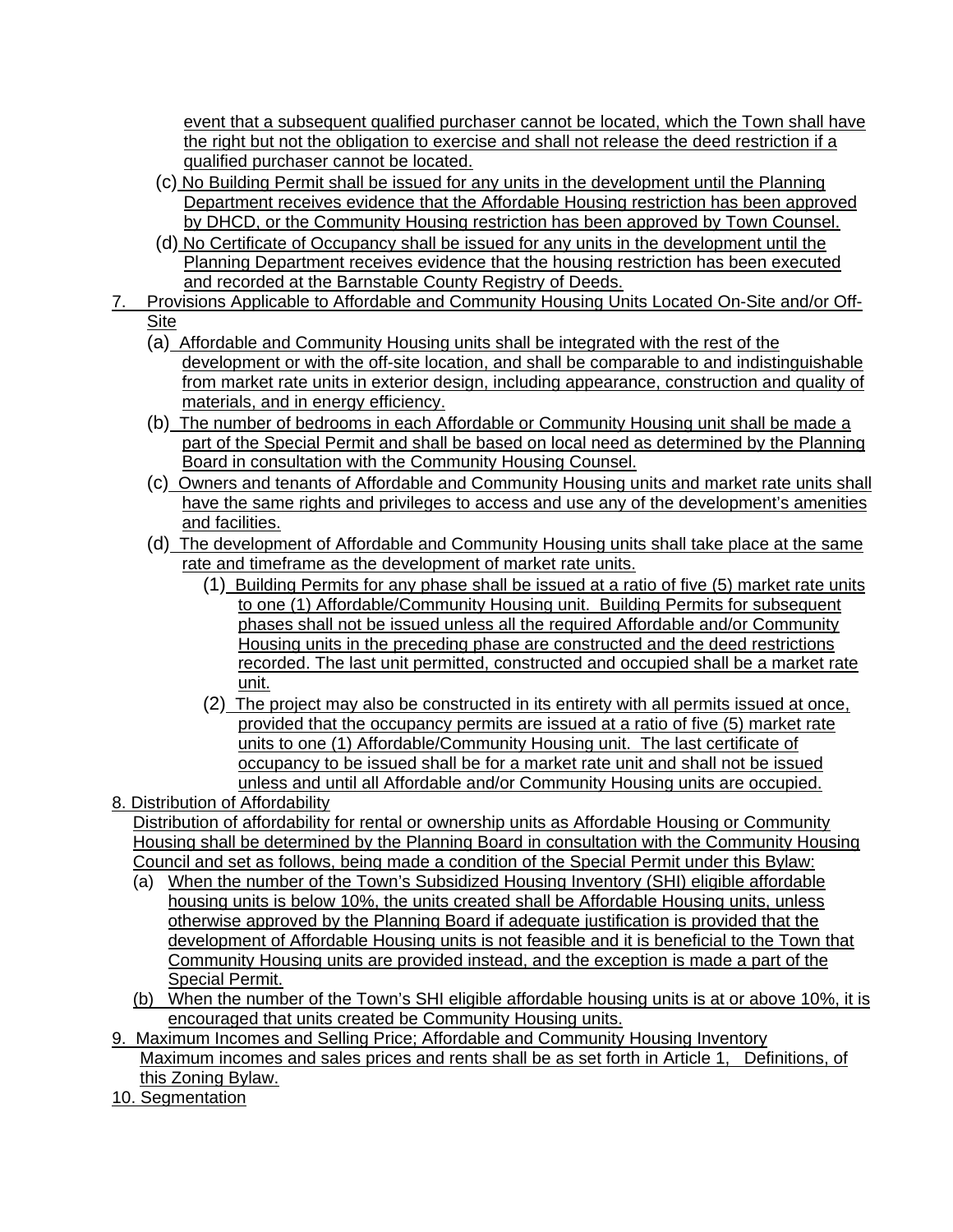Developments shall not be phased or segmented to avoid compliance with conditions or provisions of this bylaw. "Segmentation" shall be defined as subdividing one parcel of land into two or more parcels of land in such a manner that each parcel can support only a single dwelling unit or phased development that cumulatively results in a net increase of two or more dwelling units above the number existing thirty-six (36) months earlier on any parcel or set of contiguous parcels held in common ownership or under common control on or after the effective date of this Section 4180.

11. Conflict with Other Bylaws

The provisions of this bylaw shall be considered supplemental of existing zoning bylaws. To the extent that a conflict exists between this bylaw and others, the more restrictive bylaw, or provisions therein, shall apply.

12. Severability

If any provision of this bylaw is held invalid by a court of competent jurisdiction, the remainder of the bylaw shall not be affected thereby. The invalidity of any section or sections or parts of any section or sections of this bylaw shall not affect the validity of the remainder of Provincetown's zoning bylaw.

And by amending Article 6, Growth Management, Section 6500, Table of Use Categories and Priorities, *as follows:* 

## GENERAL USE CATEGORY 2

2. The non-affordable/community housing components of project consisting of: 2a1 Multi-family dwellings projects that consist of 50%-99% affordable housing and/or community housing

2a2 Two-family dwellings projects that consist of 50%-99% affordable housing and/or community housing

2a3 Single-family dwelling projects that consist of 50%-99% affordable housing and/or community housing

2b1 Multi-family dwelling projects that consist of 33%-49.9% affordable housing and/or community housing

2b2 Two-family dwelling projects that consist of 33%-49.9% affordable housing and/or community housing

2b3 Single-family dwelling projects that consist of 33%-49.9% affordable housing and/or community housing

2c The creation of any deed-restricted, year-round rental unit or units, including accessory units

2d1 Any project that consists of 20%-32.9% affordable and/or community housing units; gallons shall be allocated in phases so that 1/2 of the total gallons are allocated the first year after a Special Permit is granted under the Inclusionary and Incentive Zoning Bylaw, and the remainder are allocated the second year

2d2 Any project that consists of 10%-19.9% affordable and/or community housing units; gallons shall be allocated in phases so that 1/3 of the total gallons are allocated the first year after a Special Permit is granted under the Inclusionary and Incentive Zoning Bylaw, the second 1/3 are allocated the second year and the remainder are allocated the third year

*And by deleting Article 4, Special Regulations, Section 4170, Change of Use/Non-Residential to Residential Use Conversions in its entirety.*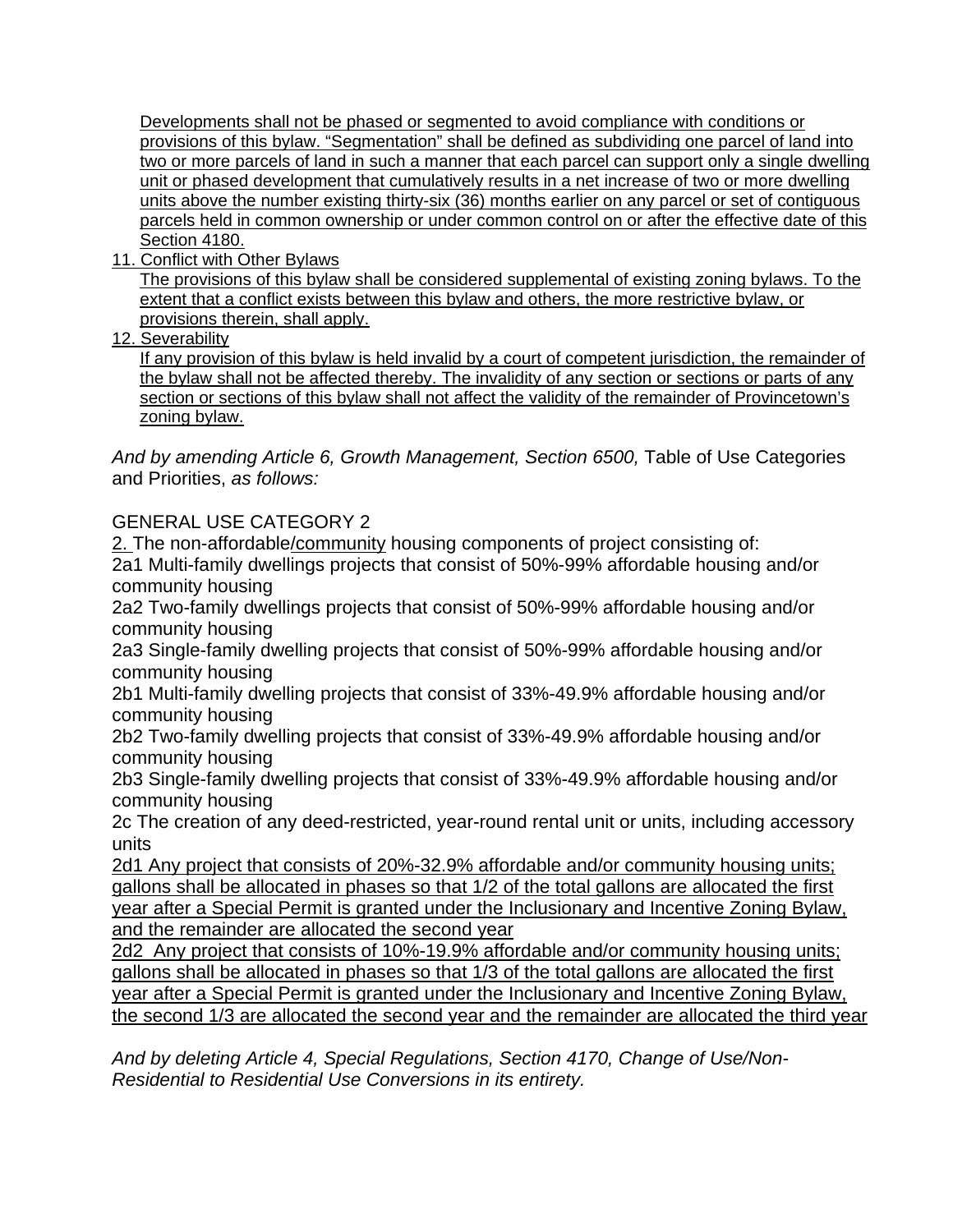*And by amending Article 4, Special Regulations, Section 4015 as follows:* 

4015. Site plan Review by Special Permit

a. The following developments shall require Site Plan Review by Special Permit by the Planning Board:

(1) developments consisting of the aggregate of residential units that will result in twofour or more residential units on any parcel;

#### *And by amending Article 2 Section 2440 as follows*:

|                            | Res1             | Res <sub>2</sub>     | Res3/B       | TCC          | GC           | S         | M         |
|----------------------------|------------------|----------------------|--------------|--------------|--------------|-----------|-----------|
| A1a Single Family Dwelling |                  |                      |              |              |              |           |           |
| 1. one per lot             | <b>YES</b>       | <b>YES</b>           | <b>YES</b>   | <b>YES</b>   | <b>YES</b>   | <b>NO</b> | NO.       |
| 2. two per lot             |                  |                      |              |              |              |           |           |
| (each separate structure)  | PB <sup>20</sup> | <b>PBBA</b>          | <b>PBYES</b> | <b>PBYES</b> | <b>PBYES</b> | <b>NO</b> | <b>NO</b> |
| 3. three per lot           | <b>NO</b>        | $\overline{PB}^{20}$ | <b>PBYES</b> | <b>PBYES</b> | <b>PBYES</b> | <b>NO</b> | <b>NO</b> |
| 4. four or more per lot    | <b>NO</b>        | <b>NO</b>            | <b>PB</b>    | PB           | <b>PB</b>    | <b>NO</b> | <b>NO</b> |
| A1b Two Family Dwelling    |                  |                      |              |              |              |           |           |
| 1. one per lot             | <b>NO</b>        | <b>PBYES</b>         | <b>PBYES</b> | <b>PBYES</b> | <b>PBYES</b> | <b>NO</b> | <b>NO</b> |
| 2. two per lot             | <b>NO</b>        | <b>NO</b>            | <b>PBYES</b> | <b>PBYES</b> | <b>PBYES</b> | <b>NO</b> | <b>NO</b> |
| 3. three per lot           | <b>NO</b>        | <b>NO</b>            | <b>PBYES</b> | <b>PBYES</b> | <b>PBYES</b> | <b>NO</b> | <b>NO</b> |
| 4. four or more per lot    | <b>NO</b>        | <b>NO</b>            | PB           | РB           | PB           | ΝO        | <b>NO</b> |

Or to take any other action relative thereto.

*Two-Thirds Vote; Planning Board public hearing and report under G.L. c.40A, §5. [Requested by the Planning Board]* 

## **2/3rd's Vote Required**

**Planning Board Recommends: 4-0-0 Board of Selectmen Recommends: 5-0-0** 

Gloria McPherson moved that the Town vote to amend the Provincetown Zoning Bylaw as printed in the warrant under Article 29.

**Motion Passed by 2/3rd's Vote (86 For 35 Against).** 

*Article 30. Zoning Bylaw Amendment: Article 1. Definitions***.** *(Deletions shown in strike-through and new text shown as underlined)* To see if the Town will vote to amend the Provincetown Zoning Bylaws, Article 1, Definitions, by deleting the current definitions of "Seats" and "Fixed Standing" in their entirety and replacing them with a single definition as follows:

Seats: Spaces for sitting or standing, associated with an eating or drinking establishment, with a table, shelf, bar or counter greater than 8  $\frac{1}{2}$  inches in depth on which to set food or drink, without regard to service, shall be considered seats for the purposes of Growth Management. Outdoor benches and chairs adjacent to and facing, but not fenced, roped or otherwise separated from, a public or private way, without an associated 8 ½ inch surface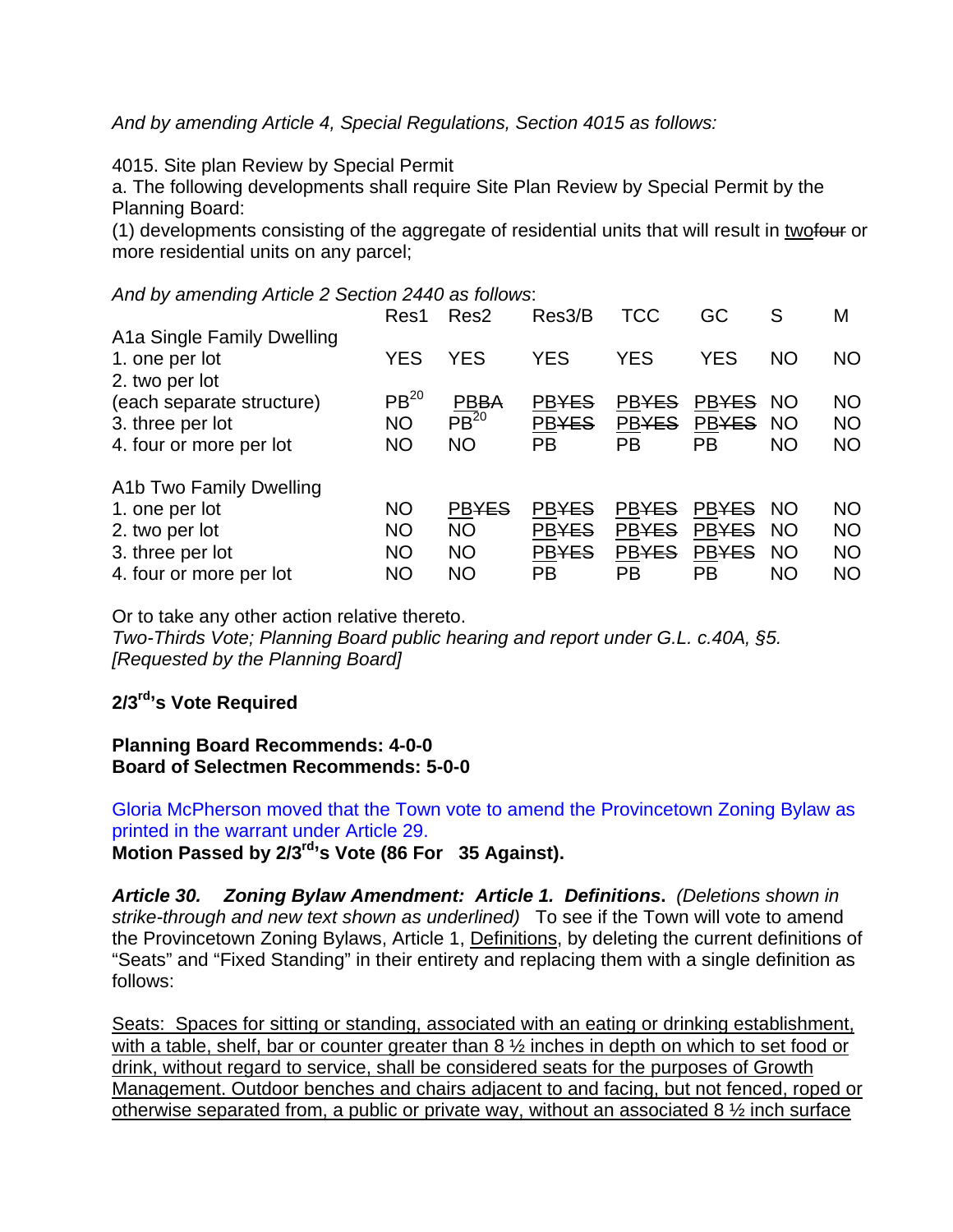on which to set food and drink, and which are available as a public amenity, shall not be considered seats.

Fixed Standing Spaces: for standing within an eating and/or drinking establishment or outside such an establishment on the property of that establishment, where fixed counters and/or shelves are provided for the resting of food and/or beverages and where public restrooms are required shall constitute seats for the purposes of the Growth Management By-law at a measurement of one seat for each 18" of linear distance, or at the distance specified in the state building code, whichever is the lesser.

Seats**:** All seating, of any kind and nature, provided within an eating and/or drinking establishment, or outside such an establishment on the property of that establishment, shall constitute Seats for the purposes of the Growth Management Zoning By-law, without regard to the provision of waitron service.

Or to take any other action relative thereto.

*Two-Thirds Vote; Planning Board public hearing and report under G.L. c.40A, §5. [Requested by the Planning Board]* 

**2/3rd's Vote Required** 

**Planning Board Recommends: 3-0-1 Board of Selectmen Recommends: 5-0-0** 

Stephen Katsurinis moved to consider both article 30 and article 31 together in one motion. **Motion to Consider Both Articles Together in One Motion Passed (2/3rd's Vote Declared).** 

**Marian Roth moved to indefinitely postpone article 30 and 31. Motion to Indefinitely Postpone Does Not Pass.** 

Stephan Cohen moved to divide the articles 30 and 31 and consider each article separately. **Motion to Divide the Question and Take Each Article Separately Passed (70 For 36 Against).** 

9:55 p.m. Mary-Jo Avellar moved to adjourn Annual Town Meeting until tomorrow, April 6, 2017 at 6:00 p.m. **Motion Passed.** 

**Town Moderator Mary-Jo Avellar called the meeting to order at 6:00 p.m. on Thursday, April 6, 2017.** 

Gloria McPherson moved that the Town vote to amend the Provincetown Zoning Bylaw as printed in the warrant under Article 30. **Motion Passed (2/3rd's Vote Declared).**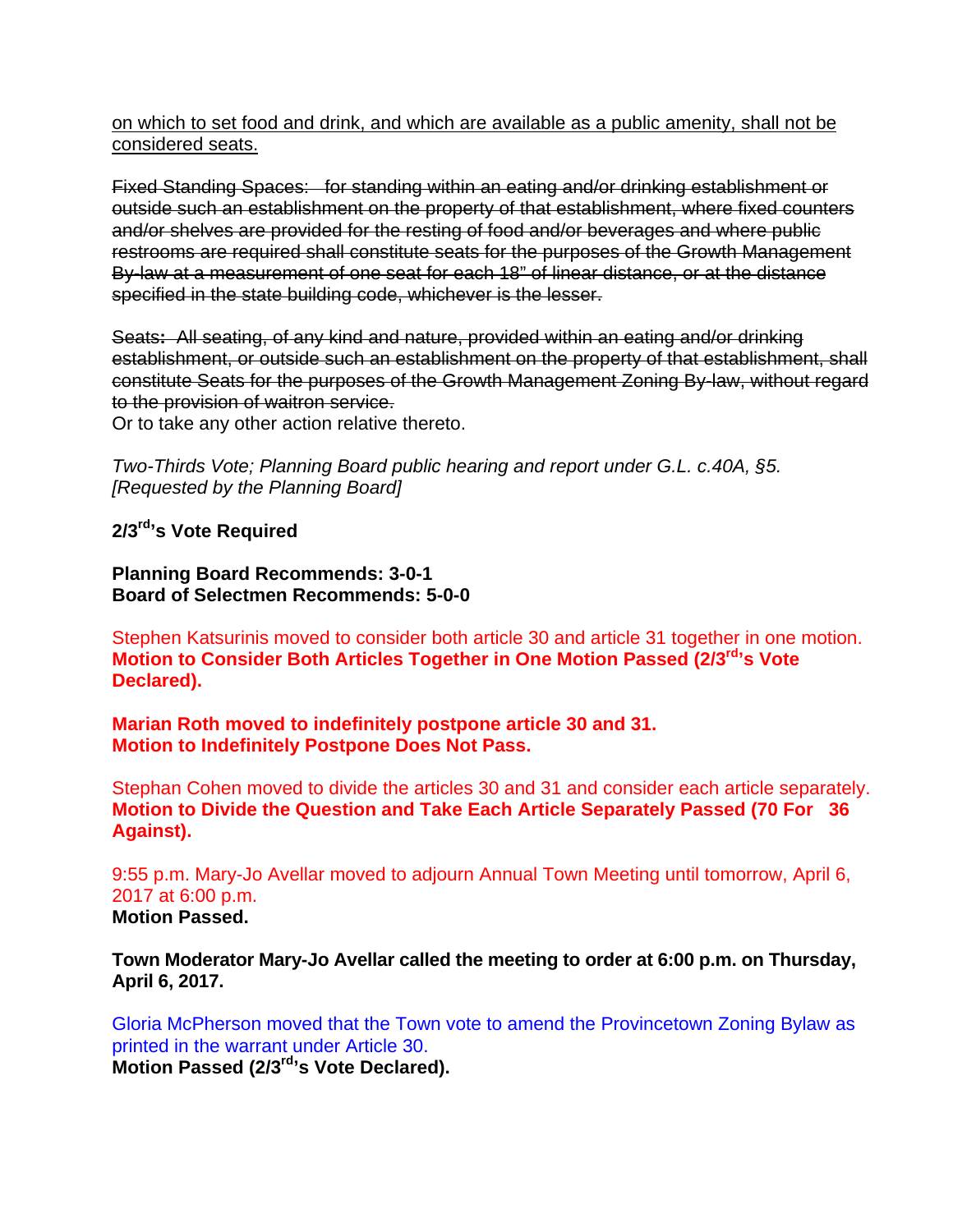*Article 31. Zoning Bylaw Amendment: Article 1. Definitions.**(Deletions shown in strike-through and new text shown as underlined)* To see if the Town will vote to amend the Provincetown Zoning Bylaws, Article 1, Definitions, by adding a definition of "Restaurant Use" as follows:

Restaurant Use: A use shall be considered a Restaurant Use if it involves the preparing, heating and/or cooling of food or beverage, with or without seats, whether eat-in or take-out, except that the heating and cooling of water, the cooling of prepackaged food and beverages, and the heating of prepackaged food and beverages by a customer using a microwave shall not constitute a restaurant use. Or to take any other action relative thereto.

*Two-Thirds Vote; Planning Board public hearing and report under G.L. c.40A, §5. [Requested by the Planning Board]* 

## **2/3rd's Vote Required**

**Planning Board Recommends: 3-0-1 Board of Selectmen Recommends: 3-0-1** 

Gloria McPherson moved that the Town vote to amend the Provincetown Zoning Bylaw as printed in the warrant under Article 31.

**Motion Passed (2/3rd's Vote Declared).** 

*Article 32. Zoning Bylaw Amendment: Article 2, Section 2440***.** *Permitted Principal Uses - Accessory Dwelling Units. (Deletions shown in strike-through and new text shown as underlined)* To see if the Town will vote to amend the Provincetown Zoning Bylaws, Article 2, Districts and District Regulations, Section 2440, Permitted Principal Uses, to allow for accessory dwelling units in all Zoning Districts (currently allowed only in Res1 and Res2), as follows:

|                                  | Res1             | Res <sub>2</sub>  | Res3/B            | <b>TCC</b>        | GC                   | S         | M         |
|----------------------------------|------------------|-------------------|-------------------|-------------------|----------------------|-----------|-----------|
| A1a Single Family Dwelling       |                  |                   |                   |                   |                      |           |           |
| 1. one per lot<br>2. two per lot | <b>YES</b>       | <b>YES</b>        | <b>YES</b>        | <b>YES</b>        | <b>YES</b>           | <b>NO</b> | <b>NO</b> |
| (each separate structure)        | PB <sup>20</sup> | BA <sup>20</sup>  | YES <sup>21</sup> | YES <sup>21</sup> | YES <sup>21</sup> NO |           | <b>NO</b> |
| 3. three per lot                 | <b>NO</b>        | PB <sup>20</sup>  | YES <sup>21</sup> | YES <sup>21</sup> | YES <sup>21</sup>    | <b>NO</b> | <b>NO</b> |
| 4. four or more per lot          | <b>NO</b>        | <b>NO</b>         | PB                | PB                | <b>PB</b>            | <b>NO</b> | <b>NO</b> |
| A1b Two Family Dwelling          |                  |                   |                   |                   |                      |           |           |
| 1. one per lot                   | $PB20$ NO        | YES <sup>20</sup> | YES <sup>21</sup> | YES <sup>21</sup> | YES <sup>21</sup>    | <b>NO</b> | <b>NO</b> |
| 2. two per lot                   | <b>NO</b>        | <b>NO</b>         | <b>YES</b>        | <b>YES</b>        | <b>YES</b>           | <b>NO</b> | <b>NO</b> |
| 3. three per lot                 | <b>NO</b>        | <b>NO</b>         | <b>YES</b>        | <b>YES</b>        | <b>YES</b>           | <b>NO</b> | <b>NO</b> |
| 4. four or more per lot          | <b>NO</b>        | <b>NO</b>         | <b>PB</b>         | <b>PB</b>         | <b>PB</b>            | <b>NO</b> | <b>NO</b> |

20. By Special Permit from the Planning Board, oone accessory dwelling unit may be allowed in the Res1 Zoning District, for a total of two dwelling units per lot, and in Res2 Zoning District for a total of three dwelling units only if the following criteria are met: the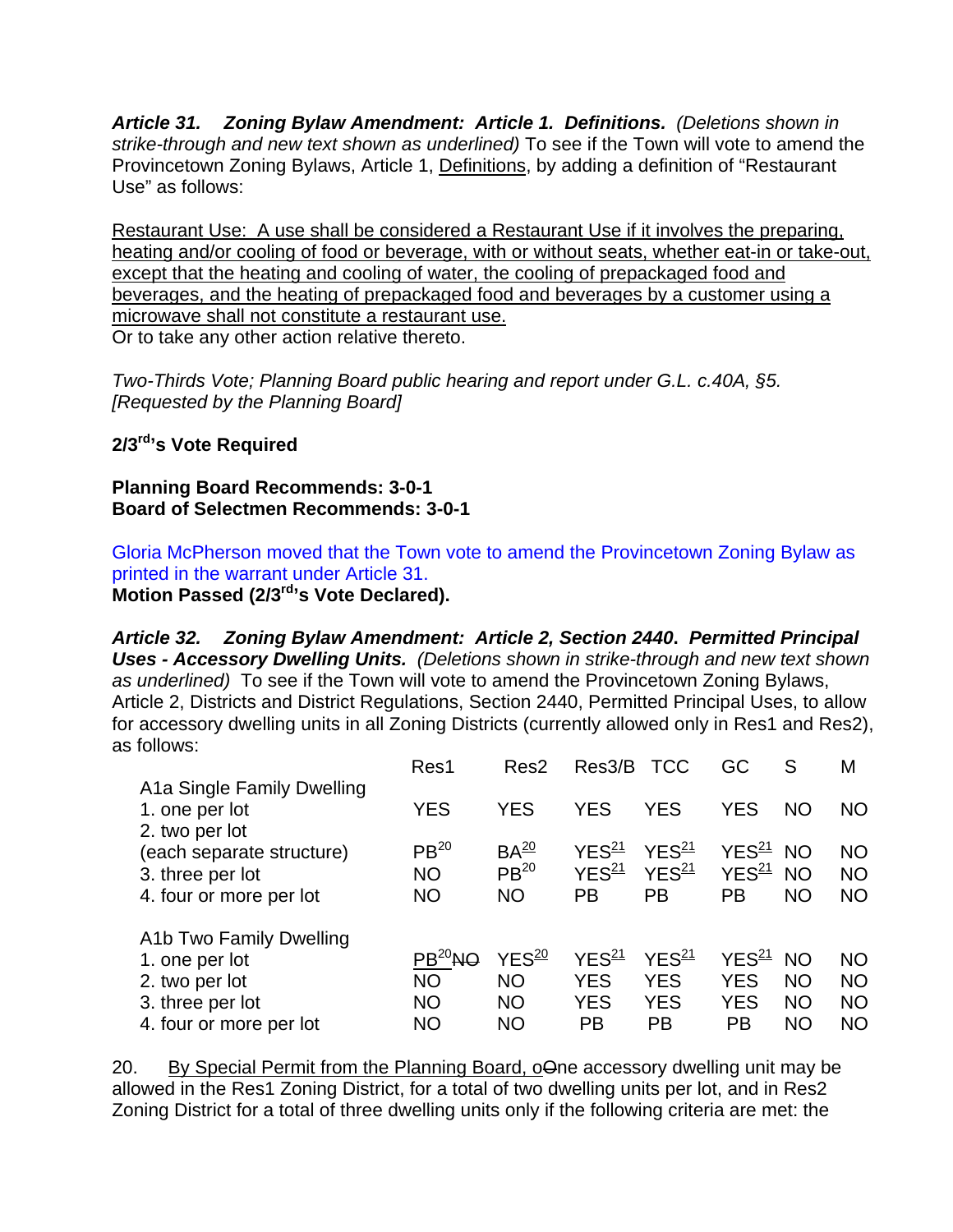accessory dwelling unit is for year-round rental only; it is limited in size to 600 square feet if it is a free-standing dwelling unit or 40% of the gross floor area if it is located within the principal residence.

21. By Special Permit from the Planning Board, one accessory dwelling unit may be allowed in the Res3, ResB, TCC and GC Zoning Districts when the lot area limits the number of dwelling units to one or two, and there are no more dwelling units on the lot than the number allowed under this Bylaw, for a total of no more than three dwelling units per lot, and only if the following criteria are met: the accessory dwelling unit is for year-round rental only; it is limited in size to 600 square feet if it is a free-standing dwelling unit or 40% of the gross floor area if it is located within the principal residence.

Or to take any other action relative thereto.

*Two-Thirds Vote; Planning Board public hearing and report under G.L. c.40A, §5. [Requested by the Planning Board]* 

## **2/3rd's Vote Required**

**Planning Board Recommends: 3-0-1 Board of Selectmen Recommends: 5-0-0** 

Gloria McPherson moved that the Town vote to amend the Provincetown Zoning Bylaw as printed in the warrant under Article 32.

**Motion Passed (2/3rd's Vote Declared).** 

*Article 33. Zoning Bylaw Amendment: Article 4, Section 4120. Density Schedule. (Deletions shown in strike-through and new text shown as underlined)* To see if the Town will vote to amend the Provincetown Zoning Bylaws, Article 4, Special Regulations, Section 4120, Density Schedule, to decrease the lot area requirements for commercial accommodations by returning to the density prior to the amendment at Annual Town Meeting 1986 as follows:

| Commercial<br><b>Accommodations</b> | <b>Number of Units</b><br>Proposed | Number of Square Feet/Unit<br>Required |
|-------------------------------------|------------------------------------|----------------------------------------|
| First                               | $1 - 10$                           | <del>1,000</del> 500                   |
| For the next                        | $11 - 20$                          | <del>1,500</del> 750                   |
| For the next                        | $21 - 30$                          | 2,000 1,000                            |
| For the next                        | $31 - 40$                          | 2,500 1,500                            |
| For the next                        | 41 units and beyond                | $3,000$ 2,000                          |

Or to take any other action relative thereto.

*Two-Thirds Vote; Planning Board public hearing and report under G.L. c.40A, §5. [Requested by the Planning Board]* 

## **2/3rd's Vote Required**

## **Planning Board Recommends: 4-0-0**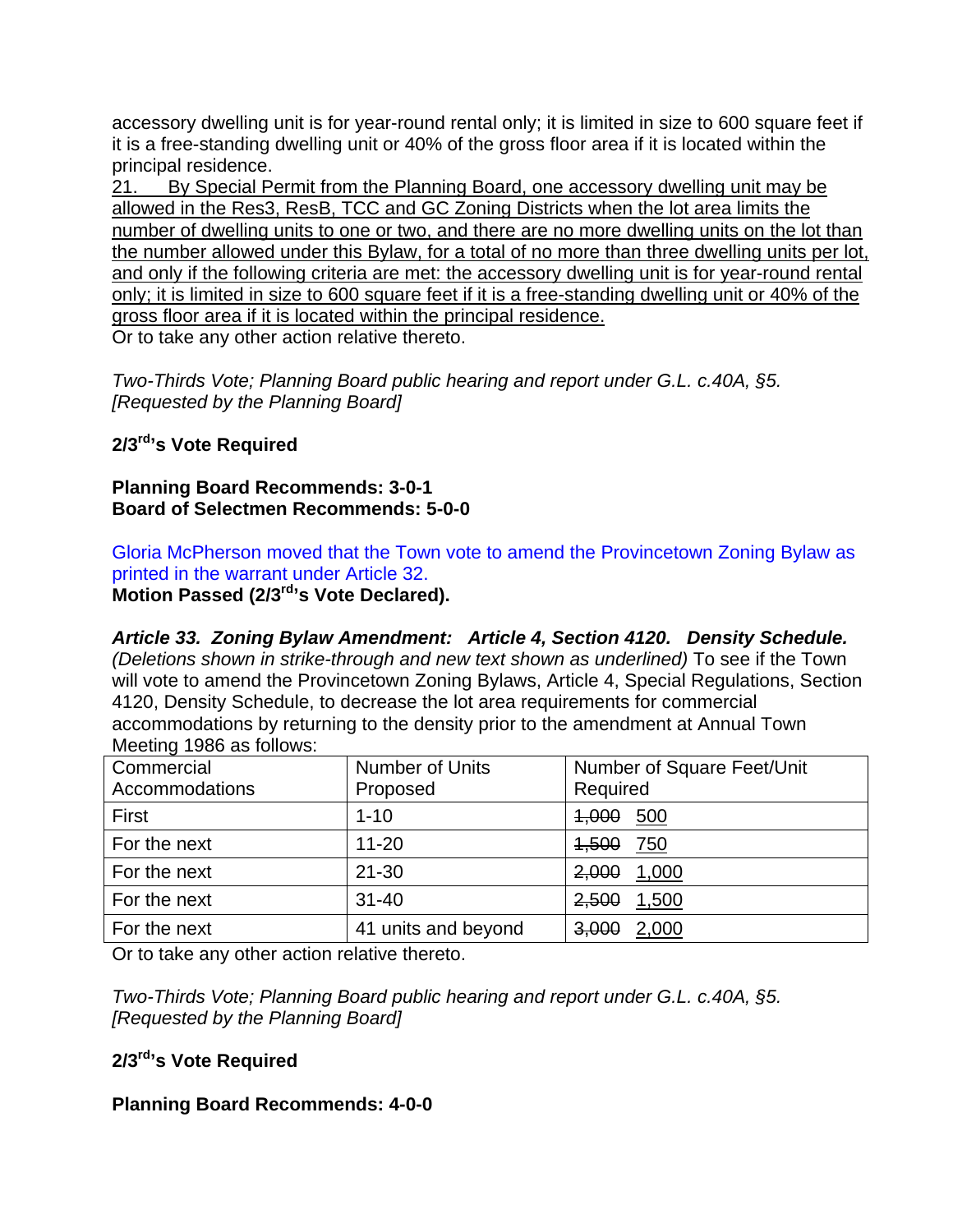## **Board of Selectmen Recommends: 5-0-0**

Gloria McPherson moved that the Town vote to amend the Provincetown Zoning Bylaw as printed in the warrant under Article 33. **Motion Passed (2/3rd's Vote Declared).** 

*Article 34. Zoning Bylaw Amendment: Article 3, Section 3110. Nonconformancy. (Deletions shown in strike-through and new text shown as underlined)* To see if the Town will vote to amend the Provincetown Zoning Bylaws, Article 3, General Requirements, Section 3110, Change, Extensions or Alterations, by deleting Section 3110 in its entirety and replacing it as follows:

3110 Change, Extensions or Alterations. As provided in Sec. 6, Ch. 40A, G.L., lawfully preexisting, non-conforming structures and use may be altered, reconstructed, extended or changed as set forth below.

1. Single and two family structures may be altered as provided for under G.L. c.40A, §6, ¶1, with any required finding by the Board of Appeals that needs to be made, to be made by Special Permit and any new nonconformity to obtain any necessary dimensional relief. 2. All other pre-existing nonconforming structures may be extended, altered or changed only upon issuance of a Special Permit by the Board of Appeals and only if all of the criteria under G.L. c.40A, §6,¶1 and the criteria set forth under Zoning By-law §5300 are satisfied. 3. Nonconforming structures may be extended, altered or changed so as to make a conforming dimension nonconforming or create a new nonconformity but shall require relief under this section and a dimensional variance by the Board of Appeals, except that, for those buildings which existed prior to April 6, 2015 and are required by the Building Commissioner to be elevated in accordance with FEMA Regulations, new setback nonconformities and intrusions further into an existing non-conforming setback area created by exterior access/egress structures which are increased in size due to the building being elevated may be approved by Special Permit from the Board of Appeals, provided that the criteria is simply that the extension, alteration or change is not substantially more detrimental than the existing nonconforming situation.

4. Pre-existing nonconforming uses may be extended, altered or changed only upon the issuance of a Special Permit by the Board of Appeals and only if all of the criteria under G.L. c.40A, §6,¶1 and only if all of the criteria set forth under Zoning By-law §5222 and §5300 are satisfied.

5. Once changed to conformancy, no structure or use shall be permitted to revert to nonconformancy. Any extension of a nonconforming structure shall have a continuous foundation and floor plan with said structure.

Or to take any other action relative thereto.

*Two-Thirds Vote; Planning Board public hearing and report under G.L. c.40A, §5. [Requested by the Planning Board]* 

**2/3rd's Vote Required** 

**Planning Board Recommends: 3-0-1 Board of Selectmen Recommends: 5-0-0**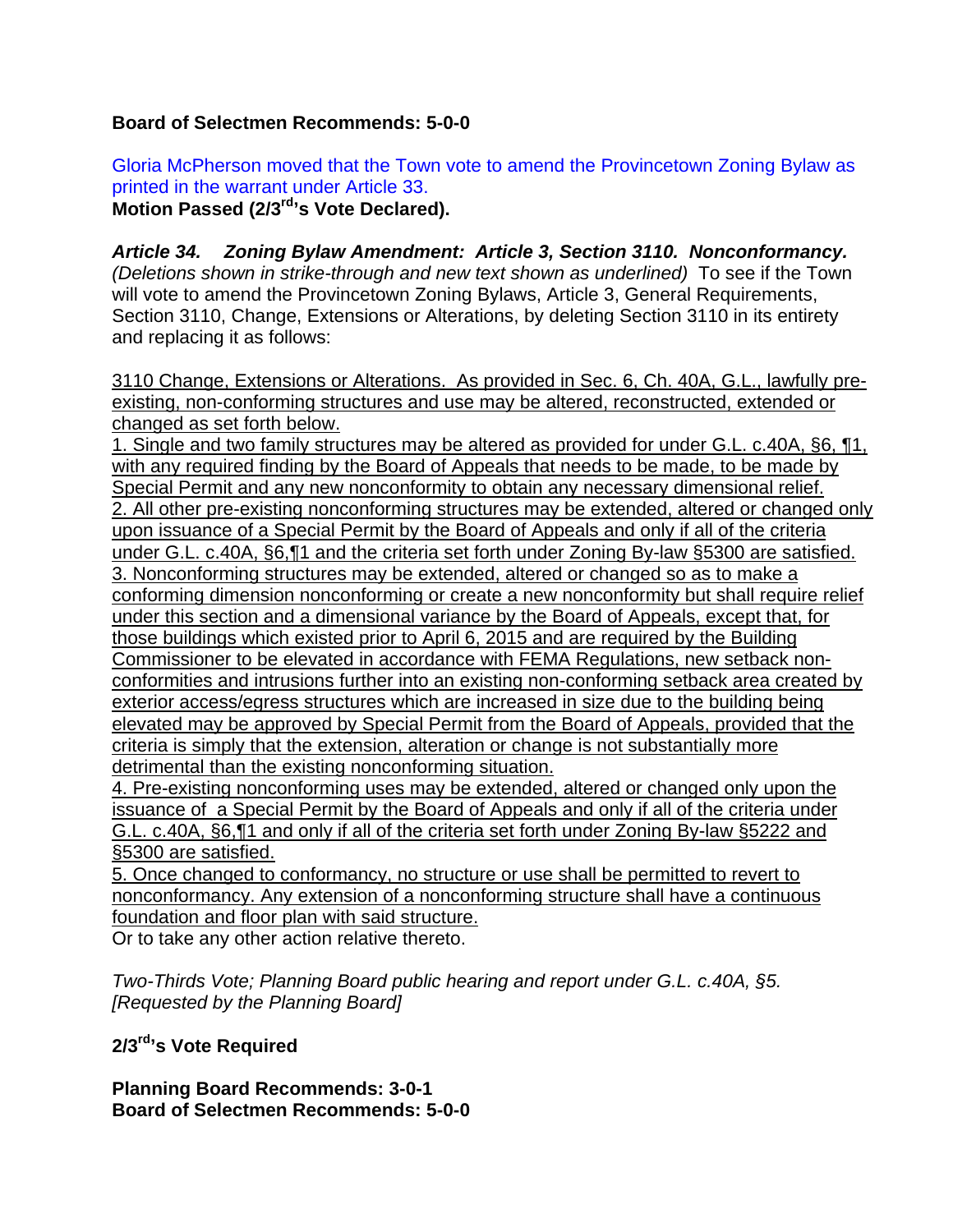Gloria McPherson moved that the Town vote to amend the Provincetown Zoning Bylaw as printed in Article 34 of the town meeting warrant.

**Motion Passed (2/3rd's Vote Declared).** 

Town Moderator Mary-Jo Avellar grouped April 3, 2017 Annual Town Meeting articles 35 through 49 to be moved by consent agenda, (Note: The consent agenda is a meeting practice which groups routine and other non-controversial articles not necessarily requiring discussion or independent vote as separate articles. Using a consent agenda can save precious time by allowing Town Meeting to approve this 'package' of articles together in one motion. Articles under the consent agenda can only be grouped together if the Town Meeting body agrees. If a voter selects a specific article for discussion, it must be removed and placed on the regular agenda for discussion and separate vote by the Town Meeting body), and requested that any voter wishing to remove an article from the consent agenda do so by stating "hold" after she announced the Article number.

Without objection, David Gardner moved to approve articles 35, 36, 37, 38, 39, 40, 41, 43, 44, 45, 46, 47, 48, 49 as printed in the warrant by unanimous consent; and to raise and appropriate \$32,000 for purposes of Article 39. **Motion Passed Unanimously.** 

*Article 35. Room Occupancy Tax - A Home Rule Petition.* To see if the Town will vote to authorize the Board of Selectmen to petition the General Court for special legislation applying the local room occupancy tax to seasonal rentals as set forth below; provided, however, that the General Court may make clerical or editorial changes of form only to said bill, unless the Board of Selectmen approves amendments thereto prior to enactment by the General Court, and provided further that the Board of Selectmen is hereby authorized to approve amendments which shall be within the scope of the general public objectives of this petition.

AN ACT APPROVING THE APPLICATION BY THE TOWN OF PROVINCETOWN OF THE LOCAL OPTION ROOM OCCUPANCY EXCISE TO SEASONAL RENTAL PROPERTIES IN THE TOWN OF PROVINCETOWN

Section 1. Notwithstanding the provisions of any general or special law to the contrary, in addition to the authority to impose a local excise tax upon any transfer of occupancy of any room or rooms as may be set forth in and authorized by Chapter 64G Section 3A of the Massachusetts General Laws or other law, as the same may be amended from time to time, the Town of Provincetown shall, commencing on the first day of the fiscal year that begins after the effective date of this Act, be authorized to impose a local excise tax upon the transfer of occupancy of any room in a seasonal rental property or other transient accommodations located within said Town by any operator at the rate of up to but not exceeding 6% of the total amount of rent of each such occupancy.

Section 2. For the purposes of this chapter, all terms used herein shall, unless the context requires otherwise, have the same meanings as set forth in Chapter 64G Section 1 of the Massachusetts General Laws and as follows: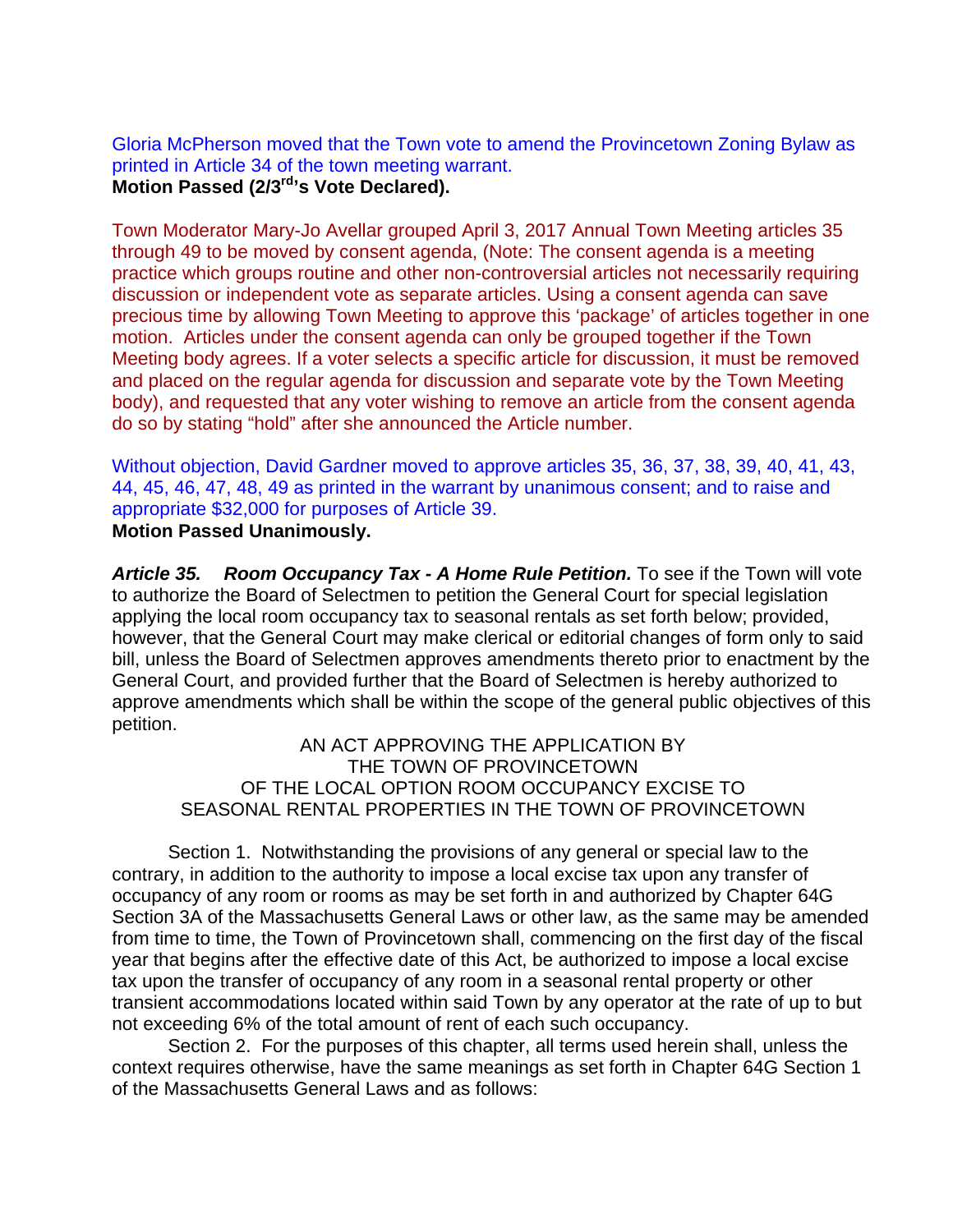"Occupancy," the use or possession, or the right to the use or possession, of any room or rooms in a bed and breakfast establishment, bed and breakfast home, hotel, lodging house, motel, seasonal rental property or other transient accommodation designed and normally used for sleeping and living purposes, or the right to the use or possession of the furnishings or the services and accommodations, including breakfast in a bed and breakfast establishment or bed and breakfast home, accompanying the use and possession of such room or rooms, for a period of 90 consecutive calendar days or less, regardless of whether such use and possession is as a lessee, tenant, guest or licensee.

"Seasonal rental property or other transient accommodations" shall mean any bed and breakfast home, as defined by Chapter 64G, Section 1 of the Massachusetts General Laws and any residential or commercial dwelling, dwelling unit or part thereof, unit of a condominium as defined by Chapter 183A of the Massachusetts General Laws or time-share as defined by Chapter 183B of the Massachusetts General Laws, used for the lodging of guests or invitees in exchange for rent.

Section 3. No excise shall be imposed upon for the transfer of occupancy of any room in a seasonal rental property or other transient accommodations if the total amount of rent is less than \$15 per day or its equivalent or if the accommodation, other than a bed and breakfast home, is exempt under the provisions of Chapter 64G, Section 2 of the Massachusetts General Laws.

Section 4. All operators of seasonal rental property or other transient accommodations shall be responsible for assessing, collecting, reporting and paying such local excise tax as set forth in Chapter 64G, Sections 3, 4, 5, 6 and 7A of the Massachusetts General Laws and shall be liable in the same manners as operators in Chapter 64G, Section 7B of the Massachusetts General Laws.

Section 5. This act shall take effect upon its passage; or to take any other action relative thereto. *[Requested by the Board of Selectmen and the Town Manager]* 

**Board of Selectmen Recommends: 5-0-0 Finance Committee Recommends: 5-0-0 Visitor Services Board Recommends: 7-0-0** 

## David Gardner moved to approve Article 35 as printed in the warrant under the consent agenda.

#### **Motion Passed.**

*Article 36. 0.5% Real Estate Transfer Fee - A Home Rule Petition***.** To see if the Town will vote to authorize the Board of Selectmen to petition the General Court for special legislation authorizing the Town to impose a 0.5% real estate transfer fee as set forth below; provided, however, that the General Court may make clerical or editorial changes of form only to said bill, unless the Board of Selectmen approves amendments thereto prior to enactment by the General Court, and provided further that the Board of Selectmen is hereby authorized to approve amendments which shall be within the scope of the general public objectives of this petition.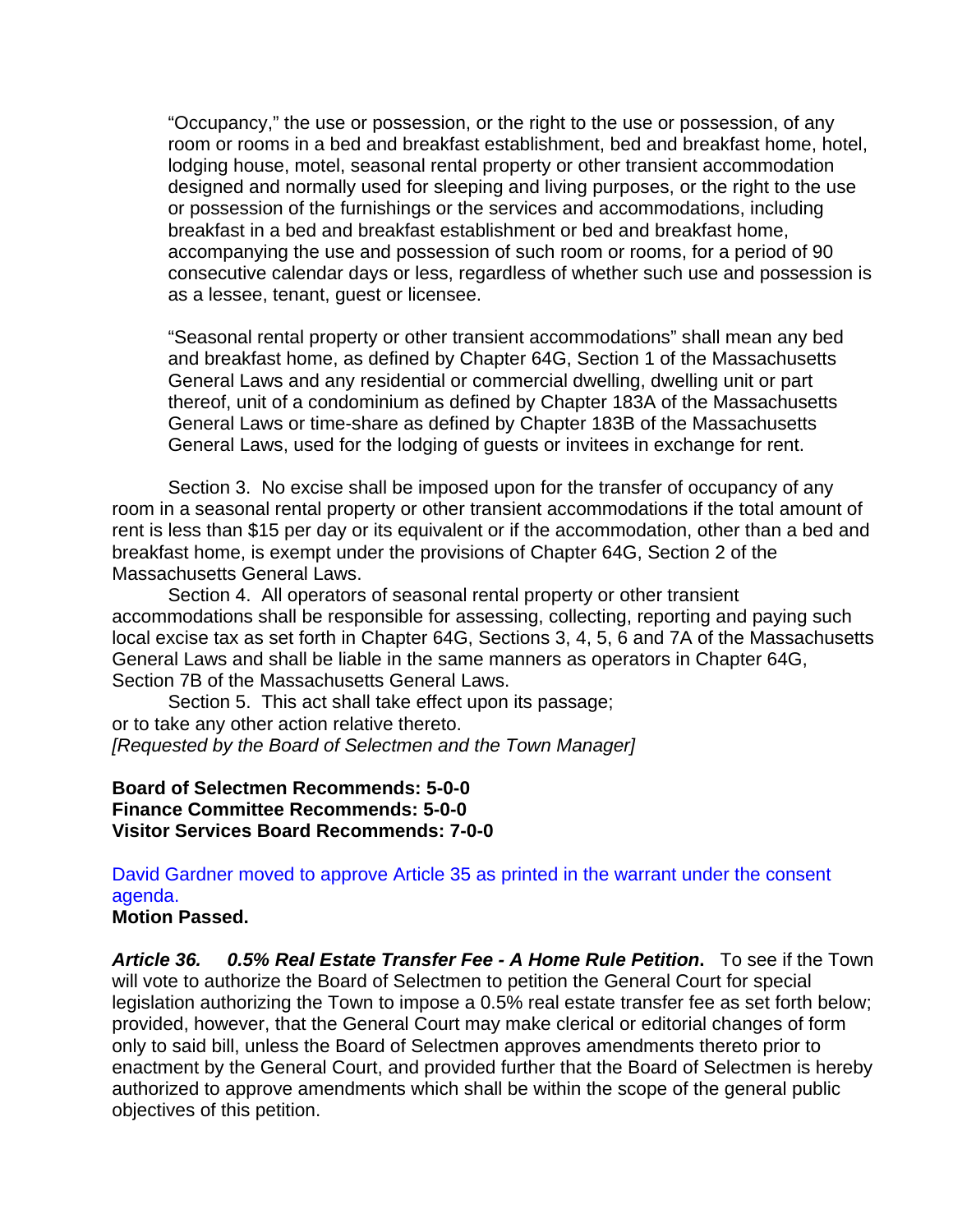#### AN ACT AUTHORIZING THE TOWN OF PROVINCETOWN TO IMPOSE A 0.5% REAL ESTATE TRANSFER FEE.

Section 1. There is hereby imposed a real estate transfer fee equal to 0.5% (half percent, ½%) of the purchase price upon the transfer of any real property interest in any real property situated in the Town of Provincetown. Said fee shall be the liability of the purchaser of such property interest, and any agreement between the purchaser and the seller or any other person with reference to the allocation of the responsibility for bearing said fee shall not affect such liability of the purchaser. The fee shall be paid to the Town of Provincetown. The first \$250,000 collected in each fiscal year shall be deposited in the Town's Capital Improvement Stabilization Fund. The remaining funds collected each fiscal year shall be deposited into the Town's General Fund.

Section 2. The following transfers of real property interests shall be exempt from the real estate transfer fee:

A. First time homebuyers who live in the home for at least 5 years. A lien shall accompany the deed stating that "There is running with the land a lien equal to the amount of fee exempted, plus accumulated interest and penalties until such time as all conditions of this sub-section are met."

B. Transfers to the government of the U.S., the Commonwealth, the Town of Provincetown and any of their instrumentalities, agencies or sub-divisions, such as the Provincetown Housing Authority.

C. Transfers made without additional consideration to confirm, correct, modify or supplement a transfer previously made.

D. Transfers of convenience with consideration under \$100 which include: name change, into trusts, out of trust, etc.

E. Transfers to any charitable organization as defined in Clause 3 of Section 5 of Chapter 59 of the General Laws or any religious organization providing that the real property interests so transferred will be held solely for public charitable or religious purposes.

F. Transfers between family members, marriage partners, parents and children, grandchildren, stepparents and stepchildren, brothers and sisters.

Section 3.

A. The fee imposed shall be due at the time of the transfer of the real property interest.

B. The buyer shall pay interest on any unpaid amount of the fee at the rate the Town collects on unpaid real estate taxes.

C. The Town shall notify a buyer by registered or certified mail of any failure to discharge the amount in full of fee due.

D. All fees and interest required to be paid under this Act shall constitute a personal debt of the buyer and may be recovered in an action of contract.

Section 4. This Act shall take effect on passage;

or to take any other action relative thereto.

*[Requested by the Board of Selectmen and the Town Manager]* 

**Board of Selectmen Recommends: 5-0-0 Finance Committee Recommends: 5-0-0**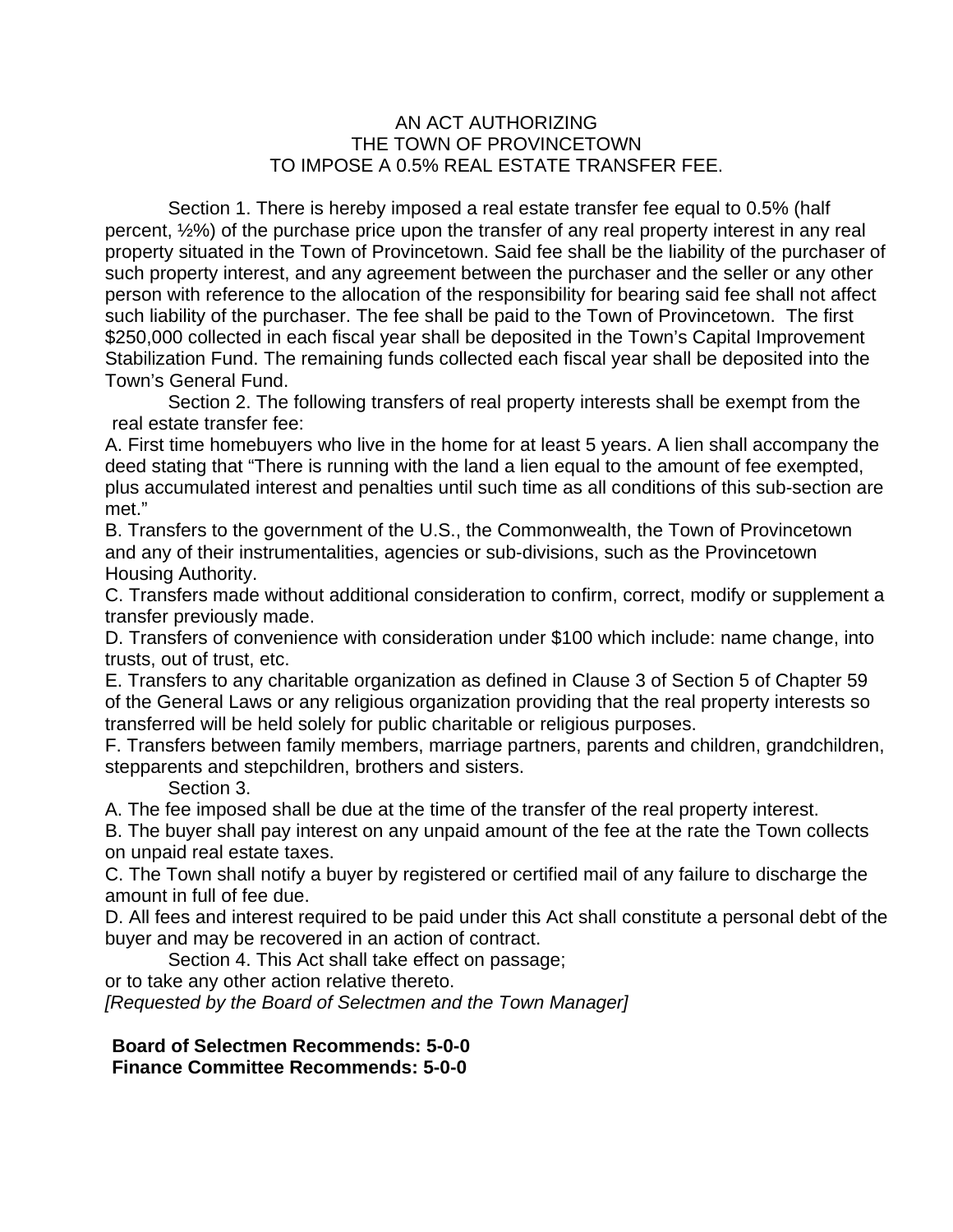## David Gardner moved to approve Article 36 as printed in the warrant under the consent agenda.

#### **Motion Passed.**

#### *Article 37. Expanding Residential Property Exemption - A Home Rule Petition.*

*(Deletions shown in strike-through and new text shown as underlined)* To see if the Town will vote to petition the General Court to enact a special act of the Town of Provincetown, the text of which is set forth below, and that the General Court be authorized with the approval of the Board of Selectmen to make constructive changes in the text thereof as may be necessary or advisable in order to accomplish the intent of this legislation to secure its passage, as follows:

#### AN ACT INCREASING THE EXEMPTION FOR RESIDENTIAL PROPERTY IN THE TOWN OF PROVINCETOWN

#### *Be it enacted by the Senate and House of Representatives in General Court assembled, and by the authority of the same as follows:*

SECTION 1. Notwithstanding Section 5C of Chapter 59 of the General Laws or any other general or special law to the contrary, with respect to each parcel of real property classified as Class One, residential, in the Town of Provincetown as certified by the commissioner of revenue to be assessing all local property at its full and fair cash valuation, and with the approval of the Board of Selectmen, there shall be an exemption equal to not more than 20% of the average assessed value of all Class One residential parcels within the Town; provided, however, that the exemption shall be applied only to (1) the principal residence of the taxpayer as used by the taxpayer for income tax purposes, and (2) a residential parcel occupied by a registered voter of the Town of Provincetown, other than the taxpayer, occupied on a year-round basis and used as his or her principal residence for income tax purposes. This exemption shall be in addition to any exemptions allowable under Section 5 of said Chapter 59; provided, however, that the taxable valuation of the property, after all applicable exemptions, shall not be reduced to below 10% of its full and fair cash valuation, except through the applicability of Section 8A of Chapter 58 of the General Laws and Clause 18 of said Section 5 of said Chapter 59. Where, pursuant to said Section 5 of said Chapter 59, the exemption is based upon an amount of tax rather than on valuation, the reduction of taxable valuation for the purposes of the preceding sentence shall be computed by dividing the amount of tax by the residential class tax rate of the Town and multiplying the result by \$1,000. For the purposes of this paragraph, "parcel" shall mean a unit of real property as defined by the Board of Assessors of the Town in accordance with the deed for the property and shall include a condominium unit.

SECTION 2. A taxpayer aggrieved by the failure to receive the residential exemption authorized under this act may apply for the residential exemption to the Board of Assessors of the Town of Provincetown in writing on a form approved by the Board within three months after the date on which the bill or notice of assessment was sent. For the purposes of this act, a timely application filed under this section shall be treated as a timely filed application pursuant to Section 59 of Chapter 59 of the General Laws.

SECTION 3. This act shall take effect as of July 1, 2018, and shall apply to taxes levied for fiscal years beginning on or after July 1, 2018; or to take any other action relative thereto.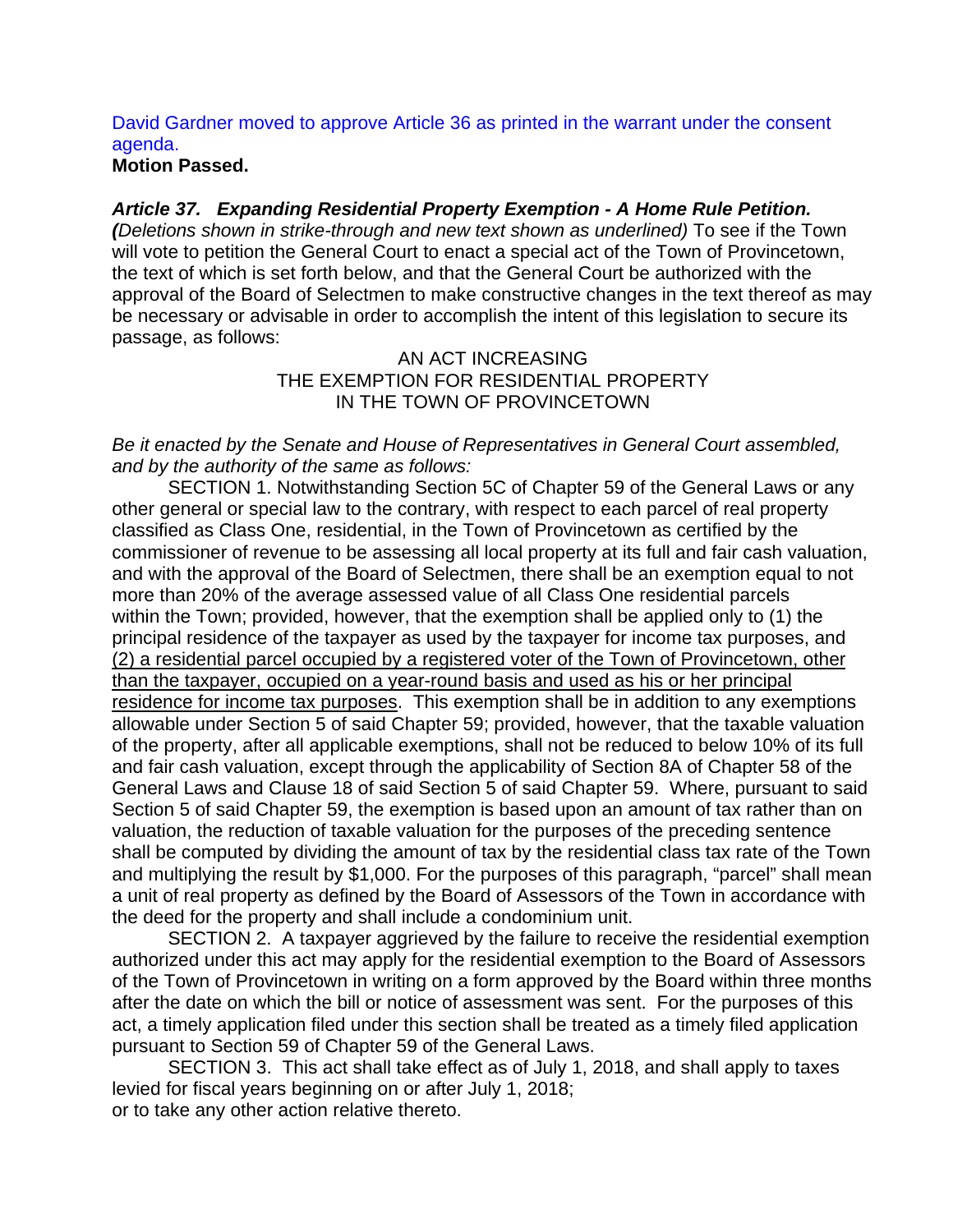#### *[Requested by the Board of Selectmen]*

#### **Board of Selectmen Recommends: 5-0-0 Finance Committee Recommends: 5-0-0**

## David Gardner moved to approve Article 37 as printed in the warrant under the consent agenda.

**Motion Passed.** 

*Article 38. Cape Cod Greenhead Fly Control District Assessment.* To see if the Town will vote to raise and appropriate \$1,438.75 for Greenhead Fly Control as authorized by Section 24, Chapter 252 of the General Laws; and authorize the Town Treasurer to pay said appropriation into the State Treasury; or to take any other action relative thereto. *[Requested by the Board of Selectmen and the Town Manager]* 

#### **Board of Selectmen Recommends: 5-0-0 Finance Committee Recommends: 5-0-0**

David Gardner moved to approve Article 38 as printed in the warrant under the consent agenda.

**Motion Passed.** 

*Article 39. Fireworks Celebration.* To see if the Town will vote to raise and appropriate or transfer from available funds the sum of \$32,000 to be expended under the direction of the Town Manager for costs associated with the July  $4<sup>th</sup>$  and New Year's fireworks displays; or to take any other action relative thereto.

*[Requested by the Board of Selectmen and the Town Manager]* 

**Board of Selectmen Recommends: 4-0-0 Finance Committee Recommends: 5-0-0 Visitor Services Board Recommends: 7-0-0** 

David Gardner moved to raise and appropriate \$32,000 for purposes of Article 39: Fireworks Celebration, under the consent agenda. **Motion Passed.** 

Article 40. Local Option Tax on Sale of Recreational Marijuana. To see if the Town will vote to accept the provisions of General Laws Chapter 64N, Section 3, which will allow the Town to collect a local sales tax in the amount of 2% upon the sale or transfer of marijuana or marijuana products by a local retailer operating with the Town; or to take any other action relative thereto.

*[Requested by the Board of Selectmen and the Town Manager]*

**Board of Selectmen Recommends: 5-0-0 Finance Committee Recommends: 5-0-0**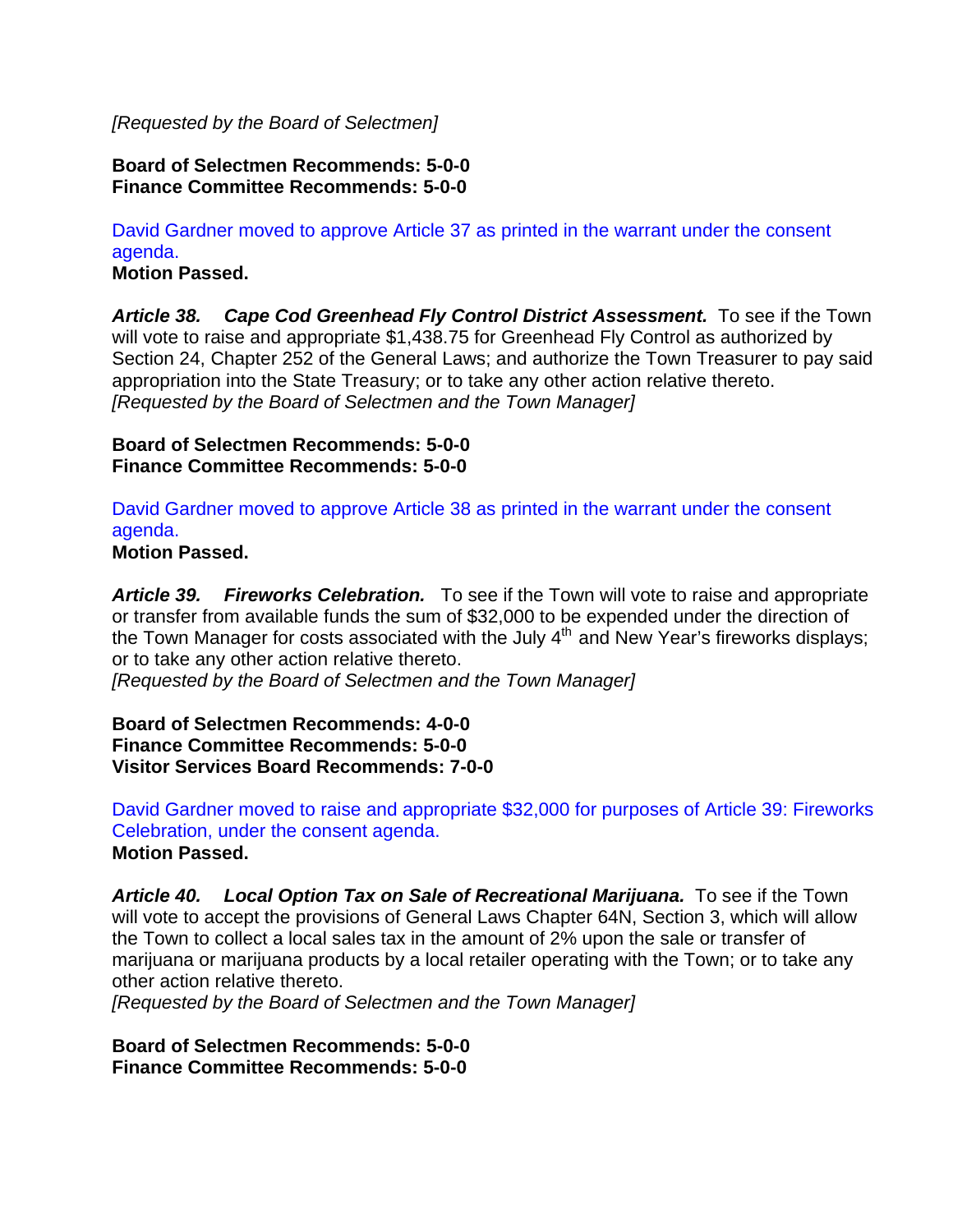## David Gardner moved to approve Article 40 as printed in the warrant under the consent agenda.

## **Motion Passed.**

*Article 41. Amendments to Personnel Bylaw/Classification and Compensation Plan. (Deletions shown in strike-through and new text shown as underlined)* To see if the Town will vote to amend Schedules A, B and C of the Town's Classification and Compensation Plan as follows:

*Schedule A:* To amend Schedule A, "Permanent Full and Part-time Non-Union Positions," of the Classification and Compensation Plan of the Town, effective July 1, 2017, by replacing the existing compensation plan with the following new compensation plan as adopted by the Personnel Board:

| <b>Grade</b> | <b>Compensation Range</b> |           | <u>Position</u>                          |
|--------------|---------------------------|-----------|------------------------------------------|
| Level        | FY 2017                   | FY 2018   |                                          |
|              |                           |           | Town Manager [exempt MGL C.41, §108N]    |
|              |                           |           | Chief of Police [exempt MGL C.41, §1080] |
| <u> 14</u>   | \$95,102-\$117,699        |           | <b>Finance Director</b>                  |
| 13           | \$88,057-\$109,487        | no change | <b>DPW Director</b>                      |
|              |                           |           | <b>Staff Lieutenant</b>                  |
| 12           | \$81,906-\$101,837        | no change | <b>Assistant Town Manager</b>            |
|              |                           |           | <b>Finance Director</b>                  |
| 11           | \$76,185-\$94,743         | no change | <b>Building Commissioner</b>             |
|              |                           |           | <b>MIS Director</b>                      |
|              |                           |           | <b>Water Superintendent</b>              |
| 10           | \$70,870-\$88,100         | no change | <b>DPW Deputy Director</b>               |
|              |                           |           | <b>Principal Assessor</b>                |
|              |                           |           | <b>Staff Lieutenant</b>                  |
| 9            | \$65,919-\$81,992         | no change | <b>DPW Operations Director</b>           |
|              |                           |           | <b>Health Director</b>                   |
|              |                           |           | <b>Library Director</b>                  |
|              |                           |           | <b>Town Clerk</b>                        |
|              |                           |           | <b>Town Planner</b>                      |
|              |                           |           | <b>Tourism Director</b>                  |
| 8            | \$61,312-\$76,249         | no change | <b>MIS Analyst</b>                       |
|              |                           |           | <b>COA Director</b>                      |
|              |                           |           | <b>Town Collector</b>                    |
|              |                           |           | <b>Town Treasurer</b>                    |
| 7            | \$57,026-\$70,891         | no change | <b>Recreation Director</b>               |
| 6            | \$53,040-\$66,005         | no change | Exec. Assistant to Town Manager          |
|              |                           |           | <b>Local Building Inspector</b>          |
|              |                           |           | <b>Conservation Agent</b>                |
|              |                           |           | <b>Health Agent</b>                      |
|              |                           |           | Payroll and Employee Benefits Manager    |
|              |                           |           | <b>Assistant Town Accountant</b>         |
| 5            | \$49,332-\$61,355         | no change | Secretary to the Board of Selectmen      |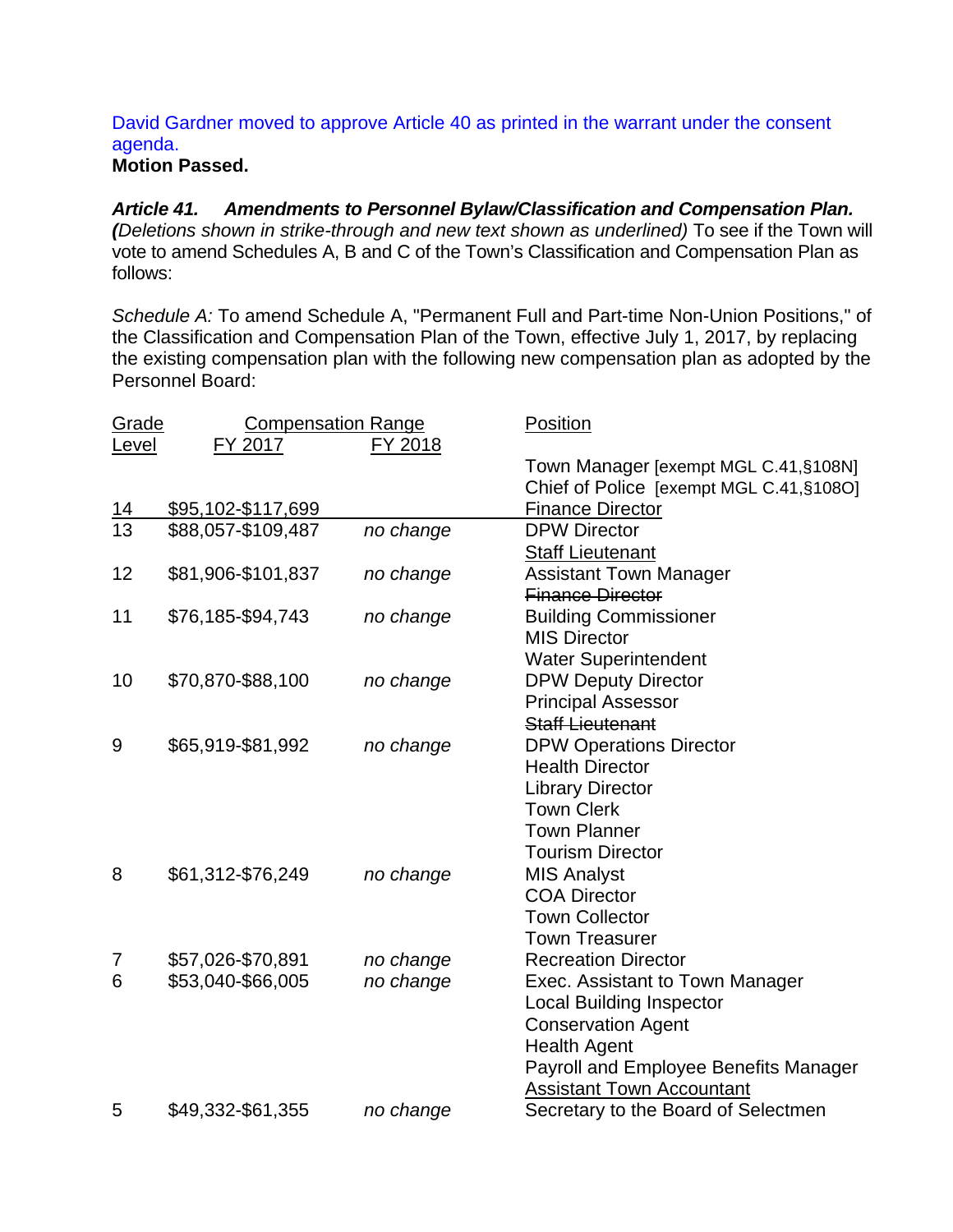| 4             | \$45,882-\$57,026 | no change | Exec. Assistant to Police Chief<br>Parking Administrator<br><b>MIS Technician</b><br>Licensing Agent<br>Library Marketing & Program Director<br><b>Library Member Services Coordinator</b><br><b>Permit Coordinator</b><br><b>Assistant Tourism Director</b> |
|---------------|-------------------|-----------|--------------------------------------------------------------------------------------------------------------------------------------------------------------------------------------------------------------------------------------------------------------|
| 3             | \$42,689-\$53,104 | no change | <b>COA Outreach Coordinator</b>                                                                                                                                                                                                                              |
|               |                   |           | <b>Principal Accounting Clerk</b>                                                                                                                                                                                                                            |
| $\mathcal{P}$ | \$39,710-\$49,375 | no change | <b>Assistant Tourism Director</b>                                                                                                                                                                                                                            |
|               |                   |           | no positions assigned                                                                                                                                                                                                                                        |
|               | \$36,949-\$45,925 | no change | no positions assigned                                                                                                                                                                                                                                        |

*Schedule B:* To amend Schedule B, "Fire Department Positions," effective July 1, 2017, as requested by the Board of Fire Engineers, as follows:

| Arinual Superius for Reimbursement of Expenses |            |            |  |  |  |
|------------------------------------------------|------------|------------|--|--|--|
| Position                                       | Current    | Proposed   |  |  |  |
| 1 <sup>st</sup> Deputy Fire Chief              | \$12,500   | \$15,000   |  |  |  |
| 2 <sup>nd</sup> Deputy Fire Chief              | \$9,000    | \$12,000   |  |  |  |
| <b>District Fire Chief/Engineer</b>            | \$3,000    | \$6,000    |  |  |  |
| Firefighter                                    | \$800      | \$800      |  |  |  |
| <b>Fire Auxiliary</b>                          | \$400      | \$400      |  |  |  |
| <b>Fire Captain</b>                            | \$1,000    | \$1,250    |  |  |  |
| <b>Fire Lieutenant</b>                         | \$500      | \$500      |  |  |  |
| <b>Engine Steward</b>                          | \$880      | \$880      |  |  |  |
| <b>Station Steward</b>                         | \$1,100    | \$1,100    |  |  |  |
| <b>Ladder Steward</b>                          | \$1,300    | \$1,300    |  |  |  |
| <b>LaFrance Steward</b>                        | \$500      | \$500      |  |  |  |
| Oil Inspector                                  | \$1,747    | \$1,747    |  |  |  |
| <b>Rescue Steward</b>                          | \$3,600    | \$3,600    |  |  |  |
| <b>Rescue Captain</b>                          | \$3,000    | \$3,000    |  |  |  |
| <b>Rescue Lieutenant</b>                       | \$1,500    | \$1,500    |  |  |  |
| <b>Rescue Training Officer</b>                 | \$3,000    | \$3,000    |  |  |  |
| <b>Radio Officer</b>                           | \$550      | \$800      |  |  |  |
| Air Officer                                    | \$1,000    | \$1,500    |  |  |  |
| <b>Summer Standby Coordinator</b>              | \$3,500    | \$3,500    |  |  |  |
| <b>Infection Control Officer</b>               | \$800      | \$800      |  |  |  |
| <b>Annual Salary:</b>                          |            |            |  |  |  |
| <b>Fire Chief</b>                              | \$45,000   | \$55,000   |  |  |  |
| <b>Non-Firefighter Positions</b>               |            |            |  |  |  |
| <b>First Responders</b>                        | \$25.00/hr | \$25.00/hr |  |  |  |
| <b>EMT-Basic</b>                               | \$24.71/hr | \$25.41/hr |  |  |  |
| <b>EMT-Intermediate</b>                        | \$26.60/hr | \$27.34/hr |  |  |  |
| <b>EMT-Paramedic</b>                           | \$29.12/hr | \$30.00/hr |  |  |  |

*Annual Stipends for Reimbursement of Expenses*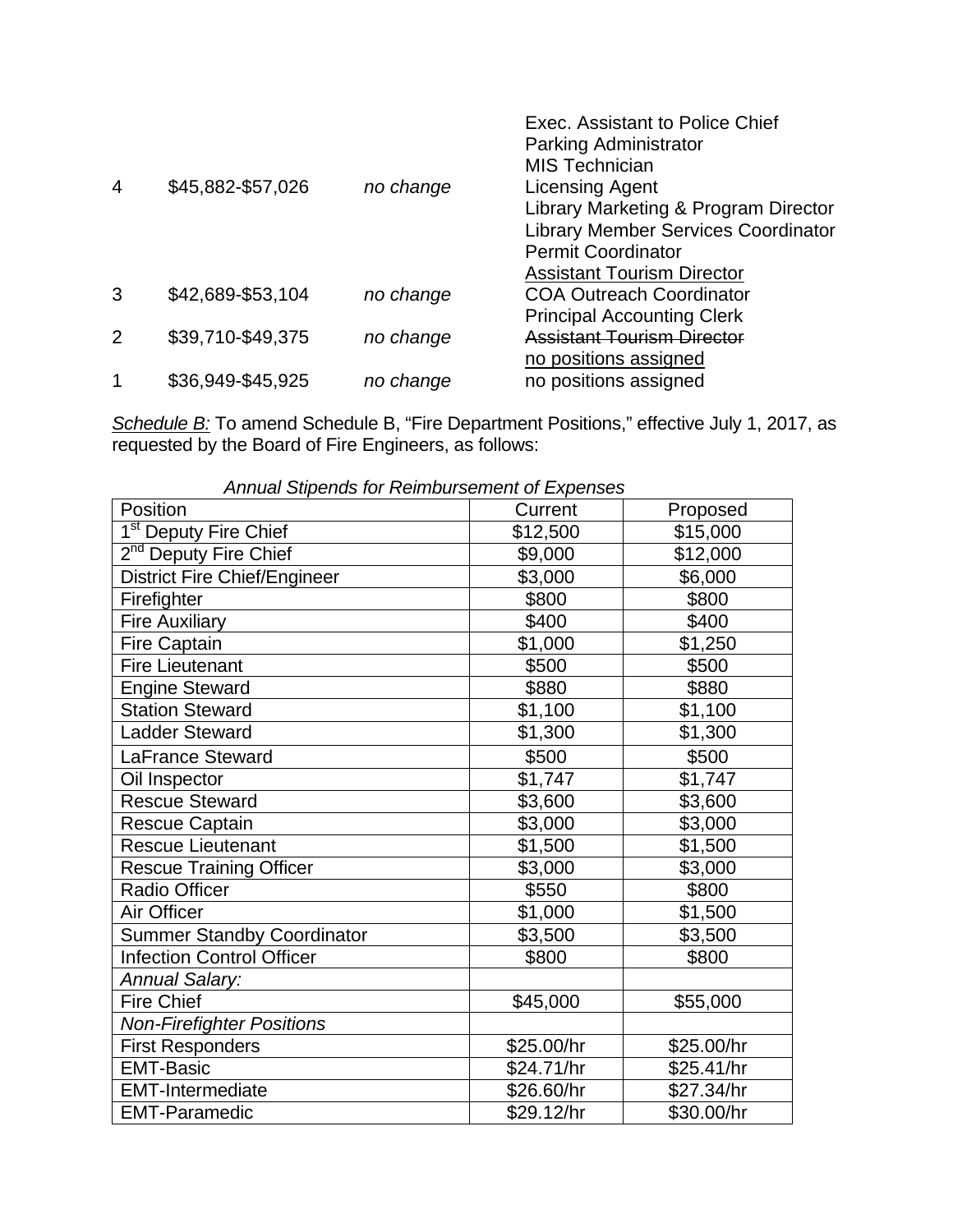| Standby                                  | \$25.00/hr | \$25.00/hr |
|------------------------------------------|------------|------------|
| <b>Safety Inspections</b>                | \$20.00/hr | \$20.00/hr |
| Rescue Squad Participation (per quarter) | \$250      | \$250      |

*Schedule C:* To amend Schedule C, "Seasonal and Part-time Non-Union Positions," effective July 1, 2017, as follows:

|              | Actual  | Proposed       |                                           |
|--------------|---------|----------------|-------------------------------------------|
| <b>Grade</b> | FY 2017 | <u>FY 2018</u> | <b>Proposed Position Classifications</b>  |
| $\mathsf{N}$ | \$19.92 | \$20.32        | Police Summer/On-call Dispatcher          |
| M            | \$19.33 | \$19.72        | <b>No Positions Assigned</b>              |
| L            | \$18.79 | \$19.17        | <b>Parking Lot Technical Manager</b>      |
|              |         |                | Property Inspector (Assessors)            |
| Κ            | \$18.26 | \$18.63        | Assistant Harbormaster with police powers |
|              |         |                | Police Officer, Summer/Auxiliary          |
| J            | \$17.73 | \$18.08        | <b>No Positions Assigned</b>              |
| I            | \$17.40 | \$17.75        | <b>Parking Meter Collection/Repair</b>    |
|              |         |                | <b>On-call van Driver</b>                 |
| Н            | \$16.89 | \$17.23        | <b>Police Matron</b>                      |
| G            | \$16.57 | \$16.90        | <b>No Positions Assigned</b>              |
| F            | \$16.09 | \$16.41        | Assistant Harbormaster w/o police powers  |
|              |         |                | <b>COA Program Coordinator</b>            |
|              |         |                | <b>Parking and Traffic Officers</b>       |
|              |         |                | Parking Lot Assistant Technical Manager   |
|              |         |                | <b>Parking Meter Enforcement</b>          |
|              |         |                | <b>Part-time Clerical</b>                 |
|              |         |                | Secretary, On-call Relief                 |
|              |         |                | <b>Transfer Station Laborer</b>           |
| Е            | \$15.79 | \$16.11        | Part-time Library Circulation Aide        |
| D            | \$15.34 | \$15.65        | <b>On-call Library Circulation Aide</b>   |
|              |         |                | Parking Lot Attendant/Out-booth/Floater   |
| C            | \$14.89 | \$15.19        | <b>Barrels &amp; Grounds Laborer</b>      |
|              |         |                | <b>Restroom/Building Custodian</b>        |
|              |         |                | <b>Seasonal Recreation Supervisor</b>     |
| B            | \$14.61 | \$14.90        | <b>No Positions Assigned</b>              |
| A            | \$14.38 | \$14.67        | Parking Lot Attendant/In-booth            |
|              |         |                | <b>Seasonal Recreation Aides</b>          |

or to take any other action relative thereto.

*[Requested by the Personnel Board and the Town Manager]* 

#### **Board of Selectmen Recommends: 5-0-0 Finance Committee Recommends: 5-0-0**

David Gardner moved to approve Article 41 as printed in the warrant under the consent agenda. **Motion Passed.**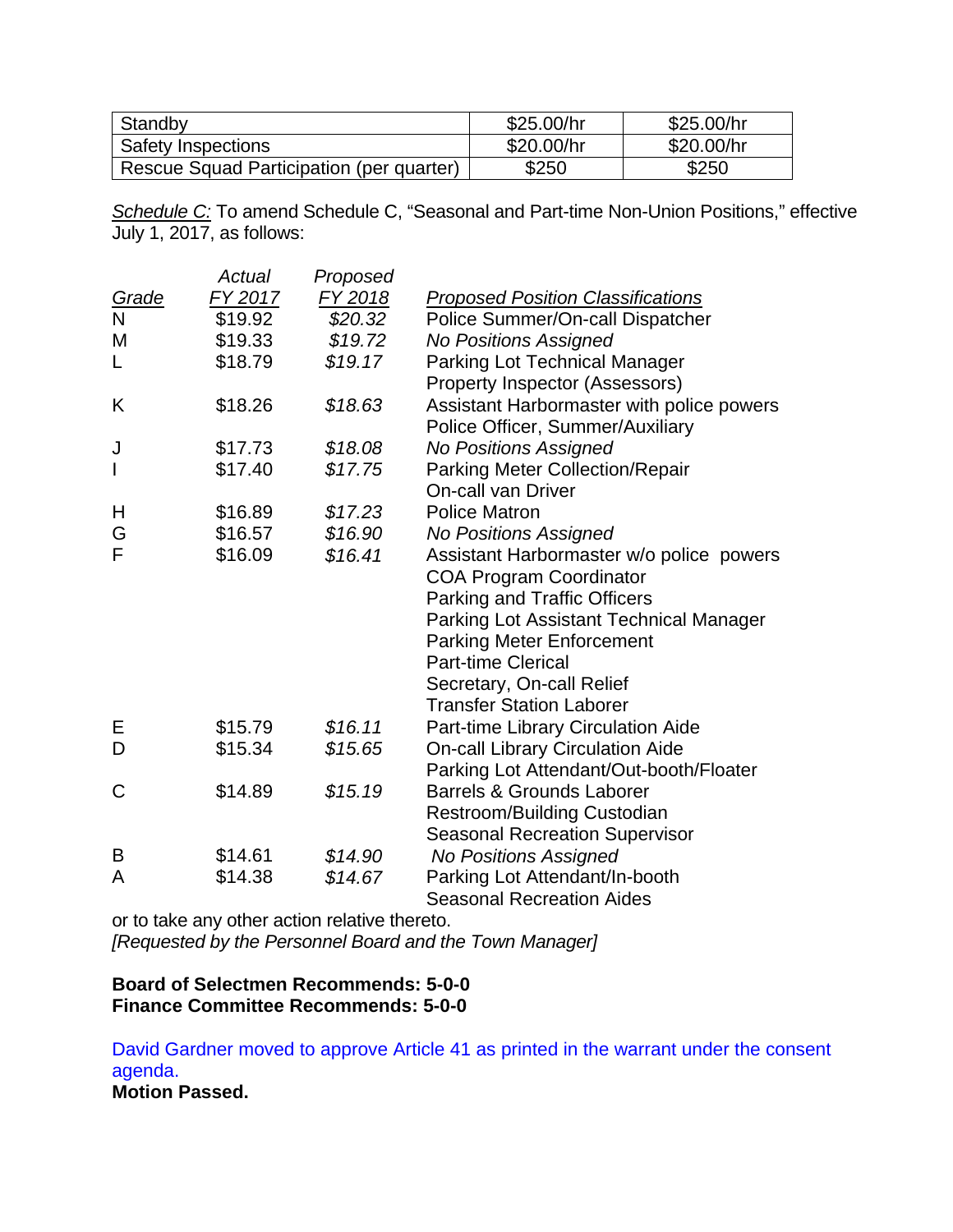*Article 42. Expenditures from the Tourism Fund.* To see if the Town will vote to transfer from the Tourism Fund the sum of \$700,000 to be expended under the direction of the Board of Selectmen and the Visitor Services Board to fund the following expenditures which market, beautify or enhance tourism in Provincetown pursuant to Chapter 178 of the Acts of 1996:

- 1. \$135,000 for coordination/support of the Visitor Services Board and the Tourism Department, and costs related thereto;
- 2. \$380,000 for marketing, and costs related thereto;
- 3. \$50,000 for municipal projects, and costs related thereto;
- 4. \$125,000 for tourism grants, and costs related thereto;
- 5. \$10,000 for Beautification Committee, and costs related thereto;

or to take any other action relative thereto. *[Requested by the Board of Selectmen and the Visitor Services Board]*

## **Board of Selectmen Recommends: 5-0-0 Finance Committee Recommends: 5-0-0**

David Gardner moved to approve Article 42 as printed in the warrant. **Motion Passed.** 

*Article 43. FY 2018 Human Services Grant Program.* To see if the Town will vote to raise and appropriate the sum of \$79,775 to be expended under the direction of the Board of Selectmen, to fund grants to assist nonprofit agencies and organizations to maximize available resources to meet needs identified by the community by providing services to local residents, particularly those of low and moderate income and those who are uninsured or underinsured, as follows:

| AIDS Support Group of Cape Cod                          | \$9,000  |
|---------------------------------------------------------|----------|
| <b>Alzheimer's Family Caregiver Support</b>             | \$6,000  |
| Cape Cod Children's Place                               | \$5,750  |
| <b>Consumer Assistance Council</b>                      | \$550    |
| Gosnold on Cape Cod                                     | \$14,500 |
| <b>Helping Our Women</b>                                | \$8,000  |
| <b>Homeless Prevention Council</b>                      | \$6,000  |
| Independence House                                      | \$5,500  |
| Lower Cape Outreach Council, Inc.                       | \$6,500  |
| Mass-A-Peal                                             | \$525    |
| <b>Outer Cape Health Services</b>                       | \$10,000 |
| Sight Loss Services, Inc.                               | \$600    |
| Soup Kitchen in Provincetown                            | \$7,000  |
| <b>South Coast Counties Legal Services</b>              | \$4,800  |
| Total                                                   | \$84,725 |
| ومرضوع المستنقل والمساحد والمعاصر مرضا والمتوارد ومرضان |          |

or to take any other action relative thereto. *[Requested by the Board of Selectmen and the Human Services Committee]* 

**Board of Selectmen Recommends: 5-0-0 Finance Committee Recommends: 5-0-0**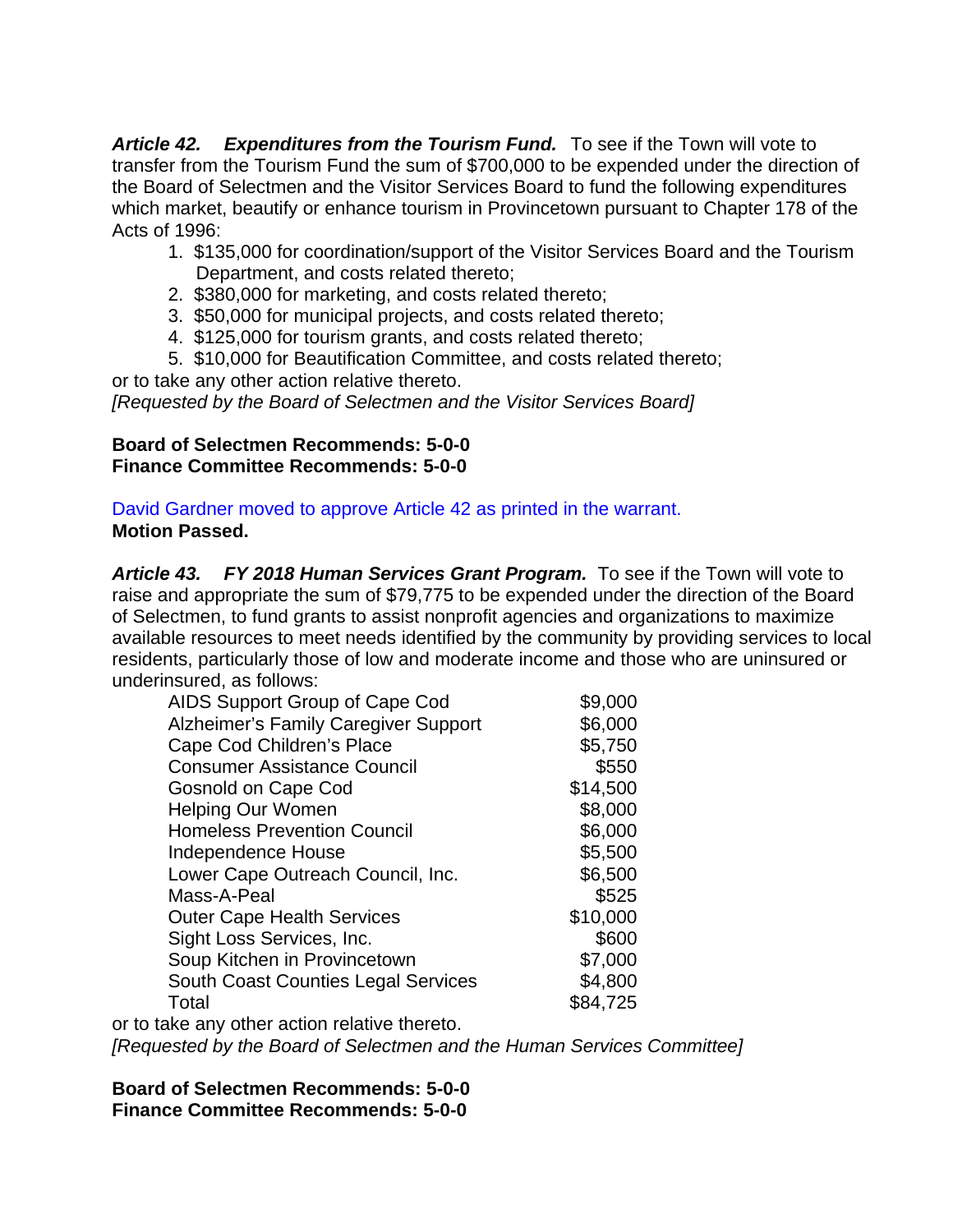#### **Human Services Committee Recommends: 0-0-0 School Committee Recommends: 3-0-0**

David Gardner moved to approve Article 43 as printed in the warrant under the consent agenda.

**Motion Passed.** 

Article 44. Veterans Exemption. (Municipal Modernization Act) To see if the Town will vote to accept the provisions of G.L. c.59, §5, Clause Twenty-Second G, rendering the spouse of a veteran or a deceased veteran with title to the veteran's domicile, eligible for an exemption, or to take any other action relative thereto. *[Requested by the Town Manager]* 

**Board of Selectmen Recommends: 5-0-0 Finance Committee Recommends: 5-0-0** 

David Gardner moved to approve Article 44 as printed in the warrant under the consent agenda.

**Motion Passed.** 

*Article 45. Other Post-Employment Benefits Fund. (Municipal Modernization Act)* 

To see if the Town will vote to accept the provisions of G.L. c.32B, §20 to create another Post-Employment Benefits Fund for the current and future liabilities of the Town for group health insurance benefits for retirees and their dependents, which fund may be expended by a two thirds vote of Town Meeting and designate a trustee or trustees, and further, to direct that such trustee or trustees adopt and file a declaration of trust and take all other actions as required by said section; or to take any other action relative thereto. *[Requested by the Town Manager]* 

**Board of Selectmen Recommends: 5-0-0 Finance Committee Recommends: 5-0-0** 

David Gardner moved to approve Article 45 as printed in the warrant under the consent agenda.

**Motion Passed.** 

Article 46. Use of Bond Proceeds. (Municipal Modernization Act) To see if the Town will vote to supplement each prior vote of the Town that authorizes the borrowing of money to pay costs of capital projects to provide that, in accordance with Chapter 44, Section 20 of the General Laws, the premium received by the Town upon the sale of any bonds or notes thereunder, less any such premium applied to the payment of the costs of issuance of such bonds or notes, may be applied to pay project costs and the amount authorized to be borrowed for each such project shall be reduced by the amount of any such premium so applied; or to take any other action relative thereto.

*[Requested by the Town Manager]* 

#### **Board of Selectmen Recommends: 5-0-0**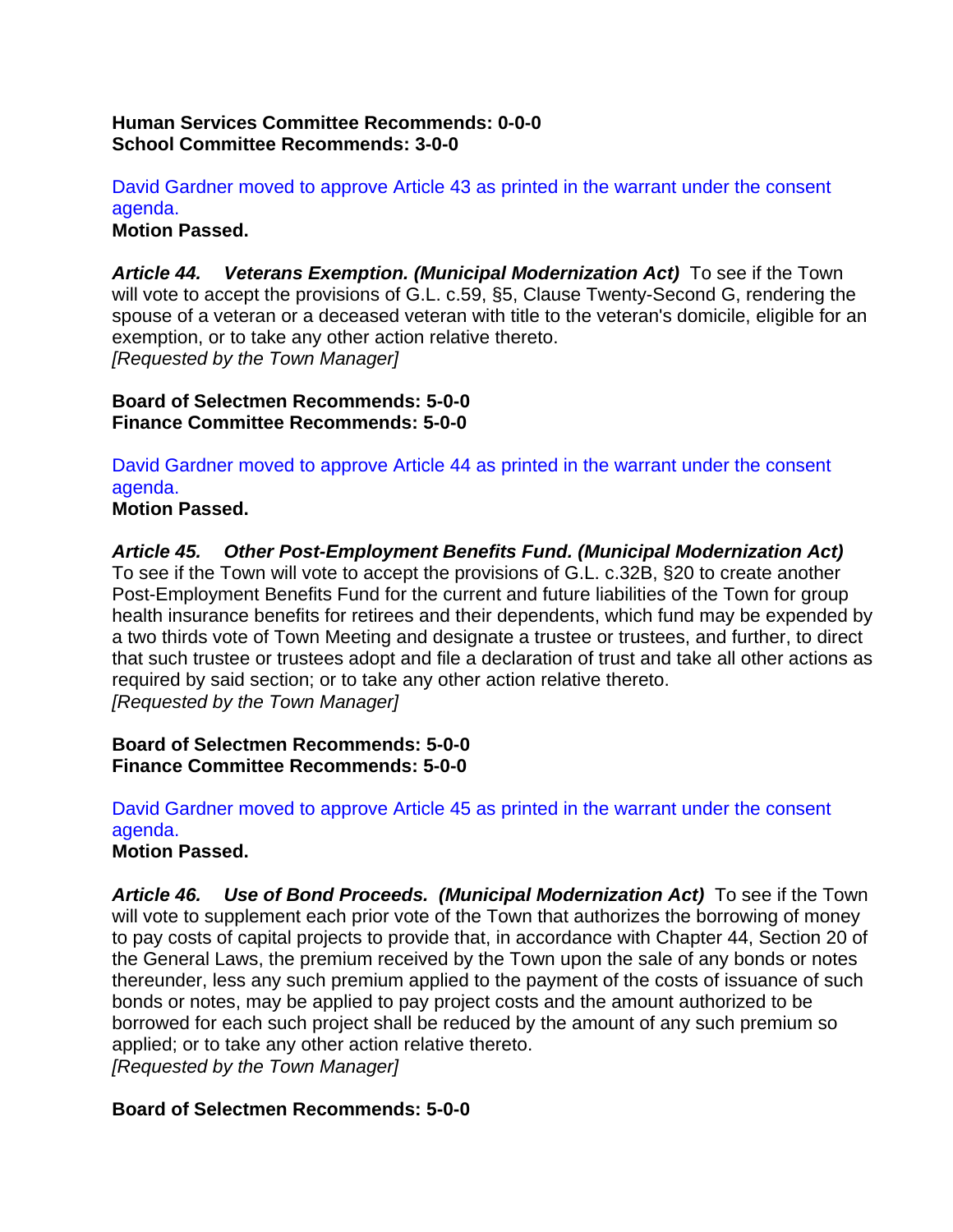## **Finance Committee Recommends: 5-0-0**

## David Gardner moved to approve Article 46 as printed in the warrant under the consent agenda.

## **Motion Passed.**

*Article 47. General Bylaw Amendment: Chapter 8, Section 5 - Licenses and Permits of Delinquent Taxpayers. (Municipal Modernization Act) (Deletions shown in strikethrough and new text shown as underlined)* To see if the Town will vote to accept the provisions of General Laws Chapter 40, Section 57, as amended by Sections 37 and 38 of Chapter 218 of the Acts of 2016 (the Municipal Modernization Act, so-called); and further to amend Section 8-5 of the Town's General Bylaws as follows:

8-5. Licenses and permits of delinquent taxpayers.

8-5-1. List of delinquent taxpayers. The tax collector or other municipal official responsible for the records of all Provincetown taxes, assessments, betterments and other municipal charges, hereinafter referred to as the tax collector, shall annually, and may periodically, furnish to each department, board, committee, commission or division, hereinafter referred to as the licensing authority, which issues licenses or permits including renewals and transfers, a list of any person, corporation, or business enterprise, hereinafter referred to as the party, that has neglected or refused to pay any local taxes, fees, assessments, betterments or other municipal charges for not less than a twelve month period, and that such party has not filed in good faith a pending application for an abatement of such tax or a pending petition before the appellate tax board; or to take any other action relative thereto. *[Requested by the Town Manager]* 

**Board of Selectmen Recommends: 5-0-0 Finance Committee Recommends: 5-0-0** 

David Gardner moved to approve Article 47 as printed in the warrant under the consent agenda.

## **Motion Passed.**

*Article 48. FY 2018 Revolving Funds.* To see if the Town will vote to continue for FY 2018 the following revolving funds established pursuant to MGL Chapter 44, Section 53E½:

- 1. Preservation of Town Hall Auditorium: To allow receipts from the rental and custodial fees charged for the public use of Town Hall Auditorium to be segregated into a special account; and with funds therefrom, up to a limit of \$75,000 annually, to be expended for the repair, updating, refurbishing, operations and maintenance of the Town Hall auditorium under the direction of the Town Manager and the Board of Selectmen;
- 2. Shellfish Grants: To allow receipts from Shellfish Grants and Recreational Shellfish Licenses to be segregated into a special account; and with funds therefrom, up to a limit of \$2,500 annually, to be expended under the direction of the Shellfish Warden and the Harbormaster for the purpose of shellfish seeding and cultivation on public shellfish areas;
- 3. B-Street Garden: To allow receipts from the annual community garden membership fees charged for the public use of the community garden to be segregated into a special account; and with funds therefrom, up to a limit of \$2,500 annually, to be expended for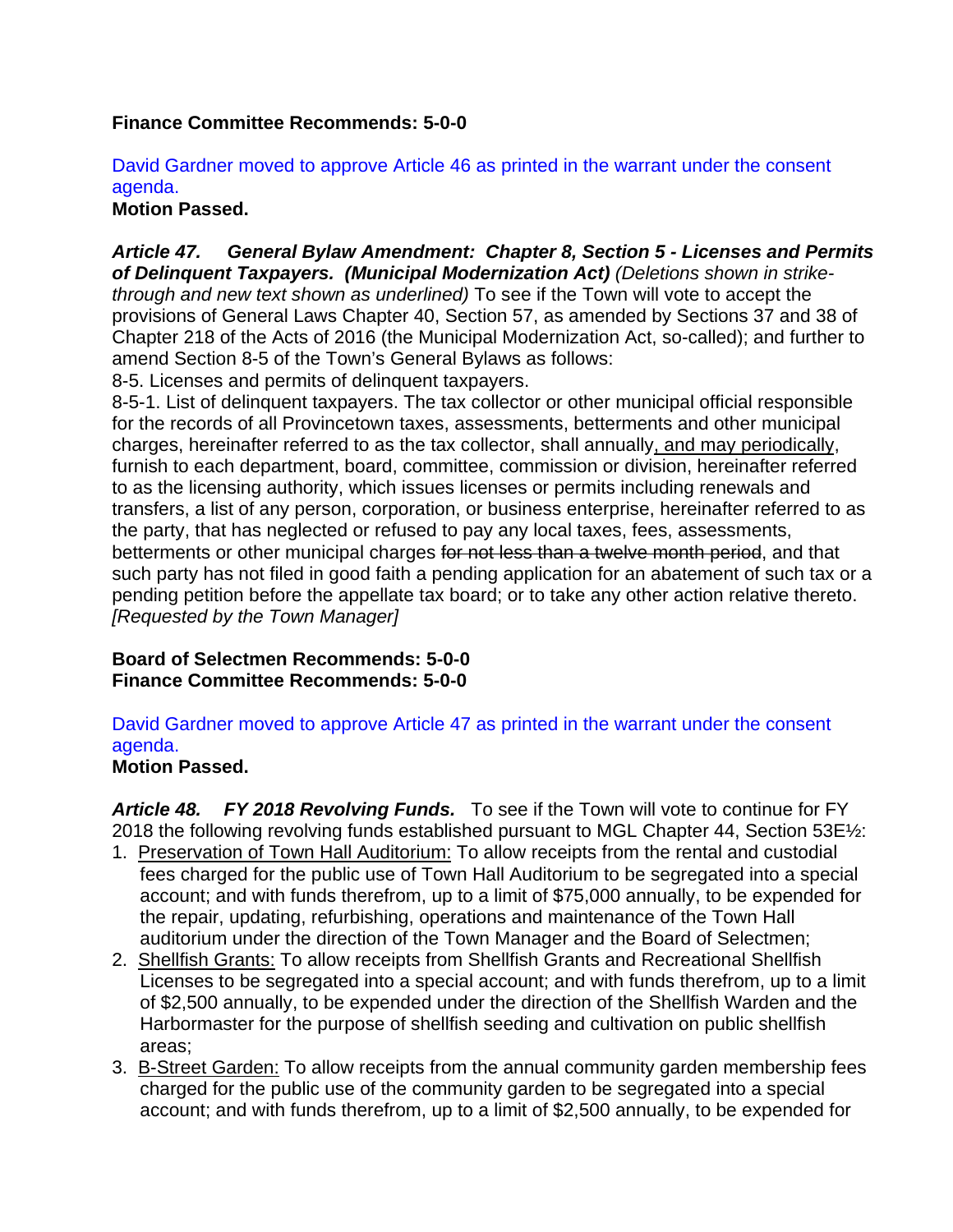the repair, updating and maintenance of the B-Street Garden under the direction of the Town Manager and the Conservation Commission;

- 4. Fuel Reimbursement: To allow receipts from the sale of fuel to be segregated into a special account; and with funds therefrom, up to a limit of \$125,000 annually, to be expended for the purchase of fuel under the direction of the Town Manager and the Director of Public Works;
- 5. Council on Aging Transportation: To allow receipts from donations to be segregated into a special account; and with funds therefrom, up to a limit of \$10,000 annually, to be expended for the transportation cost under the direction of the Town Manager and the Director of the Council on Aging;
- 6. Affordable Housing: To allow fees received by the Town from the sale and resale of affordable housing dwellings, fees paid for monitoring services provided by the Town, fees paid to ensure compliance with affordable housing restrictions and agreements and donations earmarked for affordable housing purposes to be segregated into a special account; and with funds therefrom, up to a limit of \$10,000 annually, to be expended for costs associated with the administration, management and support of affordable housing in the Town, including, without limitation, cost of marketing and conducting lotteries under the direction of the Town Manager and the Housing Specialist;
- 7. Facilities and Grounds Rental Revolving Fund: To allow receipts from the rental and custodial fees charged for the public use of Town-owned facilities and grounds to be segregated into a special account; and with funds therefrom, up to a limit of \$10,000 annually, for janitorial hired staffing and other costs related to rental costs under the direction of the Town Manager; or to take any other action relative thereto. *[Requested by the Town Manager]*

#### **Board of Selectmen Recommends: 5-0-0 Finance Committee Recommends: 5-0-0**

## David Gardner moved to approve Article 48 as printed in the warrant under the consent agenda.

## **Motion Passed.**

*Article 49. General Bylaw Amendment: Revolving Fund Bylaw (G.L. c.44, §53E ½). (Municipal Modernization Act). (Deletions shown in strike-through and new text shown as underlined)* To see if the Town will vote pursuant to the provisions of G.L. c.44, §53E½, as most recently amended, to amend the General Bylaws by inserting a new bylaw establishing various revolving funds, specifying the departmental receipts to be credited to each fund, the departmental purposes or programs for which each fund may be expended, and the entity authorized to expend each fund, such bylaw to provide as follows:

#### 6-10. Revolving Funds.

6-10-1. There are hereby established in the Town of Provincetown pursuant to the

provisions of G.L. c.44, §53E½, the following Revolving Funds:

| <b>Program or Purpose</b> | Representative or<br>Board Authorized to | <b>Department Receipts</b> |
|---------------------------|------------------------------------------|----------------------------|
|                           | Spend                                    |                            |